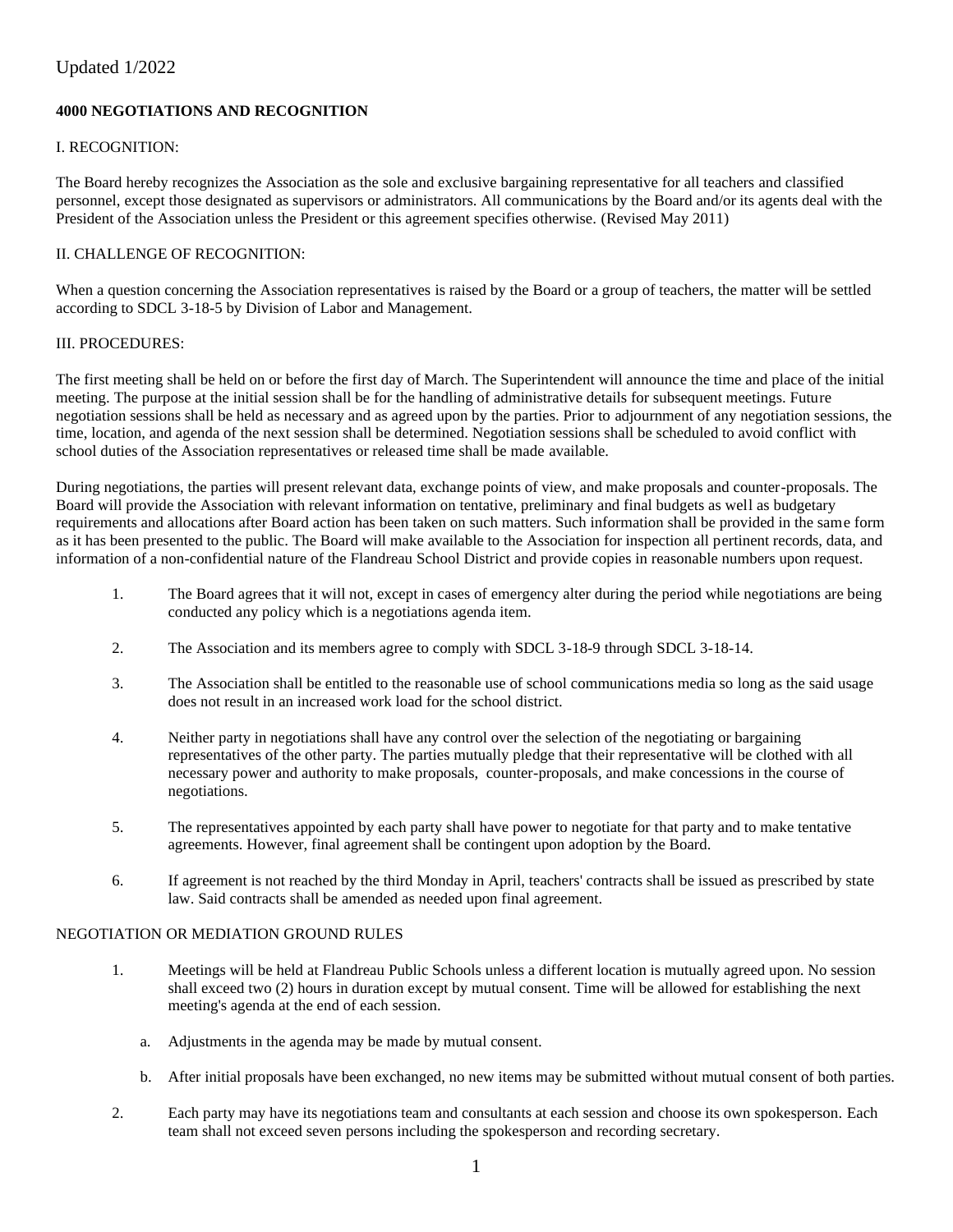- 3. Either party may with good cause request the postponement of a scheduled session and the request shall not be unreasonable denied.
- 4. The negotiations will be closed to the general public except members of the public news media.
- 5. Each party may have a recording secretary present.
- 6. Each party shall have the right to caucus.
- 7. When tentative agreement on any item is reached, the spokesperson for each party will initial the item to signify tentative agreement.
- 8. No news releases shall be issued by either side except by mutual agreement unless inpasse has been declared by either side.
- 9. Negotiation sessions may be taped, for the use of the negotiating teams only. The tapes shall not be published or reviewed by any persons other than the negotiating teams. The tapes will be held in the custody of the business manager and may be reviewed at reasonable times in the board room only. The tapes will be destroyed on the conclusion of negotiations.

#### Approved 5/19/09

#### IV. AGREEMENTS:

Upon tentative agreement between the parties, all items of agreement shall be reduced to writing and submitted to the Board and Association for approval.

Upon approval by the parties, a mutually acceptable written agreement shall be signed by the President of the Board and the President of the Association. Such agreement will be entered into the official minutes of the Board and thereupon constitute a revision of school district policies.

#### MEDIATION:

In the event that agreement is not reached, the following shall take place:

• The State Department of Labor will be notified to conduct the mediation and fact finding process.

#### (4-14-93 Revised)

# VI. COSTS:

Costs and expenses incurred in the selecting and utilizing the services of a consultant or mediator are the responsibility of the party engaging the consultant or mediator. Cost and expense of a single or third party mediator shall be shared by the Board and Association.

#### VII. AMENDMENT:

Either party desiring changes to this agreement shall notify the other party in writing. Proposed amendments to this agreement shall become agenda items for negotiations.

# VIII. SEVERABILITY:

If any provision of this agreement or any application of this agreement through any teacher or group of teachers shall be found to be contrary to law, then such provision or application shall not be deemed valid and subsisting except to the extent permitted by law, but all other applications and provisions shall continue in full force and effect. In the event, the parties to this agreement shall meet within ten (10) days and negotiate a substitute provision.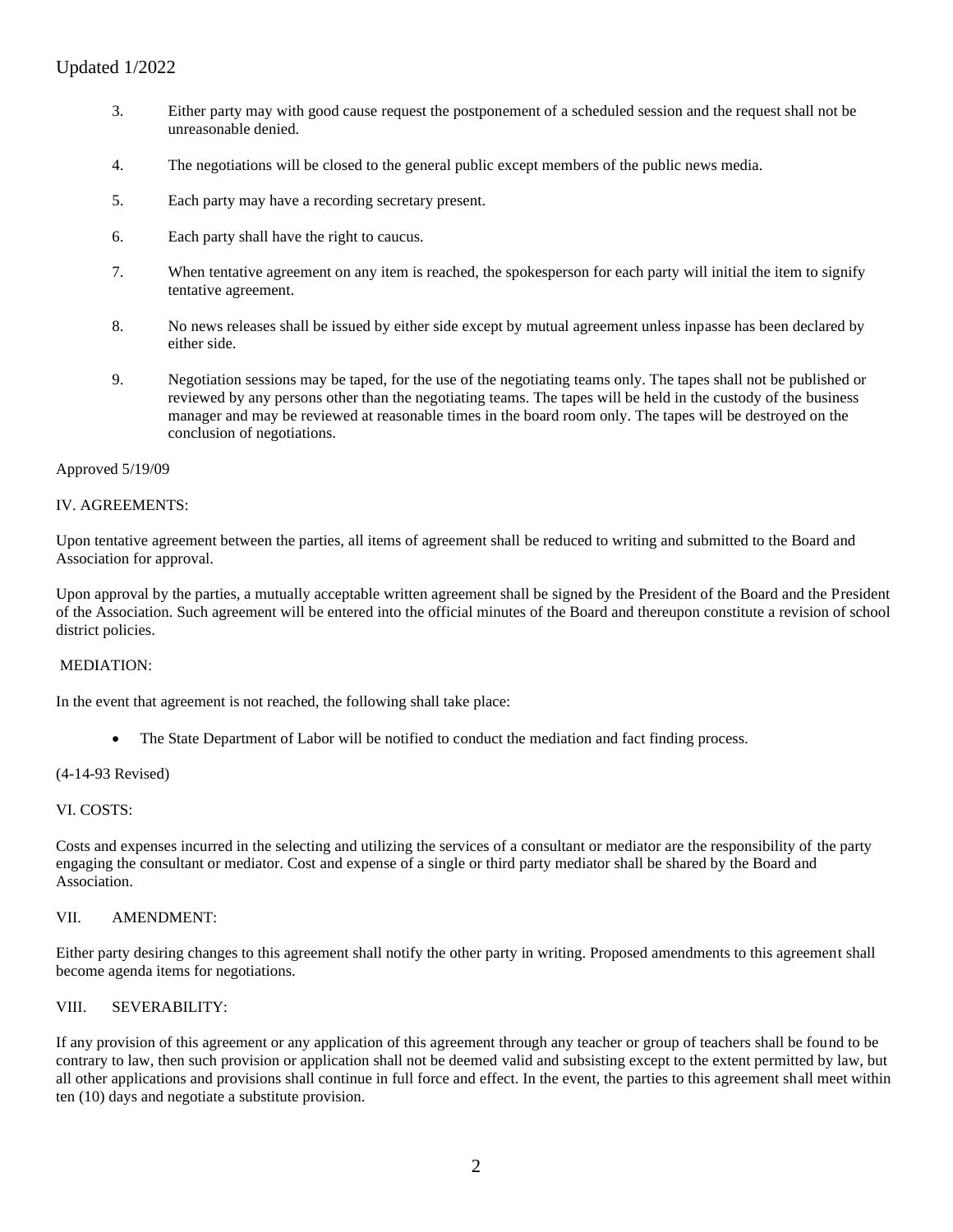IX. DURATION:

The provisions of the agreement shall be effective upon adoption and shall continue to full force and effect until changed by the amendment procedure.

# X. PRINTING OF AGREEMENT

The online version of the certified negotiated agreement will be updated and available online 60 days after board approval.

(Revised 6/2013)

# **4100 GRIEVANCE PROCEDURE**

Section I - DEFINITIONS:

- "Grievance" shall mean a complaint by a teacher or a group of teachers based upon an alleged violation. Misinterpretation or inequitable application of any written policies, rules, agreements, contracts, regulations or the terms of this agreement. Negotiations for or disagreement over a non-existing policy, rule, or regulation, agreement or contract is not a "grievance" and is not subject to any grievance procedure.
- The term "teacher" may include a group of teachers who are similarly affected by a grievance.
- "Grievant" is the person or persons making the claim.
- A "party in interest" is the person or persons making the claim and any person or persons who might be required to take action or against who action might be taken in order to resolve the problem.
- The term "days" when used in this article shall mean teacher work days.
- "Immediately involved supervisor" shall mean the administrator or supervisor at the lowest administrative level who has the authority to decide the grievance.
- "Division" is the Division of Labor and Management of the South Dakota Department of Labor.
- "Hearing" shall mean a meeting in which any party in interest may call witnesses, present evidence, cross examine witnesses, present arguments, have representation, and receive a complete transcript of the proceeding, but shall require a court reporter. Evidence which is not relevant need not be allowed.
- "Association" shall mean the Flandreau Education Association.
- "Board" shall mean the Board of Education of the Flandreau School District 50-3.

# Section II - PURPOSES:

- 1. The purpose of this procedure is to secure, at the lowest possible administrative level, appropriate disposition of grievances.
- 2. All parties agree that these proceedings shall be kept as informal and confidential as may be appropriate at each level of the procedure.
- 3. Nothing herein contained shall be construed as limiting the right of any teacher having a problem to discuss the matter informally with any appropriate member of the administration or with any appropriate representative of the Association at any time.
- 4. Each teacher grievance shall be presented and considered only through the procedures established herein.

Section III - STRUCTURE: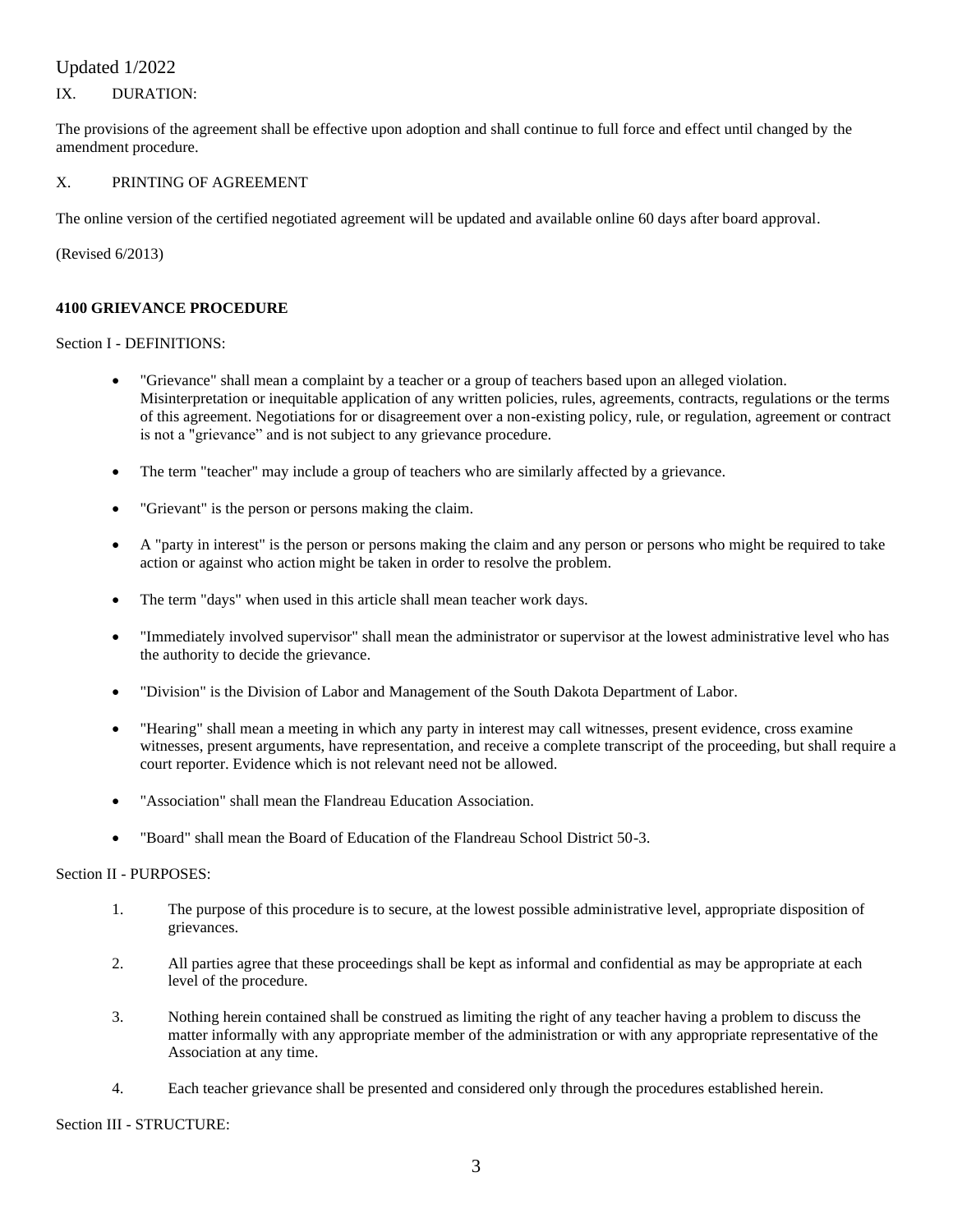- 1. The Association shall designate a grievance representative for each school.
- 2. The Association shall maintain a grievance committee (Hereinafter referred to as the "committee"), which shall be constituted in such a manner as may be determined by the Association.

# Section IV - TIME LIMITS:

- 1. Since it is important that grievances be processed as rapidly as possible, the number of days indicated at each level should be considered as maximum, and every effort should be made to expedite the process. The time limits specified may, however, be extended by mutual agreement in writing.
- 2. In the event a grievance is filed at such time that it cannot be processed by the end of the school year, the time limits set forth herein will be reduced so that the grievance procedure may be exhausted prior to the end of the school year or as soon thereafter as it is possible.
- 3. A teacher shall initiate a formal grievance in writing within thirty (30) days of the alleged violation, misinterpretation, or inequitable application, or the same shall be forever barred.
- 4. In the event a time limit established by this Article is not met by the immediately involved supervisor, Superintendent, or the Board, as the case may be, the grievance shall without further action move to the subsequent level.

# Section V - INFORMAL PROCEDURES:

1. If a teacher feels that he/she has a grievance, the matter may first be discussed with the immediately involved supervisor in an effort to resolve the problem informally.

#### Section VI - FORMAL PROCEDURES:

- 1. A grievance shall be initiated formally in writing to the immediately involved supervisor. If there is no immediately involved supervisor, it shall be initiated in writing at Level Three. A grievance must state that it is a grievance, and must state the basis for the grievance.
- 2. Level One Immediately involved Supervisor (but not the Superintendent.)
	- a. The supervisor shall receive the written grievance and meet with the grievant to discuss the matter in an attempt to resolve it.
	- b. The supervisor shall within five (5) days of receiving the grievance render a decision with rationale in writing to the grievant with a copy to the committee and the Superintendent.
- 3. Level Two Superintendent
	- a. If the grievant is not satisfied with the disposition of the grievance at Level One, or if the Superintendent is the immediately involved supervisor, the grievant may submit the formal written grievance to the Committee. If the Superintendent is not the immediately involved supervisor, the grievance must be submitted within five (5) days after the grievance was presented at Level One.
	- b. Within ten (10) days after receiving the formal written grievance the Committee shall provide an opportunity for the grievant to meet with the Committee for the purpose of reviewing the grievance. At the meeting the grievant may file a written appeal with the Committee for a meeting with the Superintendent. Within two (2) days of its receipt, the Committee through its chairperson shall submit such appeal to the Superintendent.
	- c. The Superintendent shall act for the administration at Level Two of the grievance procedure. Within ten (10) days after receipt of the written appeal, the Superintendent shall meet with the grievant and with the Committee. A recording of the meeting may be kept by any party in interest.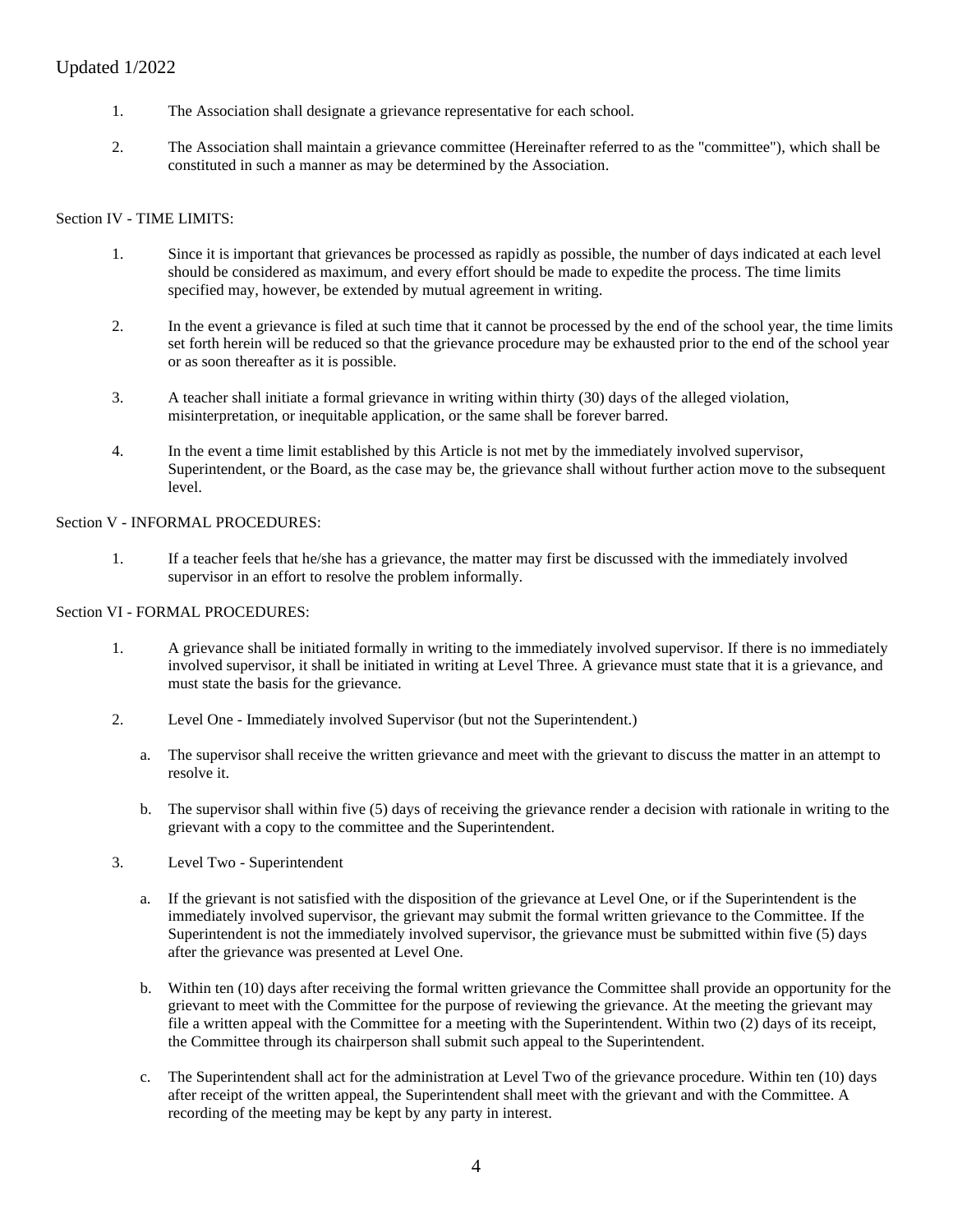- d. The Superintendent shall within five (5) days of the meeting render a decision with rationale in writing to the grievant with a copy to the Committee.
- 4. Level Three Board
	- a. If the grievant is not satisfied with disposition of the grievance at Level Two, the grievant may file the grievance again with the Committee within ten (10) days after the meeting with the Superintendent.
	- b. After receiving such further appeal, the Committee through its chairperson may refer the grievance to the Board for a hearing to be held within ten (10) days of such reference. The Superintendent must also receive a written notification of the reasons for the grievance at the time of Board notification.
	- c. The decision of the Board shall be rendered in writing within ten (10) days after such hearing.
- 5. Level Four Appeal to the Division
	- a. If the grievant is not satisfied with the disposition of the grievance at Level Three, an appeal may be taken to the Division within thirty (30) days of the decision at Level Three with a copy to the Committee.
	- b. In the event that the grievance is appealed to the Division, the provisions of SDCL 3-18 shall be followed. This law specifies that the Division will conduct an investigation and subsequent hearing, and shall issue an order covering the points raised which order shall be binding on the employees and the agency.

Section VII - Rights of Participation

- 1. No reprisals of any kind shall be taken by any party against any other participant in the grievance procedure by reason of such participation.
- 2. All parties in interest may be represented at all steps of the formal grievance procedure by persons of their own choosing, except that no minority union may represent a grievant.
- 3. The Committee shall have the right to be present and to state its views at all levels of the formal procedure.

# Section VIII - Miscellaneous

- 1. If in the judgment of the Committee, a grievance affects a group or class of teachers, the Committee may submit such grievance in writing to the Superintendent directly, and the processing of such grievance shall begin at Level Two.
- 2. Decision rendered at all formal levels of the grievance procedure shall be in writing setting forth the decision and the reasons therefore, with a copy to the committee.
- 3. All documents, communications and records dealing with the processing of a grievance shall be filed separately from the central office personnel and evaluation files of the participants.
- 4. Forms for filing and processing grievances and other necessary documents shall be prepared by the Superintendent and made available through the principals, the Association grievance representatives, and the Committee so as to facilitate operation of the grievance procedure.
- 5. The sole remedy available to any teacher for any grievance shall be pursuant to the foregoing grievance procedure.
- 6. Any action initiated by a grievant in a duly constituted court of law shall suspend the processing of any grievance under this procedural policy unless otherwise directed by said court.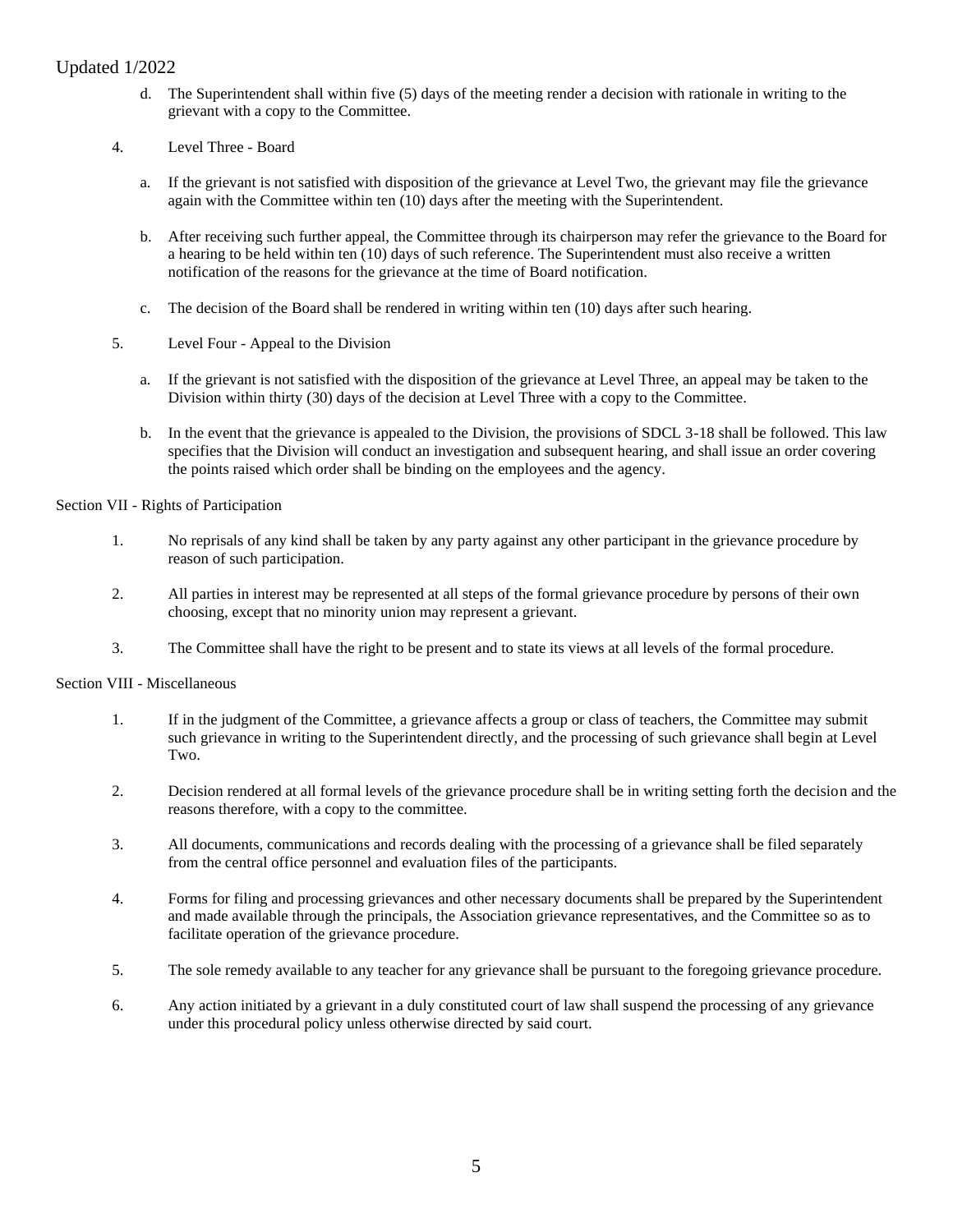# **4119.1 EARLY RETIREMENT**

The following conditions will apply to the teacher who elects to apply for early retirement.

- 1. The Early Retirement Policy will be cancelled at the end of the 2020-2021 school year. The exception to this policy is for anyone hired before August of 2001 will be allowed to utilize the Early Retirement benefit provided that he/she meets all the other criteria within the Early Retirement Policy.
- 2. One teacher will be granted early retirement for each school term. The school board may or may not at its discretion, grant early retirement for additional teacher (s) each school term. Preference for early retirement will be given in the following order:
	- a. Teacher (s) with the most experience in service to the district.
	- b. Teacher (s) who is the oldest.
	- c. Should teachers be of the same experience, age, and have the same birth-date, selection will be by lot.
- 3. The deadline for applying for early retirement effective the next school term, will be January 15th.
- 4. Benefits will be paid in one installment to the South Dakota Retirement System which will be on or before September  $25<sup>th</sup>$ .
- 5. The benefits granted under this policy are given on a one-time basis only.
- 6. In order to qualify, the individual must have served the Flandreau School District as a full time teacher for a minimum of twenty (20) years.
- 7. In the event a teacher, who has applied and been approved for early retirement benefits, dies while all or part of such benefit remain unpaid, such unpaid benefits or part thereof shall be paid to the beneficiary designated in writing by the teacher. In the event no beneficiary designation has been made, the unpaid benefit shall be paid to the estate of the deceased teacher.
- 8. The percentage of salary will be based on the teacher's salary at the time of application, excluding pay for state sponsored workshop days, incentive reimbursement, and extra-curricular stipends of the district.

| AGE AT JUNE 30 OF | <b>PERCENTAGE</b> |
|-------------------|-------------------|
| RETIREMENT YEAR   | <b>FACTOR 1</b>   |
| 60                | 75%               |
| 59                | 75%               |
| 58                | 75%               |
| 57                | 75%               |
| 56                | 75%               |
| 55                | 75%               |
| 54                | 75%               |
|                   |                   |

(Revised 6/2016)

# **4200 SALARY AND RELATED ITEMS**

The hiring guide as presented below with the following inclusion:

- A) The Hiring Guide and individual base salaries will be negotiated as two separate items.
- B) The intent of the Hiring guide is known that a new teacher is not paid more than an existing teacher with the same number of years of experience.

(Revised 6/2017)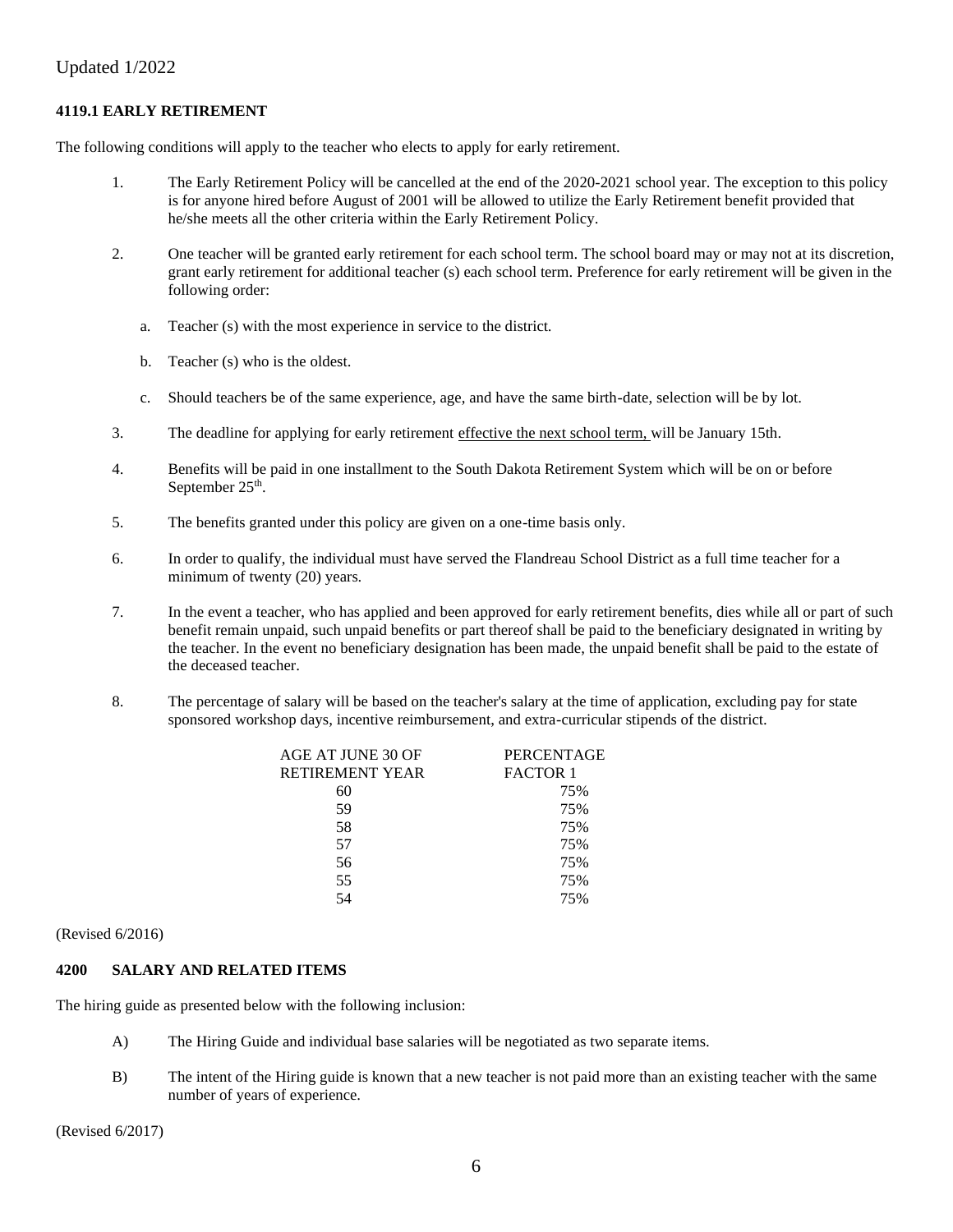# **4210 Hiring Guide**

- 1. The hiring guide is not a contract between the Board and teachers, but is to be used as a guide to determine salaries. The schedule adopted each spring is to be the guide for the following year.
- 2. The Board reserves the right to withhold annual increments, to grant additional increments, and to hire teachers as salaries above the guide if necessary.
- 3. This Hiring guide was developed to recognize experience, level of college education and to encourage professional development.

The professional hiring guide should be:

- Based on such professional considerations as preparation, teaching experience and professional growth.
- Provide beginning salaries adequate to attract capable people in the profession.
- Developed cooperatively by the Board, administration and the teachers.
- Permit no discrimination as to grade or subject taught, creed, race, sex, marital status or number of dependents.

#### Hiring Guide Information

General Information - a hiring guide expresses a policy which the Board is expected to follow in fixing salaries, but it is not a contract between the Board and teacher. The Board will make reasonable effort to maintain the schedule, but it reserves the right to make any additions, reduction, or other changes which, in its judgment, may be necessary from time to time. It shall be the policy of the Board to review annually all salaries. The Board reserves the right to refuse to grant an increment to any teacher if there is a question whether the teacher is doing a satisfactory job. If a teacher is not granted the annual increment, but is rehired, the teacher will have one year to show sufficient real improvement. If sufficient improvement is not seen, the teacher will not be rehired.

# **Hiring Guide – 2021-2022**

| Yrs. Exp. |          |            | Professional Horizontal Growth                                         |
|-----------|----------|------------|------------------------------------------------------------------------|
|           | \$40,000 | $BS+16$    | 750                                                                    |
|           | \$40,200 | $BS+32$    | 1500                                                                   |
|           | \$40,400 | <b>MS</b>  | 1800                                                                   |
|           | \$40,600 |            | \$750 will be awarded for each additional 16 graduate credit hours     |
|           | \$40,800 |            |                                                                        |
|           | \$41,000 |            |                                                                        |
| 6         | \$41,200 |            | A newly hired teacher with teaching experience in the five years prior |
|           | \$41,400 |            | to employment by the Flandreau School District, shall be placed on the |
| 8         | \$41,600 |            | appropriate level on the hiring guide with a maximum of ten years      |
| 9         | \$41,800 | experience |                                                                        |
| 10        | \$42,000 |            |                                                                        |
|           |          |            |                                                                        |

(Revised 6/2016; 6/2017; 6/2018; 6/2019; 6/2020; 1/2022)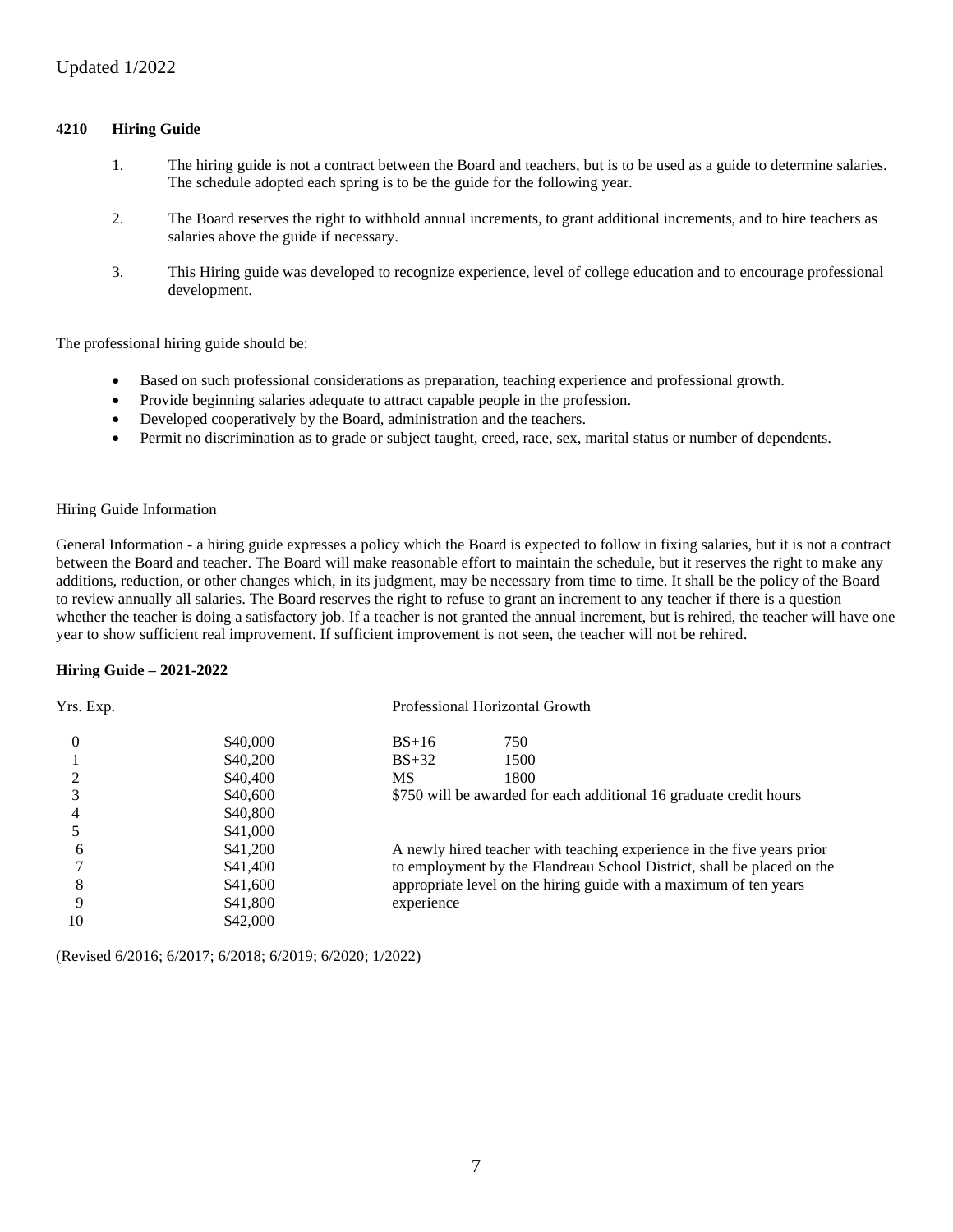# **4220 Salary Based on Credits Earned**

- 1. Bachelor's Degree a teacher who is a graduate of a recognized and accredited teacher training institute with a BS or BA in education.
- 2. In order to qualify for any lane advancement beyond BA, a teacher must show evidence in the form of an official transcript from a(n) accredited college(s) recognized by the Department of Education.
- 3. A newly hired teacher with teaching experience prior to employment by the Flandreau School District shall be placed in the appropriate degree lane and with a maximum of ten (10) years experience credit.
- 4. A teacher with no prior teaching experience shall be placed on step zero (0) of the hiring schedule. The Board has the option to employ a teacher above the hiring guide in emergency situations.
- 5. In order to qualify for the Master's Degree lane, a teacher must have completed the required graduate work and have been awarded a degree of MS, MA or a degree of equal value. A teacher must earn college graduate level credits to advance to the BS+16, BS+32, BS+48, MS, MS+16 and MS+32 lanes. At least one-half of the credits earned to advance to each of the respective lanes must be in the teacher's field or fields of instruction. Beginning with the 1993-94 school term two college undergraduate level credits may be substituted for one college graduate level credit for purposes of advancing lanes on the salary schedule. (Revised 6/2013)
- 6. Evidence of credit hours earned for the purpose of advancing on the Professional Horizontal Growth Guide must be submitted to the Superintendent by September 15. Notification of intent to advance shall be given to the Business Manager by April 15, prior to summer session. (Revised 6/2013)

# **4221 Salary Payment**

Teachers shall receive salary payment on the 20th of the month or the last workday preceding the 20th if the 20th is not a workday. Salary payments shall be monthly in (12) twelve equal installments or monthly (September through June) in ten (10) equal installments. If the  $20<sup>th</sup>$  is a holiday of which the banks do not consider a normal workday, salary payment shall be made on the most previous workday.

(Revised 5/15/96; 6/2017)

# **4230.2 Severance Pay**

After twenty years of service with the Flandreau School District and upon severance of employment, an employee will be reimbursed \$30 per day for up to seventy-two (72) days of unused sick leave.

# (Revised 6/2013)

# **4240 Salary Deductions**

- 1. Recorded deductions each month the teacher's paycheck shall indicate the following deductions: FICA tax, SD Teacher Retirement, federal and/or state income tax withheld, group medical insurance plan, and tax-sheltered annuity, and FEA/SDEA/NEA dues and dues-credit plan payments.
- 2. Payroll deductions
	- a. Due Deduction the Board shall deduct in equal installments from each teacher's paycheck, the current dues of the Association provided that the Board has a teacher-executed authorization for continuing dues deduction, the amount of which shall annually be certified by the Association. The authorization shall remain in effect from year to year, except that the teacher may revoke it in writing. Such revocation shall be on a form provided in writing. Such revocation shall be on a form provided by the Association and received by the Business Office through the Association by the first Friday following Labor Day.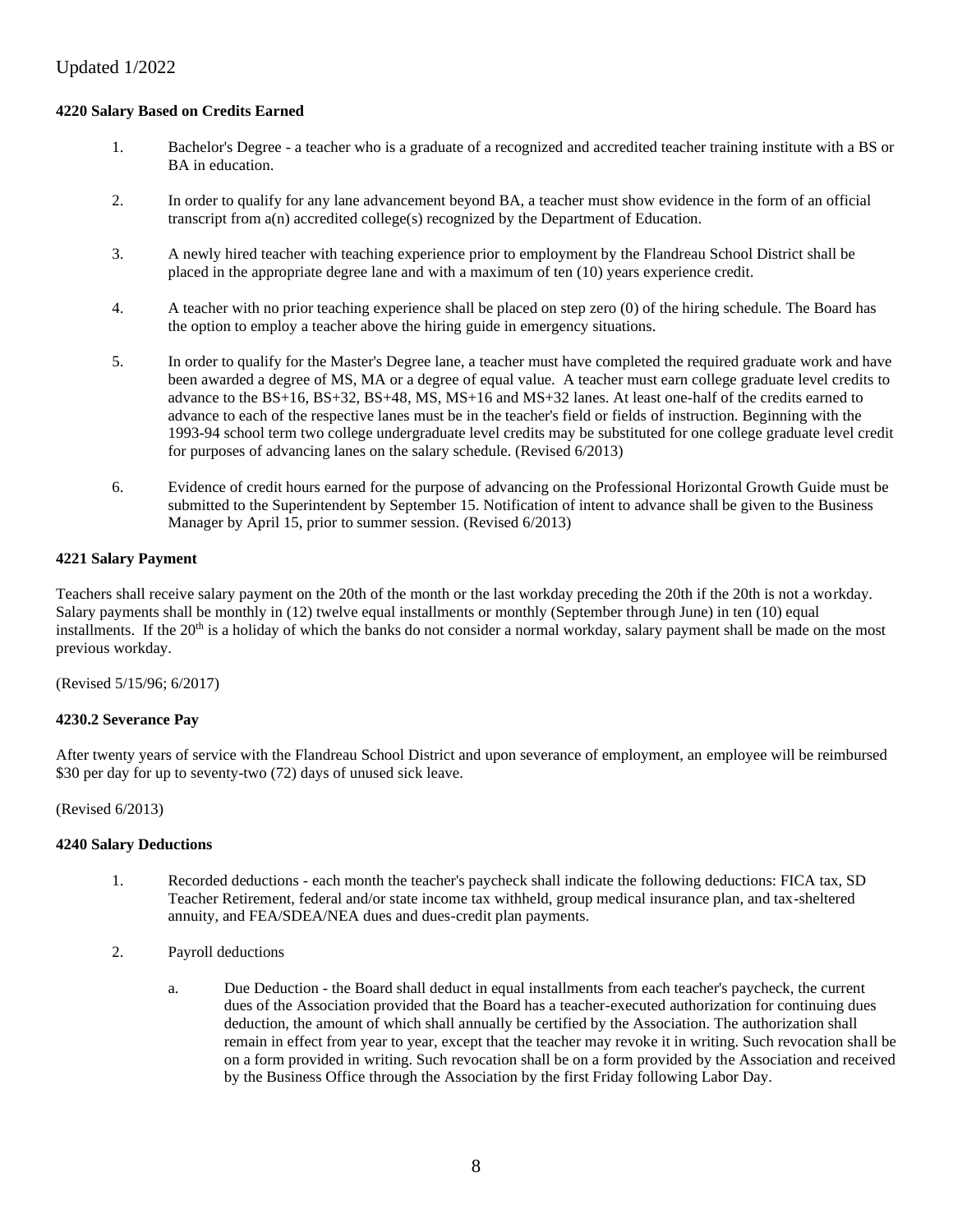- b. If a teacher resigns, the Board shall deduct the unpaid portion of the annual dues from the teacher's final paycheck. All dues deducted by the Board shall be remitted to the Association within one week after such deductions are made. Remitting of dues shall be to the Association's treasurer.
- c. Monthly deductions for social security, teacher retirement and insurance shall be deducted provided such deductions are constant throughout the salary payment period selected by the teacher under 4221. Deductions will be made only if the teacher has provided a written notice that such deductions be made and such notice is received by the Business Office by September  $5<sup>th</sup>$  or the last workday before the  $5<sup>th</sup>$  If it is a weekend or holiday. Payroll deductions as a result of changes in supplementary insurance can be modified for the following month provided that written notice of such a deduction is received by the Business Office by the  $10<sup>th</sup>$  day of the month prior to the deduction will be modified.
- d. The Board agrees to have itemized payroll deduction slips on all paychecks.
- e. The Business Manager will be given authority by the teacher to make adjustments in various deductions so as to comply with various federal and/or state regulations.

#### (Revised 6/2017)

# **4245 Point System for Professional Horizontal Growth Guide**

Points will be awarded as a substitute for college graduate credits on the Professional Horizontal Growth Guide. A maximum of eight credits will be allowed to be substituted by points on the Professional Horizontal Growth Guide. A six member professional committee will be comprised of 3 individuals appointed by the teacher association president and 3 individuals appointed by the superintendent. This committee will meet on at least a quarterly basis to assign points for various courses, workshops and other professional activities. The committee will elect a chairperson on an annual basis who will establish the agenda and lead the meetings. All decisions relating to this policy will be based on a majority vote of the committee membership.

Revised (6/2013)

#### **4250 Professional Re-certification Fund**

Teachers will be reimbursed for six (6) semester hours of college credit every five (5) years up to \$50.00 per credit hour. Courses must have prior approval by the Superintendent and must be in the teacher's teaching area. A maximum of thirty (30) semester hours will be budgeted annually.

# **4260 Professional Travel**

- 1. A minimum of \$1950 will be budgeted each year for teacher travel. The expenditure of this amount shall be determined by the Superintendent with final approval by the Board of Education.
- 2. Teachers receiving reimbursement from this budget shall be reimbursed at the current state rates for travel. Forms for professional travel are available in the Business Manager's office.

(9-11-90 Revised #1)

#### **4310 Instructional Load**

The principals are responsible for equitable distribution of work among members of the faculty. Elementary classroom teachers shall have at least a thirty (30) minute preparation period on a regular school day. Non-classroom teachers will have a total of thirty (30) minutes each day of preparation time during the normal length of a student's day. Middle and high school teachers shall have one preparation period per day equal in length of a regular class period. The teacher and principal, upon mutual agreement, may alter the daily standards established by this policy. The principle of full-time equivalency shall apply to this policy.

Revised (5/2011)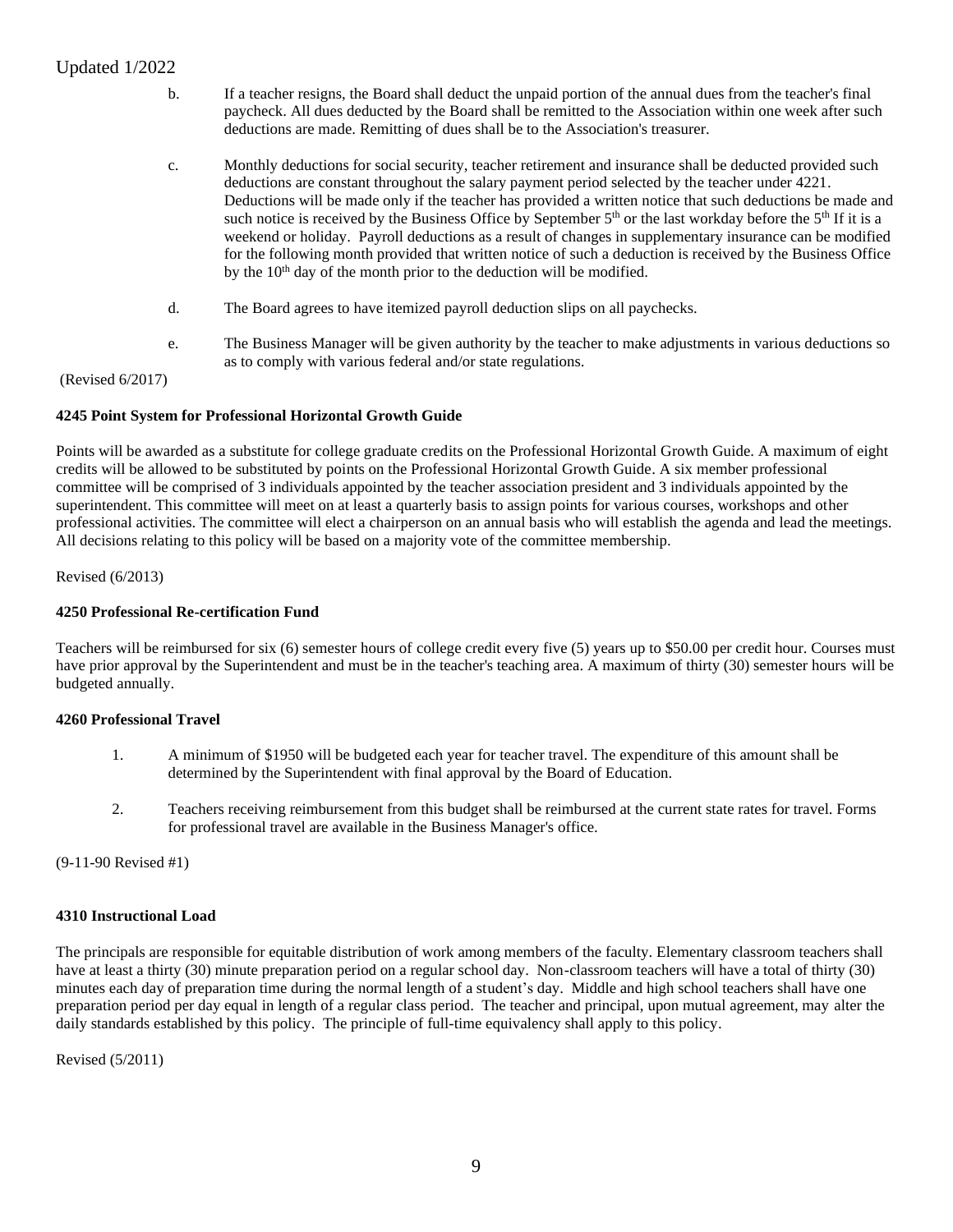### **4320 Full-time Teacher**

Full-time teacher is defined as any teacher who works at least twenty (20) hours per week and is employed for at least a full nine month period in each year by the Flandreau Public School District 50-3.

Revised (6/12/00)

#### **4325 Longevity Pay**

Longevity pay will be granted to staff who have been in the Flandreau School District for five years or more. Longevity pay will be at the end of the school year.

| <b>Years of service</b> | <b>Annual Longevity Pay</b> |
|-------------------------|-----------------------------|
| $5 - 9$ yrs             | \$125                       |
| $10 - 14$ yrs           | \$200                       |
| $15 - 19$ yrs           | \$300                       |
| $20 - 24$ yrs           | \$400                       |
| $25 - 29$ yrs           | \$600                       |
| $30 - 34$ yrs           | \$800                       |
| $35 + yrs$              | \$1,050                     |
|                         |                             |

Revised (7/01/01; 6/2017; 1/2022)

#### **4330 Teacher Absence**

- 1. Teacher's Absence a teacher who expects to be absent must notify the principal as soon as possible, and no later than 7:30 a.m. for morning absence and 11:00 a.m. for afternoon absence. The Principal will then follow the regular procedures regarding substitutes. Before the closing of school that day the absent teacher must have notified the principal of plans for the following day. For absence other than is ordinarily provided for, the teacher must confer with the Superintendent.
- 2. Non-authorized Absence deductions for non-authorized absence shall be computed on the basis of the teacher's daily rate, times the number of days of non-authorized absence. The teacher's daily rate shall be computed by dividing said teacher's annual salary by the number of days in session.
- 3. Teachers new to the system must have reported for duty and actually started their assigned duties before they are entitled to any leave benefits.
- **4.** Teachers must notify the principal's office when returning after an absence or sick leave. They should give the office at least one-half day notice as to when they may return, if at all possible, so that the substitute may be informed and plan accordingly.

#### **4300 WORKING HOURS AND DAYS**

#### **4340 State Required Teacher Workshops**

- 1. All teachers will be reimbursed at the rate set and paid by the State of South Dakota for each state required workshop day.
- 2. Teachers will submit a voucher for payment at the end of each state required workshop.
- 3. Compensation for state required workshops shall be in addition to the teacher's regular contract salary.
- 4. All FICA and retirement payments will be deducted before the check is issued.

#### **4360 Notice and Agenda**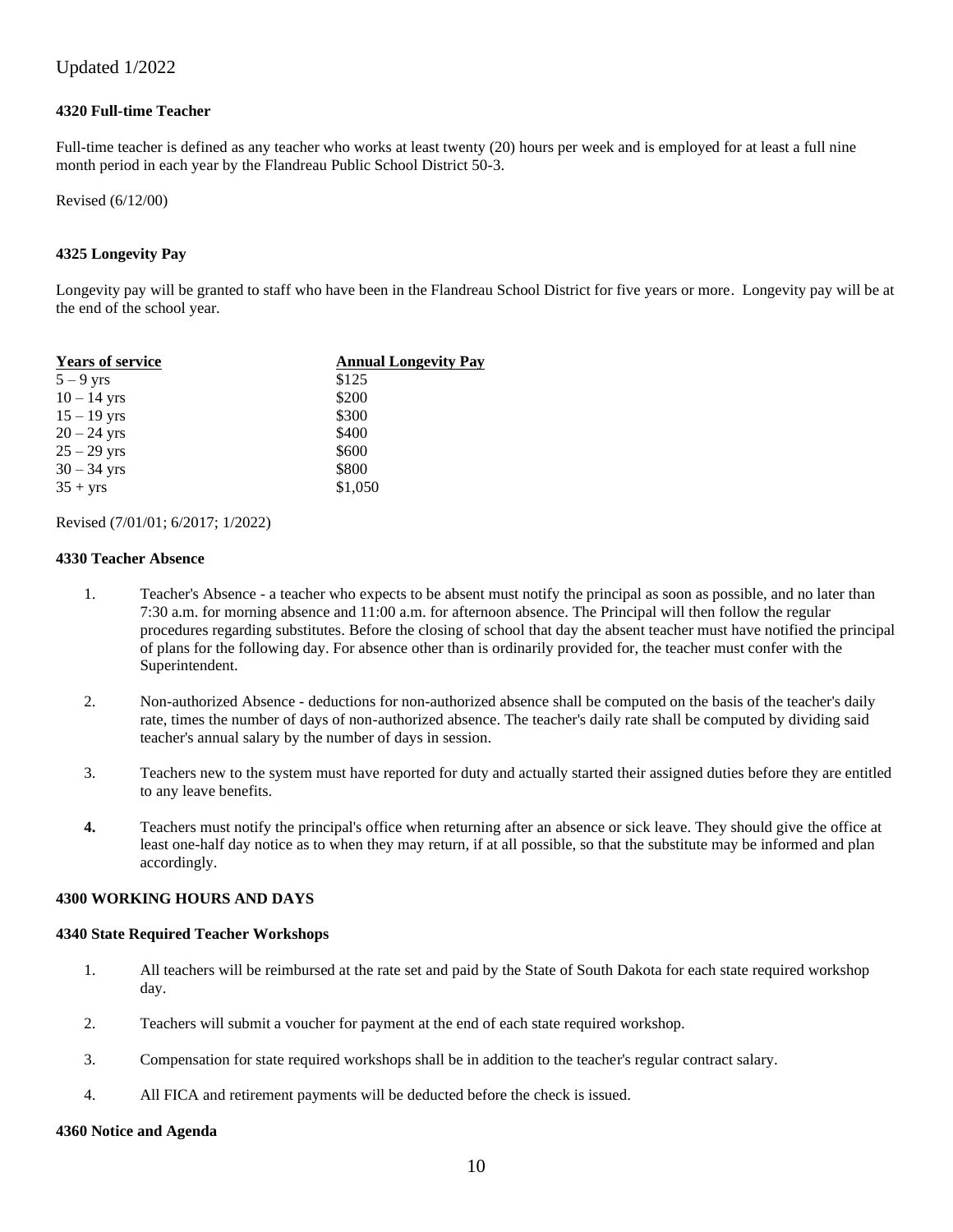- 1. The agenda for school board meeting shall be publicly displayed in the school buildings and in accordance with South Dakota Law.
- 2. Employees may suggest to the Superintendent items for the agenda.

(Revised 7/10/92)

# **4400 EXTRA DUTY ASSIGNMENTS**

# **4410 Activity Schedule**

|                                      | 2021-2022 |
|--------------------------------------|-----------|
| <b>Assistant Activities Director</b> | 4,316     |
| Head Coach:                          |           |
| Football                             | 4,213     |
| Basketball - boys                    | 4,213     |
| Basketball – girls                   | 4,213     |
| Wrestling                            | 4,213     |
| Track                                | 4,213     |
| Volleyball                           | 4,213     |
| <b>Cross Country</b>                 | 3,231     |
| Golf (Girls)                         | 2,643     |
| Golf (Boys)                          | 2,643     |
| <b>Assistant Coach:</b>              |           |
| Football                             | 2,643     |
| Football                             | 2,643     |
| Football                             | 2,643     |
| Basketball – boys                    | 2,643     |
| Basketball – girls                   | 2,643     |
| Track                                | 2,643     |
| Track                                | 2,643     |
| Volleyball                           | 2,643     |
| <b>Cross Country</b>                 | 2,025     |
| Wrestling                            | 2,643     |
| Golf                                 | 1,669     |
| Middle School Coaches:               |           |
| Football                             | 1,574     |
| Football                             | 1,574     |
| Basketball – boys                    | 1,574     |
| Basketball – boys                    | 1,574     |
| Basketball – girls                   | 1,574     |
| Basketball – girls                   | 1,574     |
| Volleyball                           | 1,574     |
| Volleyball                           | 1,574     |
| Track                                | 1,574     |
| <b>Track</b>                         | 1,574     |
| Other coaches/advisors:              |           |
| Yearbook                             | 2,643     |
| Band                                 | 4,213     |
| Jazz Band                            | 1,241     |
| Oral Interp - HS                     | 2,724     |
| <b>FFA</b>                           | 2,643     |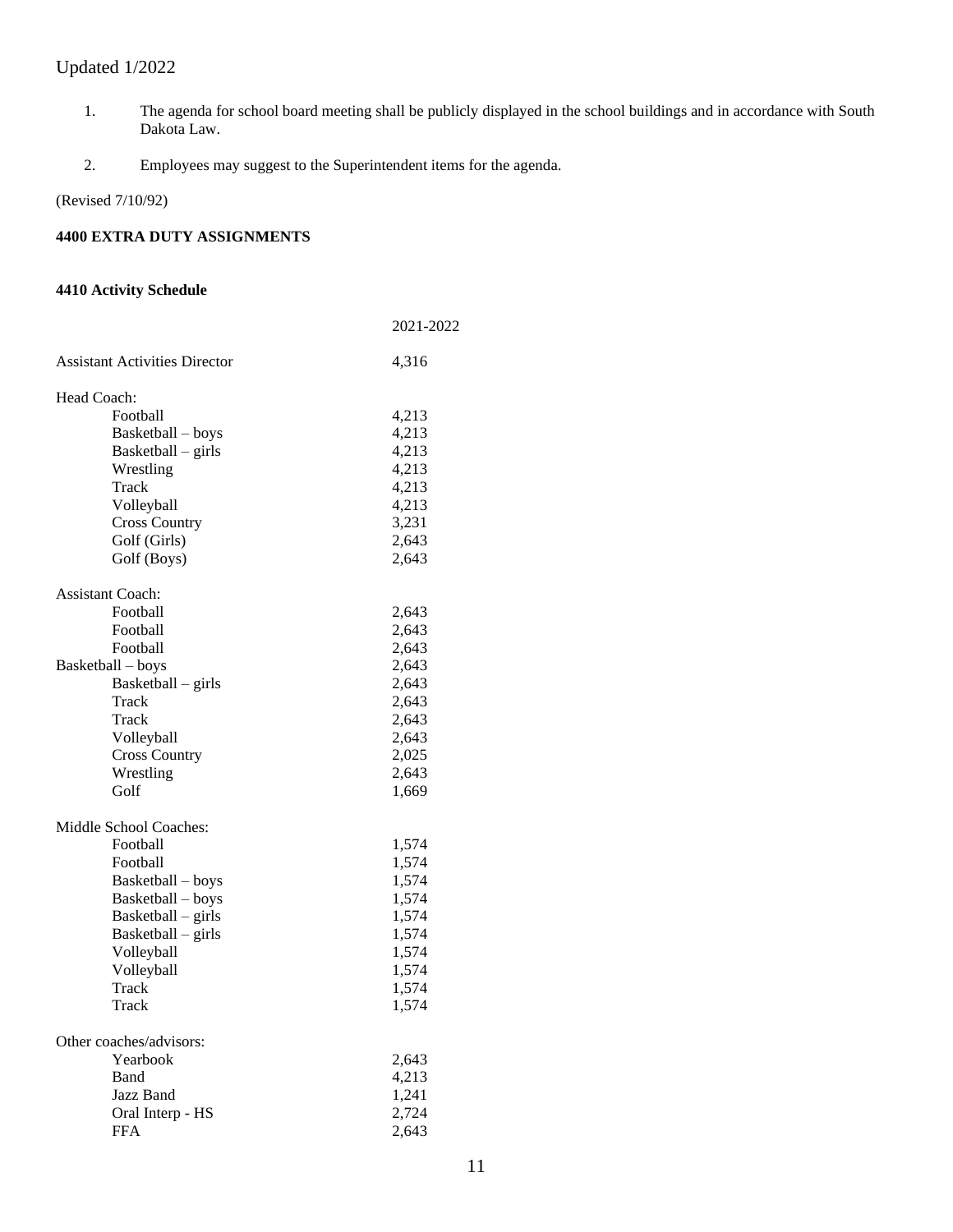| Jr. Class Advisor             | 1,406 |  |
|-------------------------------|-------|--|
| Jr. Class Advisor             | 1,406 |  |
| All School Play Director      | 1,342 |  |
| All School Play Director      | 1,342 |  |
| One Act Play                  | 1,077 |  |
| Vocal                         | 1,743 |  |
| Cheerleading                  | 2,643 |  |
| <b>National Honor Society</b> | 538   |  |
| Student Council – HS          | 538   |  |
| Student Council – MS          | 538   |  |
| Student Council – Elem        | 538   |  |
| Concessions manager           | 2,692 |  |
| Weight Room                   | 1.030 |  |
|                               |       |  |

An activity schedule expresses a policy, which the board is expected to follow in fixing salaries. The Board reserves the right to make additions, reductions, or other changes which, in its judgment, may be necessary as conditions require. Under emergency conditions, where the Board may have to deviate from the negotiated schedule, formal notification shall be made to the Association of the Board's intentions. If activity personnel are absent for an unacceptable amount of time, stipend pay will be prorated as is deemed appropriate by the Assistant Activities Director, Activities Director and Superintendent. (Revised 5/19/09; 6/2017; 6/2018; 6/2019; 1/2022)

# **4420 Teacher Employment and Compensation As Substitute Teachers**

- a. Employment Substitute teachers are employed by the Principal whenever needed.
	- Under no circumstance will the teacher make the arrangements for a substitute teacher.
	- Teachers may not pay their own substitute teacher.
- b. Teachers may be asked to substitute for other teachers only when an acceptable substitute is not obtainable. Teachers who substitute will be reimbursed at a rate of \$15.00 per period based on a seven (7) period day. Teachers not in a self-contained classroom and who are not assigned thirty (30) class periods per week will be used as substitutes during their free periods, as assigned by the building principal, up to a maximum of fifty (50) class periods without receiving the substitute teacher pay. No teacher will be required to teach a full seven (7) period day without substitute pay.

#### (Revised 5/19/09)

#### **4430 Extra Duty Assignments**

- 1. Special duty assignments will be assigned by the Principal. These duties will not qualify for extra pay.
- 2. Extra pay for the following activities has been approved by the Board. If teachers volunteer for the following activities and are accepted, they shall be paid the rate indicated. If no volunteers are available, the principal may appoint a teacher.
	- Timer and scorer for athletic events \$25 per event.
	- Ticket seller for all school events \$25 per event.
	- Refereeing for junior high and junior varsity athletic events \$25 per event.
	- Track & field meet adult workers \$25 per meet (Barnes & Evans & JH meet only)

#### (Revised 5/19/09)

3. Staff members may volunteer to serve as ticket takers for two (2) home events by notifying the Athletic Director by May 15<sup>th</sup> of the current school year. Any staff member that serves one home event will receive a complimentary pass for himself/herself and those staff members that serve two (2) home events will receive a complimentary pass for himself/herself and for his/her spouse. (Revised May 2011)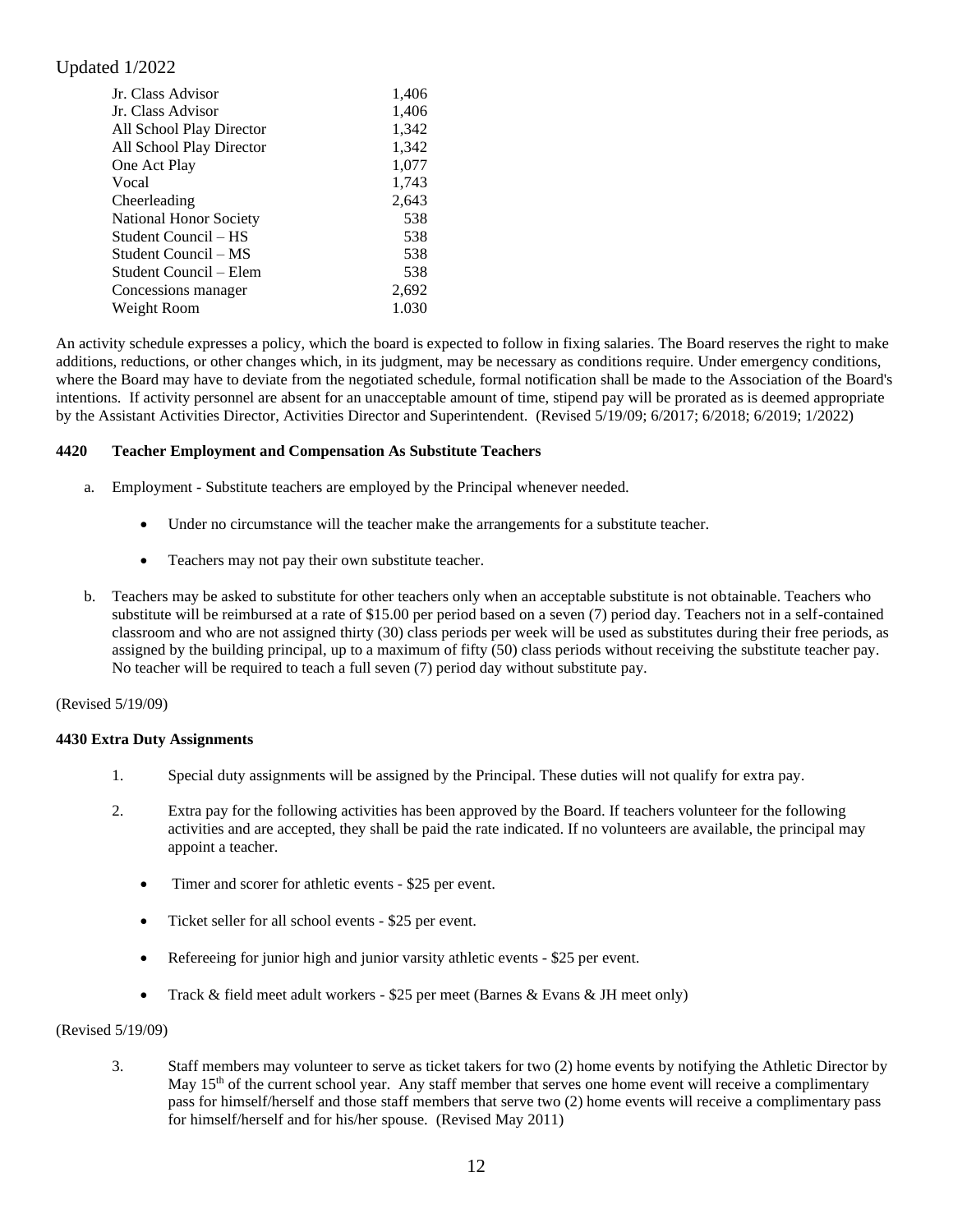Any staff member who serves as a ticket taker for three (3) home events will receive a complimentary pass for himself/herself, his/her spouse and his/her school-age children. A staff member may work at a track and field meet as one of the ticket taking times. If the staff member uses this option, they will NOT get paid the \$25 for working the track meet. (Approved 5/2018)

4. Payment for contracted activity schedule assignments listed in Activity Schedule of the school policy will be paid upon completion of the activity or at the end of the school year. Payment for all other extra duty assignments will be made in one check at the end of the school year. It shall be a Board or Administration option to require a detailed account of extra time and/or responsibility (included in or attached to a voucher) to justify claim for payment and after all equipment and materials have been checked and verified.

(Revised 4/14/93), (Revised 6/2013)

# **4440 ACTIVITY TRANSPORTATION**

No teacher shall be required to serve as a bus or vehicle driver to transport students to an activity for which he or she is paid under the Activity Schedule unless it is a vehicle, which has a capacity less than seventeen (17) passengers. The school district shall provide a vehicle for all activities away from the school district, provided that a teacher may volunteer to use their own vehicle to transport students and the teacher shall be reimbursed at the state mileage rate. If a staff member drives a school vehicle with more than 6 students to an activity, the staff member shall be paid federal minimum wage.

(Approved 7-9-90), (Revised 6/2013)

# **4500 FRINGE BENEFITS**

# **4510 MEDICAL/HOSPITAL AND DENTAL INSURANCE**

# (2021-2022)

Health Insurance – The District will pay per month for family health coverage according to the following schedule:

| Deductible | Single   | Two-Party | Family   |
|------------|----------|-----------|----------|
| \$1000     | \$440.00 | \$440.00  | \$440.00 |
| \$2000     | \$440.00 | \$440.00  | \$440.00 |

- 1. A married couple that is both employed by the Flandreau School District may be eligible to receive the school district's share of the health insurance premium and dental insurance for the two single coverages. These two single coverages may be applied toward one two-party or one family health insurance plan. Also, these two single coverages may be applied toward one family dental insurance plan.
- 2. For dental insurance, the Board will secure dental insurance through Delta Dental and the District will pay \$30.00 per month for family dental coverage and \$30.00 per month for single dental coverage.
- 3. The group plan insurance will be in effect beginning with the first full month of employment.
- 4. The insurance plan is optional to the teacher. Teachers who do not participate will not receive pay in lieu of non-participation in the plan.
- 5. Supplemental insurance plans may be added at no cost to the district.

The school board will determine the health insurance plan following consultation with the employees.

Revised (6/2015; 6/2019; 6/2020; 1/2022)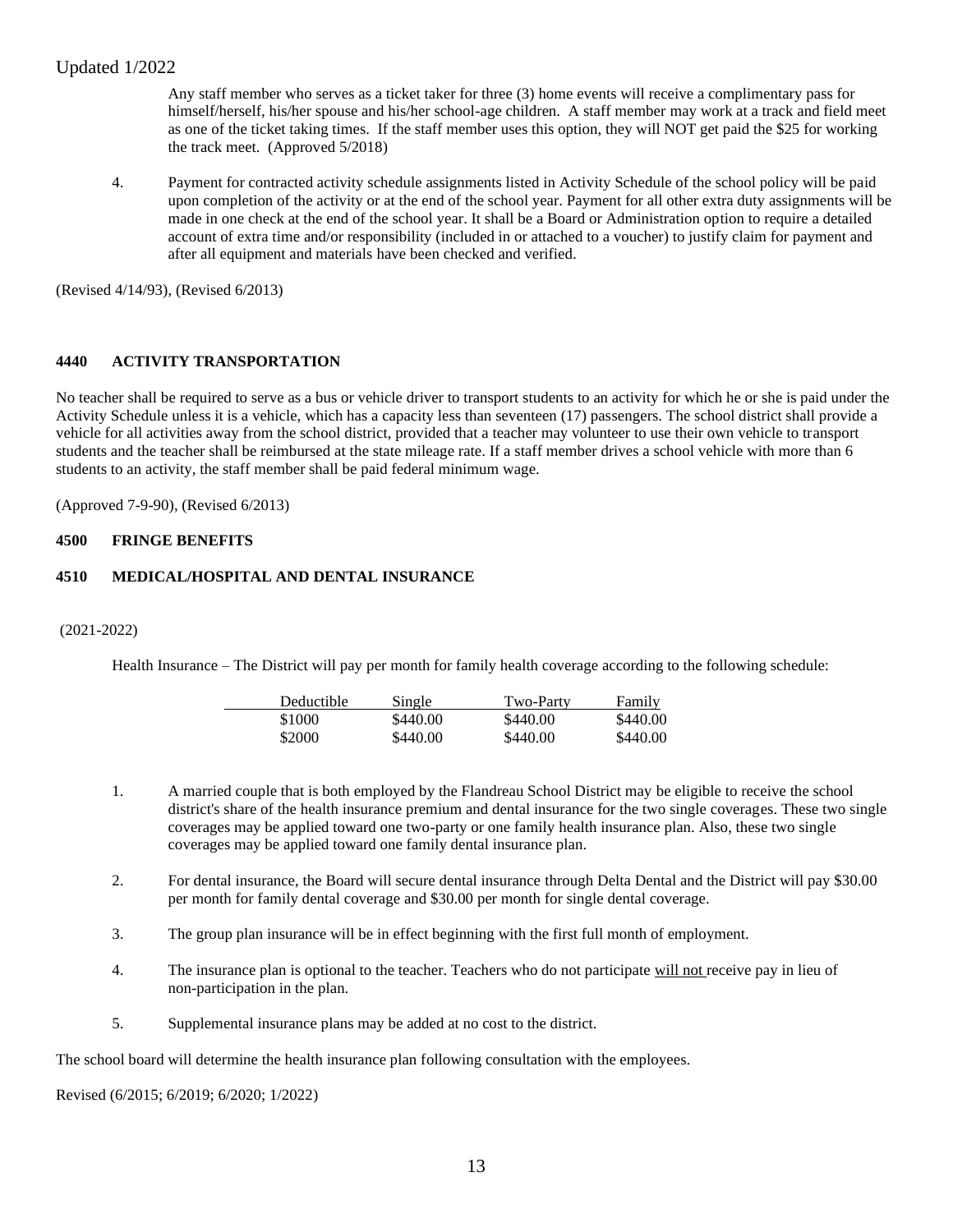# **4520 TAX –SHELTERED ANNUITIES**

Any teacher of the Flandreau School District may be given the privilege of entering into an amendment to the teacher's existing contract reflecting reduction in salary for the remainder of the contract term, and that for those teachers accepting such reduction in salary, the Flandreau School District would apply for a non-forfeitable annuity contract and purchase the same for the benefit of said teacher, with no cost to the school district. Teachers will be allowed to make an amendment for salary reduction at two periods during the school year. The application must be submitted to the Business Manager by the first Friday after Labor Day or again, prior to March 1. These deductions would be effective with a teacher's paycheck in September or March.

# **4530 EDUCATIONAL DEVELOPMENT INCENTIVE GRANT PROGRAM**

A grant fund in an amount determined by the school board will be available each year to certified staff on a Request for Proposal (RFP) basis. The purpose of the grant fund will be to promote and encourage teacher leadership, innovation, collaboration and best professional practice. The ultimate goal of the program is to improve the teaching/learning process as it relates to the beliefs, mission, and goals of the Flandreau Public School District.

Grants will be awarded to a teacher or individuals comprising a team of teachers up to a maximum of \$1,500 per individual during the contract year the grant is effective. These grant funds are designed for compensatory purposes.

Successful grant proposals will meet or exceed the following criteria:

- The proposal must be "change" and "innovation" oriented.
- The proposal must correlate with the beliefs, mission, and goals of the school district.
- The proposal must focus directly on improving the teaching/learning process.
- The proposal must be research-based and be identifiable with "best practice".
- Proposals that incorporate and integrate technology are encouraged.
- Proposals that are collaborative in nature are encouraged.

Incentive grant recipients must plan for an appropriate dissemination of the results of the innovation. This must include the following:

- A detailed report assessing the impact of the innovation on teaching and student learning. Copies of the report are to be submitted to the faculty and administration.
- A local in-service presentation to all interested certified staff relative to planning implementation, results and replication of the innovation.

Grant proposals must be received by March 1<sup>st</sup> of each year for the following year. Successful applicants will be notified by May 1<sup>st</sup> of each year. These dates may be changed during the implementation year.

A committee comprised of three teachers, one school board member, and one administrator shall have the responsibility for reviewing all proposals and recommending to the School Board those proposals that are to be granted. Members of the committee shall not be eligible to participate in this program during their term of office.

Grant awards will be paid in the following manner:

- One-half upon completion of the first semester of the academic year of implementation.
- One-half upon completion of the second semester of the academic year of implementation and upon satisfaction of all grant requirements.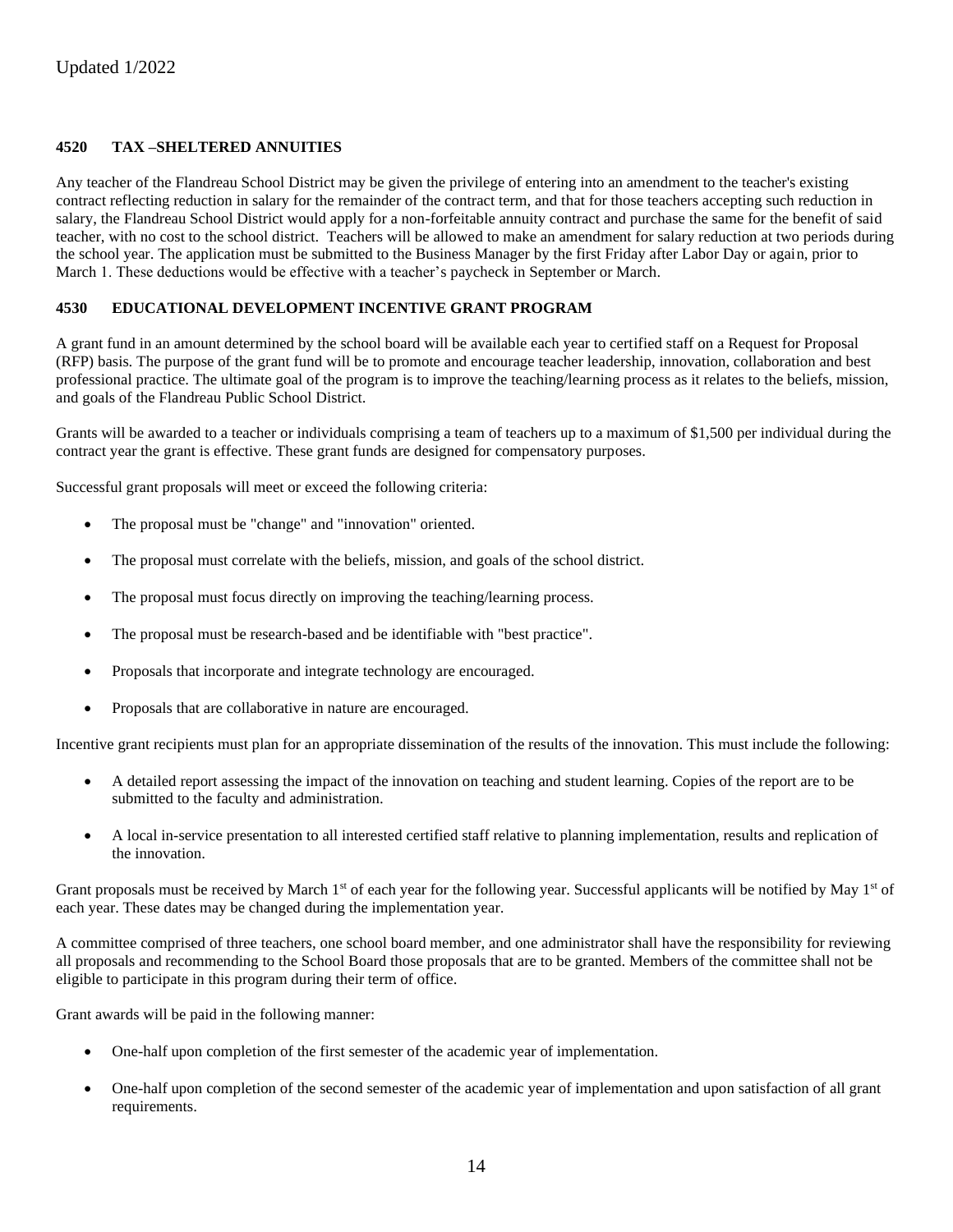If the project is a semester in length, the award will be paid out upon completion of the project semester and upon satisfaction of all grant requirements.

# **4600 EVALUATION AND CONTRACT CONDITIONS**

# **4610 EVALUATION**

# EVALUATION INSTRUMENT

# FORWARD

It is our desire as educators to encourage all professional persons to take an active role in their own personal and professional growth as well as the evaluation of the process. It is the intent of this instrument, based on the policies of the Professional Staff Handbook, to enable each person to develop to one's highest potential by providing room for creativity, risk taking, and individualism. It is not meant to be an instrument of fear or intimidation, but rather one of growth and improvement of the individual and the school district.

We realize that this framework has its limitations. As new research becomes available, it may be necessary to make changes in this design. However, our purpose will be to continue to search for more effective tools to improve the education of the students of the Flandreau School District.

# PURPOSE OF EVALUATION

The purpose of evaluation of professional staff is improvement of instruction; assessment of performance; assessment of professional growth; and determination of future employment.

Evaluation is a joint process that includes both the evaluator and the person being evaluated. The process provides a framework for communication between teachers and administrators involved in the evaluation process. The evaluation process allows the administrator and the teacher to work together to improve instruction and enhance professional growth.

In instances where teacher "non-renewal" is to be considered, the evaluation process provides a means to remediate inadequate teacher performance prior to the decision to non-renewal of the employee.

# USES OF EVALUATION RESULTS

Evaluations are to be used by the administration and teachers to improve the quality of instruction, and may be used in determination of advancement, promotion, transfer, assignment, and future employment.

# EMPLOYMENT RECOMMENDATIONS

Recommendations shall consist of one of the following:

- Recommendation for continued employment.
- Recommendation for continued employment with conditions.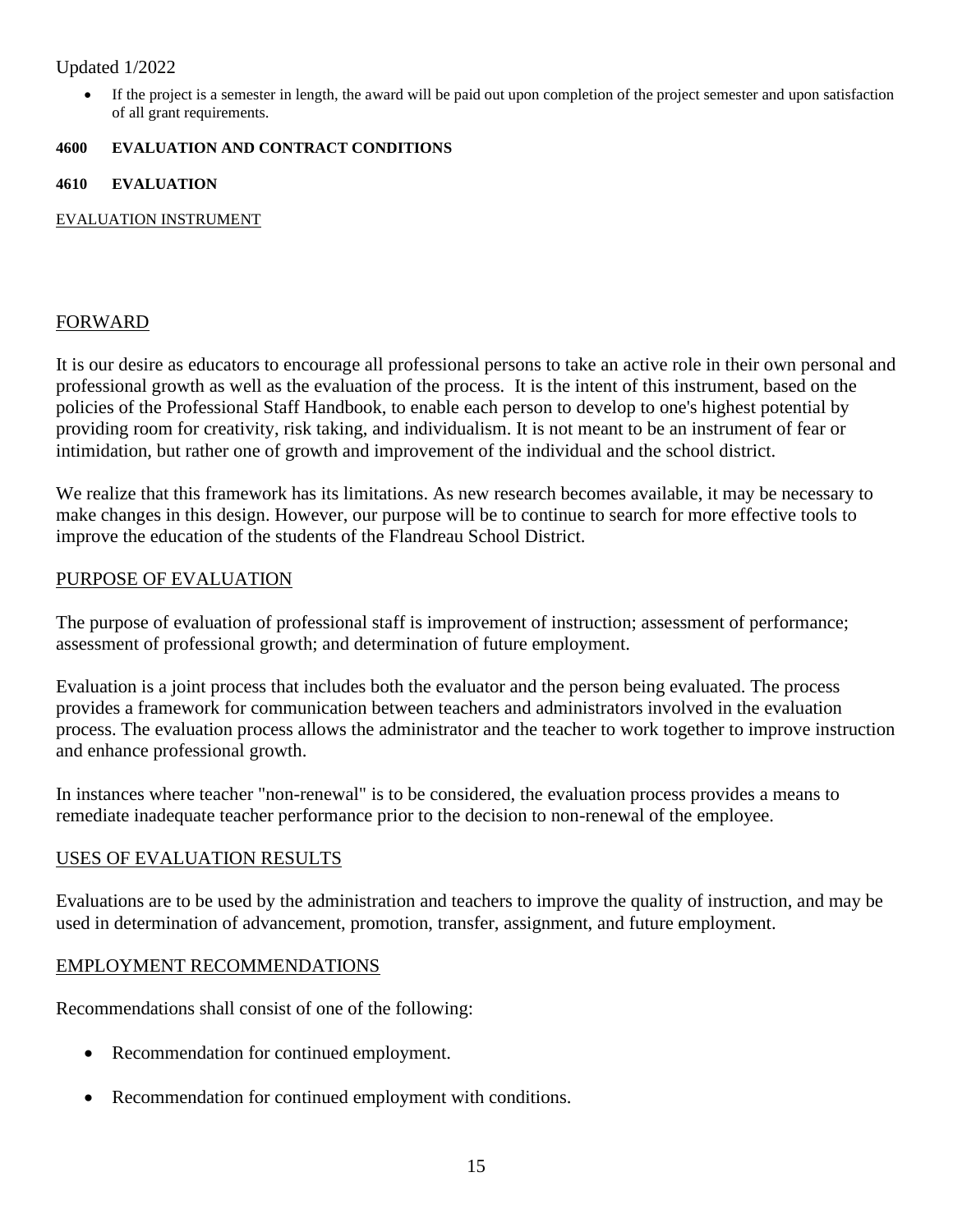• Not recommended for continued employment.

# WRITTEN EVALUATIONS

Written evaluations will be provided to the employee.

# FREQUENCY OF EVALUATION

- 1. Before October 1--Evaluation purposes, policies, and procedures must have been reviewed with teachers.
- 2. Before December 1--1st Formal Evaluation must be completed for probationary teachers.
- 3. Before December 1--1st Formal Evaluation for teachers who are "recommended with qualifications" from the previous school years.
- 4. Before April 15--or--Prior to Board evaluative review, whichever comes first, annual evaluations and conferences must be completed on all teachers.
- 5. Before April 15--Notification of all teachers of non-renewal of contract.

# DEFINITIONS

- 1. Activity Evaluation--extra-curricular coaching and directing-shall be evaluated based on job descriptions. The activity evaluation is considered part of the teacher evaluation process. A group of activity personnel and administration will evaluate various evaluation tools for athletics and activities.
- 2. Continuing Contract Teacher--shall be defined as a teacher in or beyond the fourth complete contract of teaching in the Flandreau School District.
- 3. Evaluator--the building administrator or supervisor who had been delegated the authority to act as a representative of the Superintendent of Schools.
- 4. Formal Classroom Observation--an observation with full knowledge of the teacher resulting in a written report.
- 5. Informal Observation--an observation of classroom or non-classroom duties/responsibilities resulting in documentation and/or conference.
- 6. Job Description--duties/responsibilities required to meet contract obligations.
- 7. Observation/Evaluation record--a standardized form to be filled out by evaluator to summarize formal classroom and informal observations performed throughout the year.
- 8. Performance Areas--criteria and indicators--areas involving the planning, implementation, evaluation, and professional instruction of students.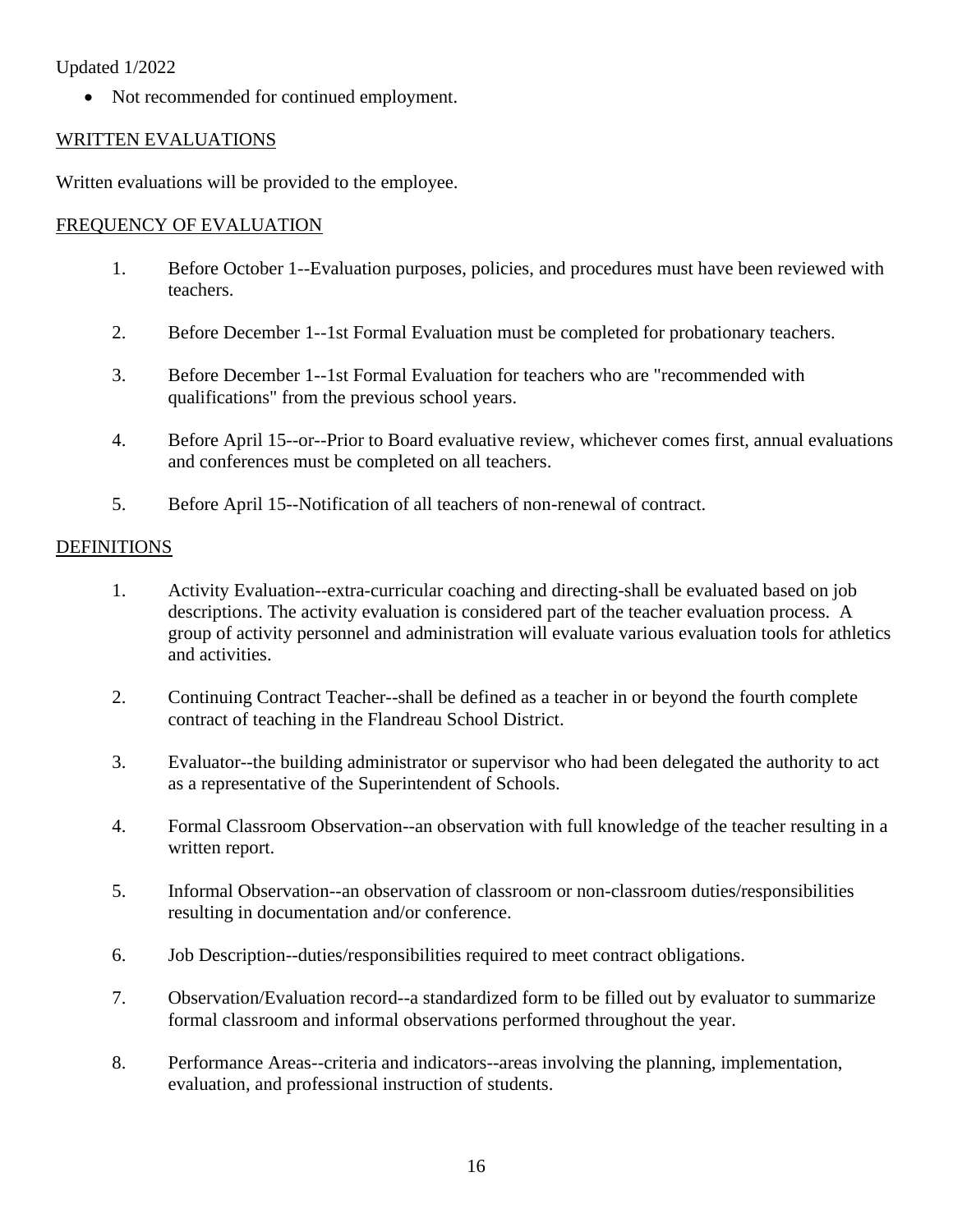- 9. Personal File--a record of employment and evaluation that is kept on file in the Superintendent's Office.
- 10. Plan of Assistance--a written plan to provide suggestions to improve identified area of instructional deficiencies that have been identified through the evaluation process.
- 11. Post-Observation Conference--a review of the formal observation conducted between the evaluator and staff member in which the observation is critiqued and implementation of the professional growth plan may be initiated.
- 12. Pre-Observation Conference--a review of the formal observation between the evaluator and staff member in which they meet to establish the guidelines of the observation.
- 13. Professional Growth--staff development that will enhance job performance.
- 14. Professional Staff--certified individuals regularly employed in a professional capacity by the District School Board.
- 15. Probationary Teacher--shall be defined as a teacher in their first, second, or third complete contract year of teaching in the Flandreau School District.
- 16. Teacher Initiated Data--information offered by the staff member to evaluator concerning personal contributions, honors received, degrees earned, and classes taken or participated in for the benefit of personal and professional growth. This information can be documented on the observation/evaluation record for the purpose of recognizing and benefiting the staff member.

# STEPS IN THE EVALUATION PROCEDURES

- 1. Meet to review the purposes, policies, and procedures of evaluation before October 1st.
- 2. Set date(s) for formal classroom observation.
- 3. Conduct Pre-Observation Conference.
- 4. Conduct Classroom Observation(s).
- 5. Written observation/evaluation record completed based on formal and/or informal observation records.
- 6. Conduct Post-Observation Conference.
- 7. Observation/evaluation record signed by the evaluator and staff member.
- 8. Implementation of improvement suggestions.
- 9. Annual performance review conference to review classroom observation data and other teacher initiated data provided by the teacher.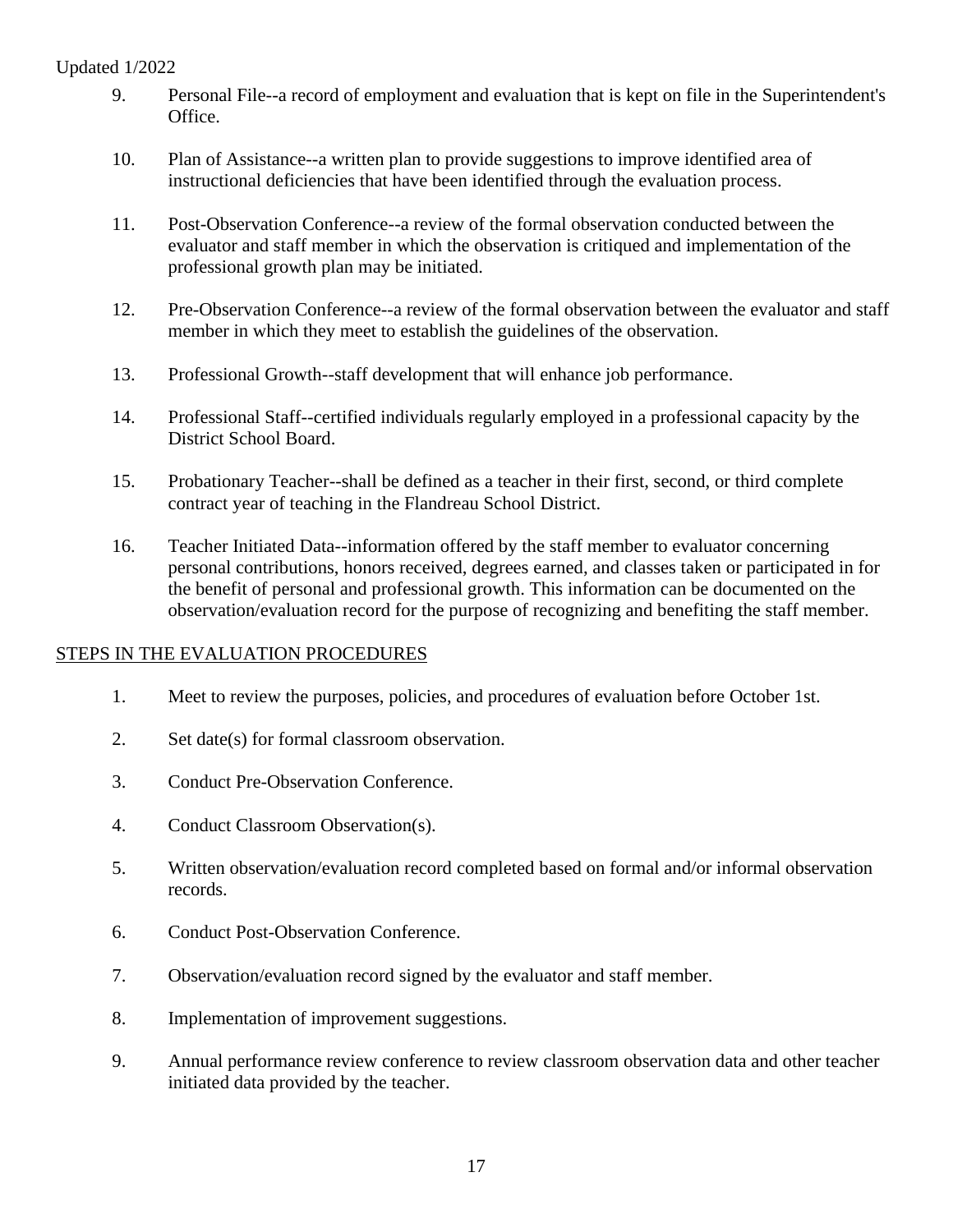10. Observation/evaluation record written and signed by the evaluator and signed by the teacher and forwarded to the Superintendent's office.

# RESPONSIBILITIES OF EVALUATOR AND TEACHER, LIBRARIAN, COUNSELOR, AND ACTIVITIES PERSONNEL

- 1. Evaluator
	- a. Meets with certified staff before October 1, to review the purposes, policies, and procedures of evaluation.
	- b. Must be trained with respect to evaluation procedures, evaluation forms, and standards to be used.
	- c. Provides positive supportive assistance and resources that are available.
	- d. Provides for the demonstration of theories, techniques, and methodology for the teacher if necessary and/or appropriate.
	- e. Conducts a pre-observation conference, an observation, and a post-observation conference.
	- f. Furnishes the teacher a written observation report no later than 5 days after the observation.
	- g. Conducts the observation openly and with the full knowledge of the teacher.
- 2. Teacher, Librarian, Counselor
	- a. Meets with the Evaluator before October 1 to review the purposes, policies, and procedures of evaluation.
	- b. Is familiar with the Evaluation policy, Professional Staff Handbook, and other criteria on which the evaluation will be based.
	- c. Provides the evaluator a lesson guide during the Pre-Observation conference that will list the lesson objectives, teaching steps, and the evaluation of the lesson.
	- d. Assists in the developing of a Professional Growth Plan, Job Target, and method(s) of evaluation.
	- e. Provides Teacher Initiated Data that will be used in the Comprehensive Review.
	- f. Implements the "improvement suggestions" after the post-observation conference.
- 3. Activities Personnel:
	- a. The Activities or Athletic Director will conduct at least one evaluation per year for all activity personnel.

# JOB SPECIFIC CRITERIA FOR SCHOOL TEACHERS, LIBRARIANS AND COUNSELORS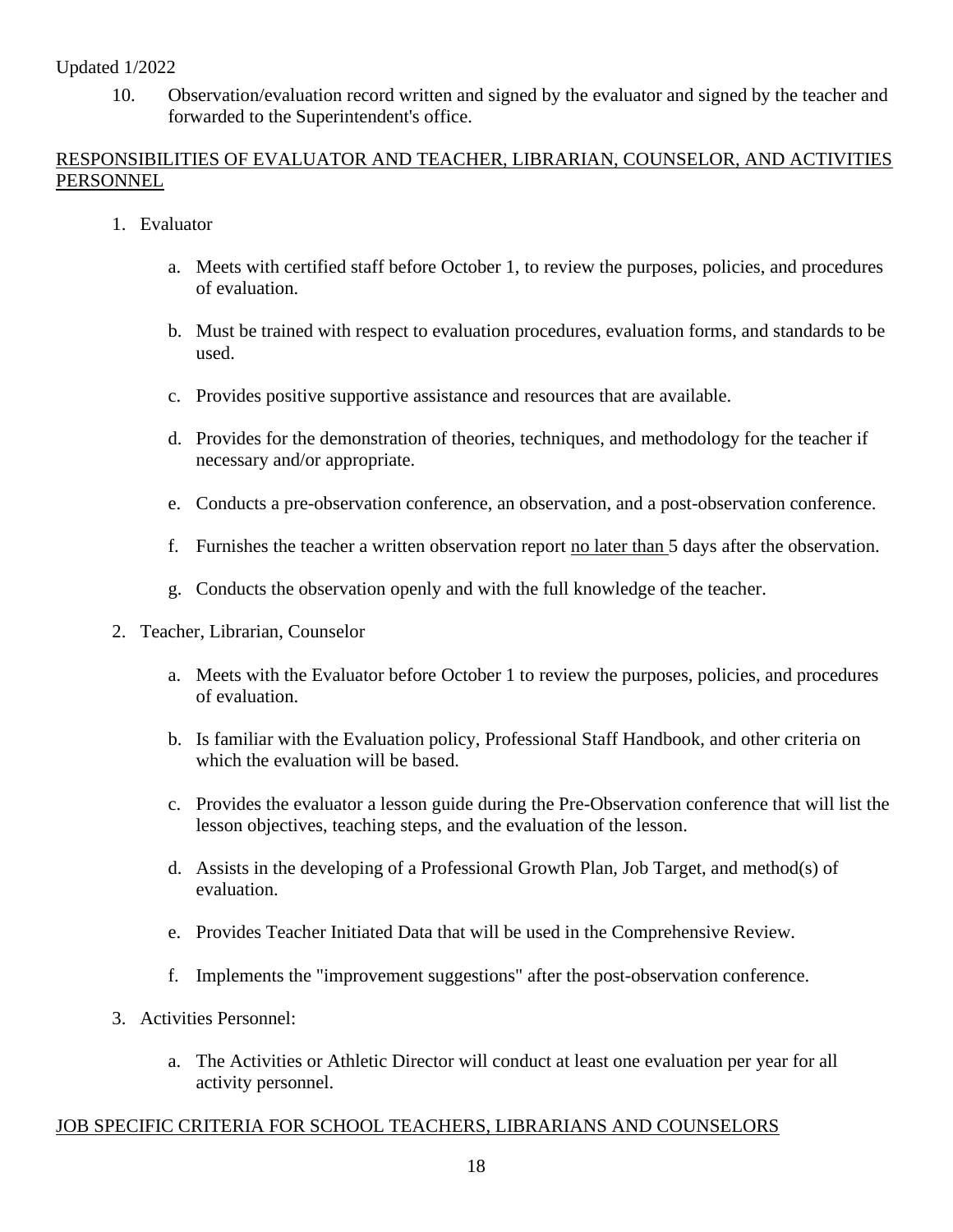# EVALUATION INSTRUMENT

# **PRE-OBSERVATION FORM (Please return this form to the principal prior to the observation)**

Teacher: Date: Class: Time: Concept being taught:

1. Background Information Where are you in the sequence of the lesson/unit?

What do the students know or what have they previously done regarding this segment of content?

What will they learn next?

What are these students like?

What are the distinct aspects about this group of students or individuals within the group that cause you to teach a certain way or to use/not use certain activities?

#### 2. Objective

What do you want these students to know at the end of this observed lesson?

What do you want learners to be able to do with the knowledge/understanding or skill you are teaching?

#### 3. Methodology

What teaching practices, behaviors or techniques will you use?

What learning behaviors, activities or tasks will students demonstrate to accomplish the intended learning?

#### 4. Assessment of Learning

How and when will you evaluate the learning for the entire segment/unit?

For the day's learning, what will students demonstrate that shows they accomplished the intended learning?

#### 4. Feedback

List two aspects of your teaching that you would like the evaluator to note as strengths:

List one aspect of your teaching on which you would like to receive coaching suggestions for improvement: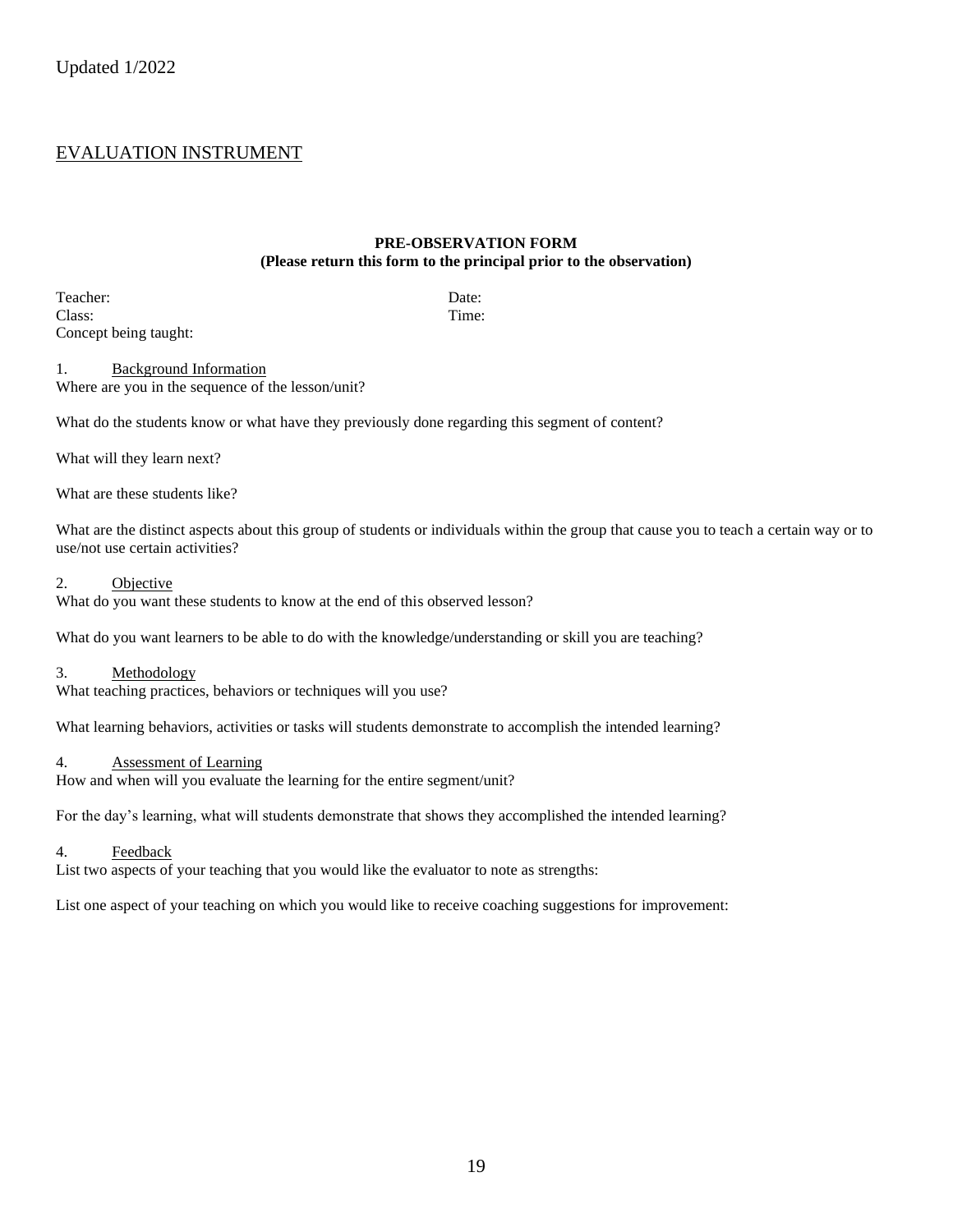# **Flandreau Public Schools**

# 1. Guidelines for Professional Growth: *Annual Review and Evaluation*

*The primary purpose of any assessment of teaching performance and professional qualities is the enhancement of professional practice; improvement of instruction, assessment of performance, assessment of professional growth, and determination of future employment.* 

*Evaluation is a joint process that includes both the evaluator and the teacher. The process provides a framework for communication between teachers and administrators involved in the evaluation process. The evaluation process allows the administrator and the teacher to work together to improve instruction and enhance professional growth. In instances where teacher "non-renewal" is to be considered, the evaluation process provides a means to resolve inadequate teacher performance prior to the decision to non-renewal of the employee. All credentialed staff must be involved in a constant process of self-reflection and model the life-long learning that they desire as the end product of their work with the students.* 

| <b>Teacher's Name</b>   | <b>School</b>      | <b>Position/Grade</b> |
|-------------------------|--------------------|-----------------------|
| Level/Subject           |                    |                       |
| <b>Evaluator's Name</b> | <b>School Year</b> | <b>Final Review</b>   |
| <b>Date</b>             |                    |                       |

Instructions: The following written evaluation record is based on formal and/or informal observation records. Please rate the teacher's performance on any of the following criteria for which you have appropriate data. Refrain from scoring in areas for which you do not have data. Please use the following rating scale:

# **B. 3 = Performance exceeds district expectations. May be a mentor resource for novice teachers.**

- **C. 2 = Performance meets district expectations.**
- **D. 1 = Performance does not meet district expectations.**

 $0 =$  Performance is far below district expectations. A Plan of Assistance may be implemented.  $N = Not Observed$ 

D = Documented but not observed. Teacher Initiated Data may be submitted on Professional Development

form for purpose of recognition and benefit to staff member.

| Pre-Observation Meeting date:            | Section 1: Planning and Preparation<br>Teacher completes pre-observation form and provides lesson plan<br>(Lesson objective, teaching steps, evaluation of lesson)                                                                        |  |  |
|------------------------------------------|-------------------------------------------------------------------------------------------------------------------------------------------------------------------------------------------------------------------------------------------|--|--|
| <b>Classroom Observation date:</b>       | Section 2: Classroom Management and Atmosphere<br>Section 3: Instruction in the Classroom<br>At least one<br>classroom visitation must be made as part of each formal evaluation.<br>Written evaluation will be provided to the employee. |  |  |
| <b>Post-Observation Conference Date:</b> | Section 4: <i>Professional Responsibilities</i> Teacher may submit<br>a Professional Development form for additional information.                                                                                                         |  |  |
| (No later than 5 days after observation) |                                                                                                                                                                                                                                           |  |  |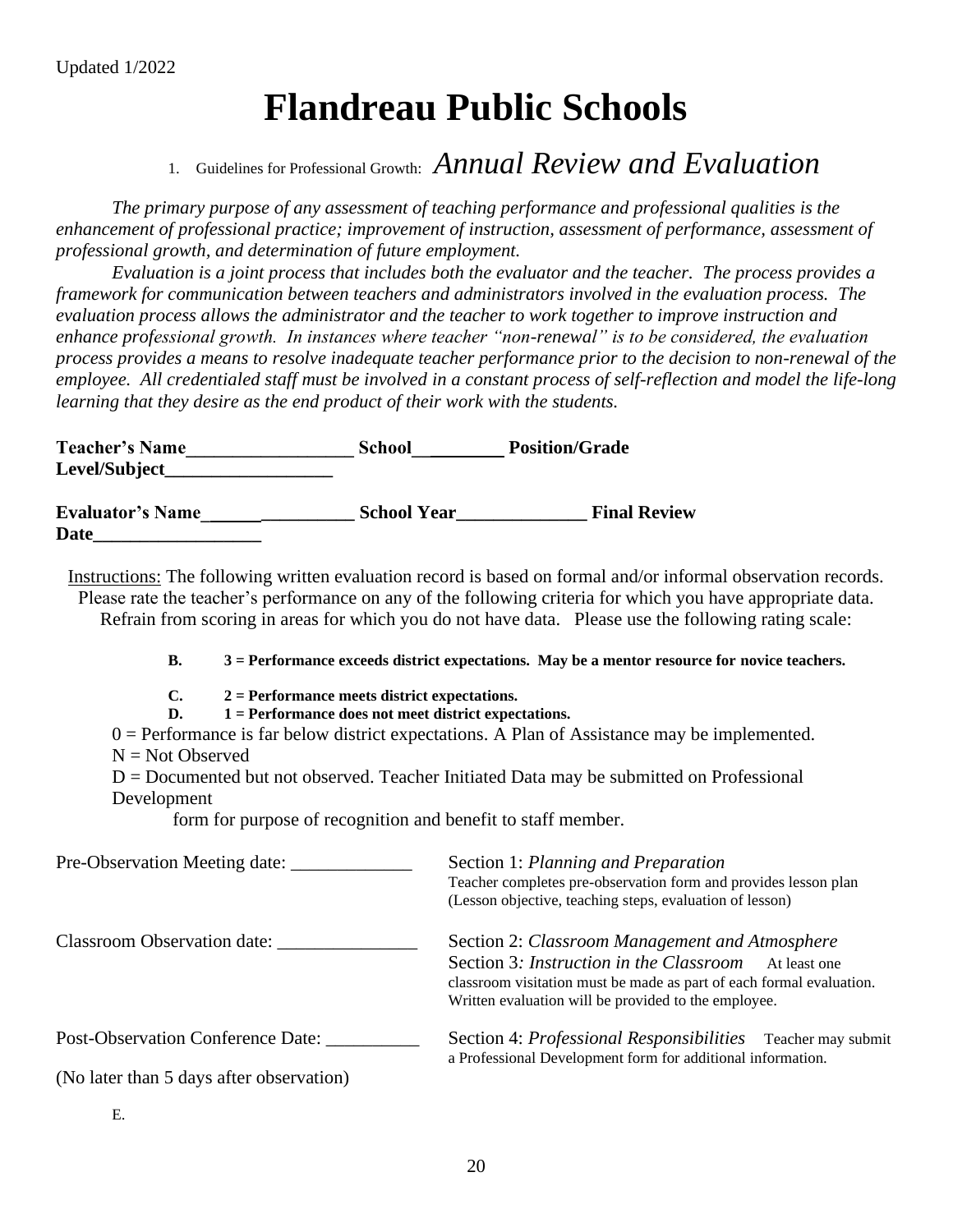F. Section 1: Planning and Preparation

|              |                     | $N = Not observed$                                 |                                                     | Levels of Performance Indicators<br>$D = Doc$      |                                                                   |       |
|--------------|---------------------|----------------------------------------------------|-----------------------------------------------------|----------------------------------------------------|-------------------------------------------------------------------|-------|
|              | Criteria            | <b>Unsatisfactory -0</b>                           | <b>Needs Improvement - 1</b>                        | <b>Meets Expectations - 2</b>                      | but not observed<br><b>Exceeds Expectations -3</b>                | Level |
| $\mathbf{A}$ | Selects             | Lesson goals are                                   | Lesson goals fit into                               | Instructional goals                                | Instructional goals                                               |       |
|              | Instructional       | not clearly                                        | present learning, but                               | build on past and                                  | fit into the                                                      |       |
|              | Goals               | identified. Teacher                                | do not connect to                                   | present learning.                                  | sequence of past,                                                 |       |
|              |                     | makes little attempt                               | background                                          | Teacher addresses                                  | present, and future                                               |       |
|              |                     | to connect to or                                   | knowledge. Teacher                                  | state standards and                                | learning. Teacher                                                 |       |
|              |                     | build upon                                         | plans large group                                   | district goals.                                    | addresses state                                                   |       |
|              |                     | background                                         | instruction. The                                    | Teacher plans for                                  | standards and                                                     |       |
|              |                     | experience. The                                    | instruction goals do                                | diverse learners.                                  | district goals.                                                   |       |
|              |                     | instruction goals                                  | not include all                                     |                                                    | Teacher                                                           |       |
|              |                     | show little                                        | applicable state                                    |                                                    | consistently plans                                                |       |
|              |                     | correlation to state                               | standards.                                          |                                                    | for appropriate                                                   |       |
|              |                     | standards.                                         |                                                     |                                                    | e small group activities.                                         |       |
| B            | Designs             | The elements of                                    | Some of the elements of                             | Most of the elements of                            | All of the elements of the                                        |       |
|              | Coherent            | lesson/unit do not                                 | the lesson/unit support                             | the lesson/unit support                            | lesson/unit support the stated                                    |       |
|              | Instruction         | support the stated                                 | the stated instructional<br>goals. Teacher's lesson | the stated instructional<br>goals. The lesson/unit | instructional goals. Teacher's<br>lesson/unit is highly coherent  |       |
|              |                     | instructional goals.                               | or unit has a                                       | has a clearly defined                              | and has a clear structure.                                        |       |
|              |                     | The lesson or unit                                 | recognizable structure.                             | structure.                                         |                                                                   |       |
|              |                     | has no defined                                     |                                                     |                                                    |                                                                   |       |
|              |                     | structure.                                         |                                                     |                                                    |                                                                   |       |
| $\mathbf C$  | Assess              | Teacher's assessments                              | Teacher's assessments                               | Teacher's assessments                              | Teacher's assessments contain                                     |       |
|              | Student<br>Learning | contain no clear criteria<br>or standards. Teacher | contain clear criteria or<br>standards. Teacher     | contain clear criteria or<br>standards. Teacher    | clear criteria or standards.<br>Teacher integrates a variety of   |       |
|              |                     | does not use                                       | occasionally uses                                   | integrates a variety of                            | assessment techniques and                                         |       |
|              |                     | assessment results in                              | assessments to design                               | assessment techniques                              | shows evidence of students'                                       |       |
|              |                     | designing future                                   | further instruction.                                | that are used to design                            | participation in the development                                  |       |
|              |                     | instruction.                                       | Assessment questions                                | future instruction.                                | of the assessment. Assessment                                     |       |
|              |                     |                                                    | require students to<br>demonstrate higher order     | Assessment questions<br>require students to        | questions require students to<br>demonstrate higher order         |       |
|              |                     |                                                    | thinking as well as test-                           | demonstrate higher order                           | thinking as well as test-taking                                   |       |
|              |                     |                                                    | taking skills.                                      | thinking as well as test-                          | skills.                                                           |       |
| D            |                     |                                                    |                                                     | taking skills.                                     |                                                                   |       |
|              | Demonstra           | Teacher is unaware                                 | Teacher displays limited<br>knowledge and use of    | Teacher uses the                                   | Teacher uses school,                                              |       |
|              | tes                 | of school, district,                               | available school, district,                         | resources within the                               | district, and community                                           |       |
|              | Knowledge           | or community                                       | and community                                       | school district and                                | resources to design open-                                         |       |
|              | of                  | resources available                                | resources.                                          | demonstrates the                                   | ended activities and                                              |       |
|              | Resources           | to support the                                     |                                                     | ability to access                                  | provides support in those                                         |       |
|              |                     | curriculum.                                        |                                                     | community                                          | activities.                                                       |       |
| E            | Demonstrates        | Teacher lacks a depth                              | Teacher displays basic                              | resources.<br>Teacher displays solid               | Teacher not only displays                                         |       |
|              | Knowledge           | of content knowledge,                              | content knowledge, but                              | content knowledge,                                 | extensive content knowledge,                                      |       |
|              | of Content &        | the understanding of                               | does not maintain                                   | maintains curricular                               | but also continues to build upon                                  |       |
|              | Instructional       | the discipline's                                   | curricular coherence or                             | coherence and cross-                               | that expertise. Teacher makes                                     |       |
|              | Methods             | structure, and<br>knowledge of content-            | cross-curricular<br>connections. Teacher            | curricular connections.<br>Teacher tends to use    | learning relevant to students.<br>Teacher implements a variety of |       |
|              |                     | related instructional                              | usually uses one                                    | only 2-3 instructional                             | instructional strategies.                                         |       |
|              |                     | methods.                                           | instructional strategy.                             | strategies.                                        |                                                                   |       |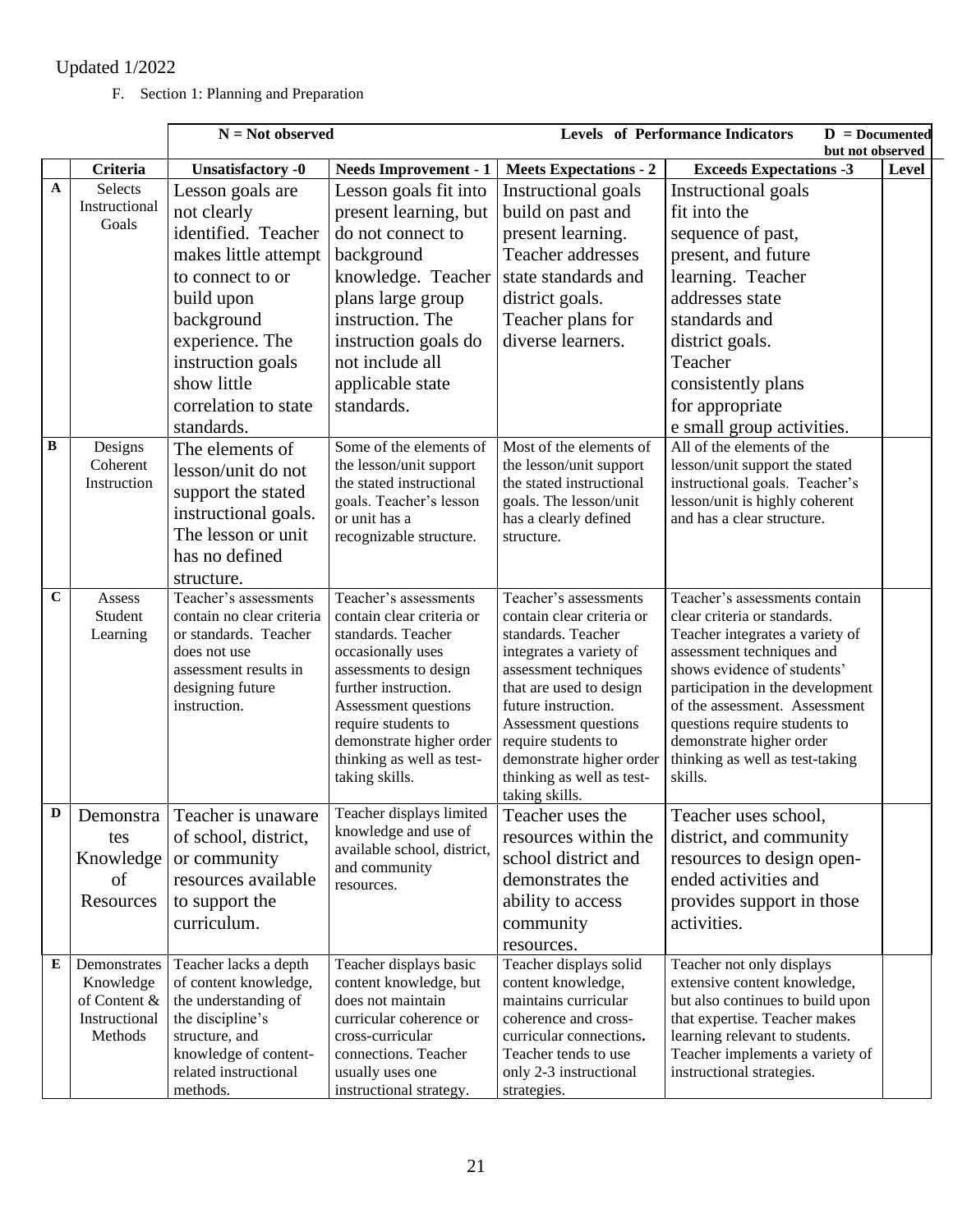|             | Demonstrates   Teacher makes little or | Teacher partially         | Teacher gains a           | Teacher has developed a         |  |
|-------------|----------------------------------------|---------------------------|---------------------------|---------------------------------|--|
| Knowledge   | no attempt to learn                    | understands students'     | thorough knowledge of     | thorough knowledge of students' |  |
| of Students | about students'                        | backgrounds, skills, and  | students' backgrounds,    | backgrounds, skills, and        |  |
|             | background, skills, or                 | interests and attempts to | skills, and interests and | interests and implements this   |  |
|             | interests and does not                 | use this knowledge in     | uses this knowledge to    | knowledge to achieve individual |  |
|             | use such information in                | planning for the class as | inform instruction.       | student learning.               |  |
|             | planning.                              | a whole.                  |                           |                                 |  |

**Comments:** 

G. H.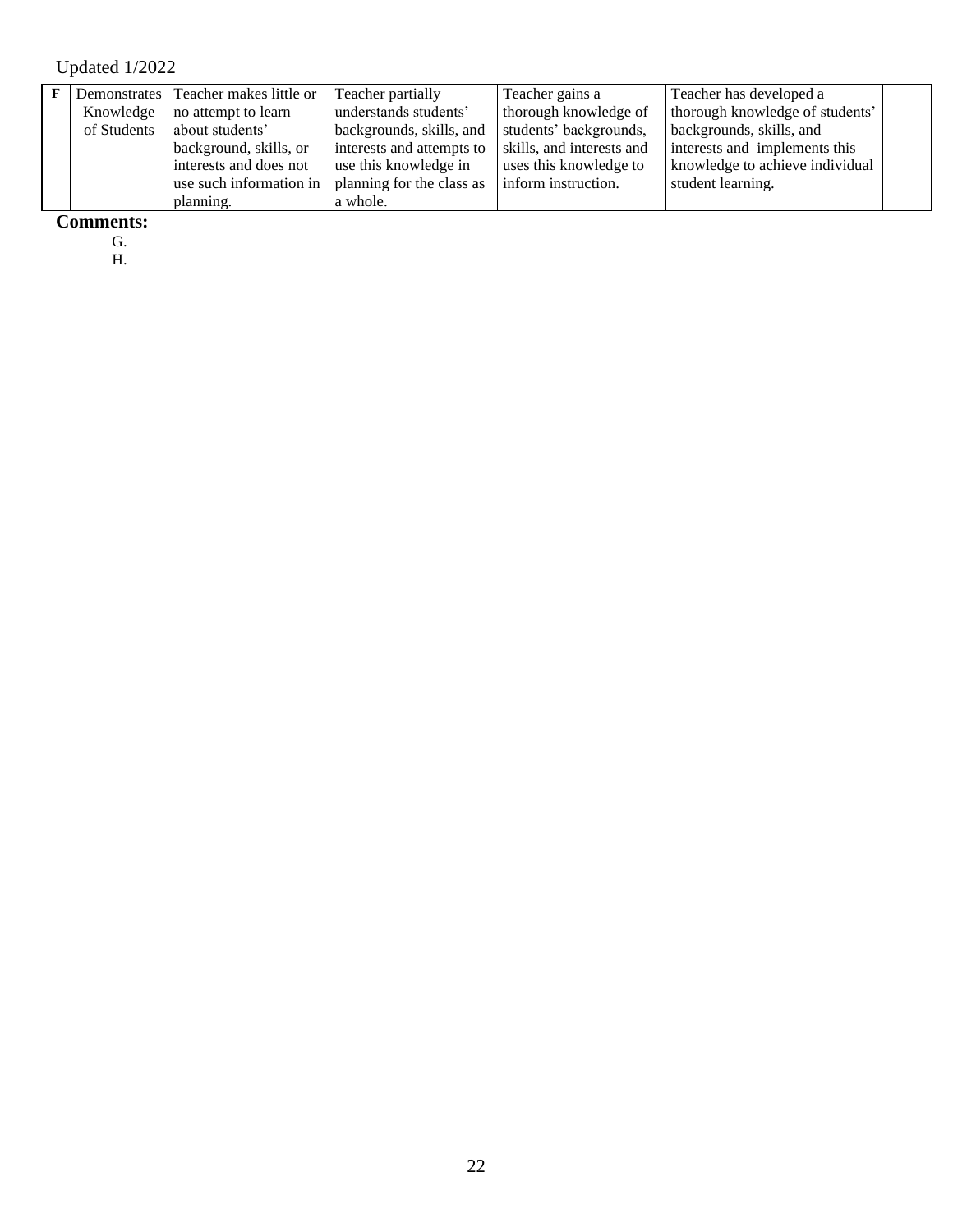I. Section 2: Classroom Management and Atmosphere

|             |                           | $N = Not observed$          |                                                          | <b>Levels</b> of Performance Indicators  | $D = Doc$<br>but not observed                                |       |
|-------------|---------------------------|-----------------------------|----------------------------------------------------------|------------------------------------------|--------------------------------------------------------------|-------|
|             | Criteria                  | <b>Unsatisfactory -0</b>    | <b>Needs Improvement - 1</b>                             | <b>Meets Expectations - 2</b>            | <b>Exceeds Expectations -3</b>                               | Level |
| $\mathbf A$ | Creates an                | Classroom                   | Classroom                                                | Classroom                                | <b>Classroom</b> interactions                                |       |
|             | Environme                 | interactions reflect a      | interactions are                                         | interactions are                         | are highly respectful                                        |       |
|             | nt of                     | lack of teacher-            | generally appropriate                                    | consistently positive                    | and demonstrate                                              |       |
|             | Respect &                 | student rapport, as         | and conflict-free;                                       | and respectful.                          | genuine rapport.                                             |       |
|             | Rapport                   | well as student-            | however, occasionally                                    |                                          |                                                              |       |
|             |                           | student rapport. The        | behavior might be                                        |                                          |                                                              |       |
|             |                           | interactions are            | disrespectful.                                           |                                          |                                                              |       |
|             |                           | generally negative          |                                                          |                                          |                                                              |       |
|             |                           | or inappropriate.           |                                                          |                                          |                                                              |       |
| B           | Establishes a<br>Positive | <b>Teacher lacks</b>        | Teacher occasionally                                     | Teacher is                               | Teacher is very enthusiastic                                 |       |
|             | Climate for               | enthusiasm and              | demonstrates                                             | enthusiastic and                         | and passionately committed<br>to creating a highly effective |       |
|             | Learning                  | commitment to               | enthusiasm and                                           | committed to creating                    | learning climate.                                            |       |
|             |                           | creating a positive         | commitment to                                            | a positive classroom.                    | Consistently, students are                                   |       |
|             |                           | learning climate.           | creating a positive                                      | Students are                             | actively engaged and highly                                  |       |
|             |                           | Students are rarely         | learning climate.                                        | consistently engaged                     | motivated to learn.<br>Teacher demonstrates high             |       |
|             |                           | engaged or                  | Students are usually                                     | and motivated to                         | expectations for every                                       |       |
|             |                           | motivated. Teacher          | engaged and                                              | learn. Teacher                           | student.                                                     |       |
|             |                           | expects little or no        | motivated; however,                                      | demonstrates high                        |                                                              |       |
|             |                           | student<br>achievement.     | teacher expects low<br>student achievement.              | expectations for<br>student achievement. |                                                              |       |
| $\mathbf C$ | Manages                   | <b>Classroom</b> activities | Established classroom                                    | Classroom activities                     |                                                              |       |
|             | Classroom                 | and procedures are          | activities and procedures                                | and procedures are                       | Highly effective<br>classroom activities and                 |       |
|             | Procedures                | inefficient, resulting      | are not practiced                                        | practiced on a regular                   | procedures are                                               |       |
|             |                           | in significant loss of      | consistently, resulting in<br>some loss of instructional | basis, resulting in                      | maximized instructional                                      |       |
|             |                           | instructional time.         | time.                                                    | effective use of                         | time. Students assume                                        |       |
|             |                           |                             |                                                          | instructional time.                      | considerable                                                 |       |
|             |                           |                             |                                                          |                                          | responsibility for                                           |       |
|             |                           |                             |                                                          |                                          | efficient learning.                                          |       |
| D           | Establishes               | Teacher                     | Teacher sets                                             | Teacher sets clear                       | Students and teacher                                         |       |
|             | &                         | expectations are            | expectations for                                         | expectations for                         | collaborate to set                                           |       |
|             | Maintains                 | unclear and student         | students' behavior, but                                  | student behavior and                     | expectations for student                                     |       |
|             | Student                   | behavior goes               | inconsistently                                           | consistently monitors                    | behavior. Teacher's                                          |       |
|             | <b>Behavior</b>           | unchecked, while            | monitors and responds                                    | and responds to                          | monitoring of behavior                                       |       |
|             |                           | misbehavior draws           | to behavior.                                             | behavior in an                           | is proactive. Any                                            |       |
|             |                           | inappropriate               |                                                          | appropriate and                          | misbehavior draws an                                         |       |
|             |                           | teacher responses.          |                                                          | respectful way.                          | appropriate and                                              |       |
|             |                           |                             |                                                          |                                          | respectful teacher                                           |       |
|             |                           |                             |                                                          |                                          | response. The student's                                      |       |
|             |                           |                             |                                                          |                                          | dignity is maintained.                                       |       |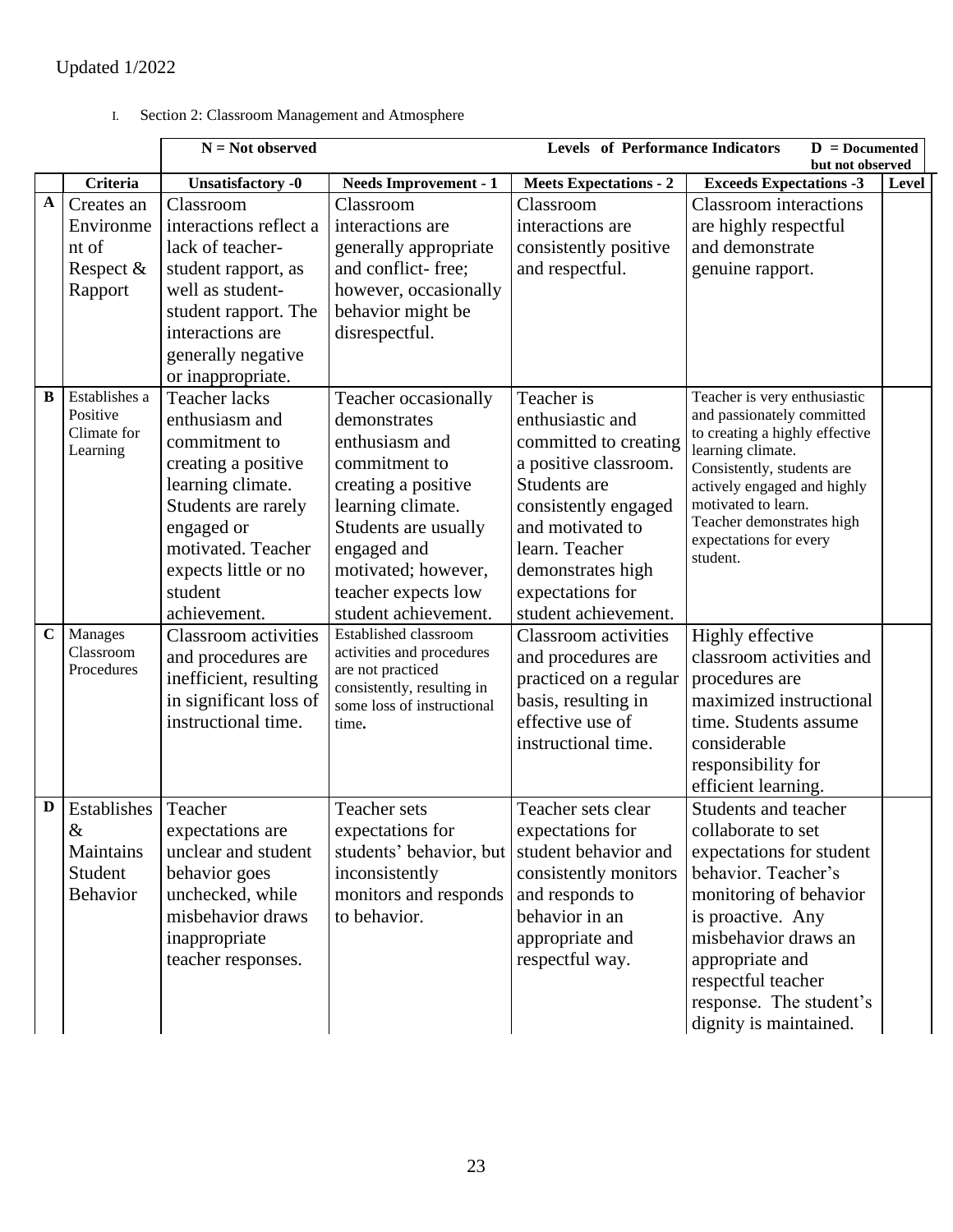| E | Organizes $\&$ | Teacher ineffectively     | Teacher's classroom is       | Teacher's classroom is      | Teacher's classroom is safe,  |  |
|---|----------------|---------------------------|------------------------------|-----------------------------|-------------------------------|--|
|   | Manages        | uses space, which results | safe, and essential learning | safe, and learning is       | and student input ensures     |  |
|   | Physical       | in unsafe or inefficient  | is accessible to all         | accessible to all students; | that the physical environment |  |
|   | Space,         | conditions that hinder    | students, but furniture      | teacher uses physical       | supports the learning of all  |  |
|   | Materials &    | learning for some         | arrangement only partially   | resources well and          | students. Routines for        |  |
|   | Supplies       | students. Materials are   | supports the learning        | ensures that the            | handling materials and        |  |
|   |                | handled inefficiently,    | activities.                  | arrangement of furniture    | supplies are seamless.        |  |
|   |                | resulting in loss of      | Routines for handling        | supports the learning       |                               |  |
|   |                | instructional time.       | materials and supplies are   | activities.                 |                               |  |
|   |                |                           | established with some loss   | Routines for handling       |                               |  |
|   |                |                           | of instructional time.       | materials and supplies are  |                               |  |
|   |                |                           |                              | established and followed    |                               |  |
|   |                |                           |                              | efficiently.                |                               |  |

# **Comments:**

J. K.

**L.**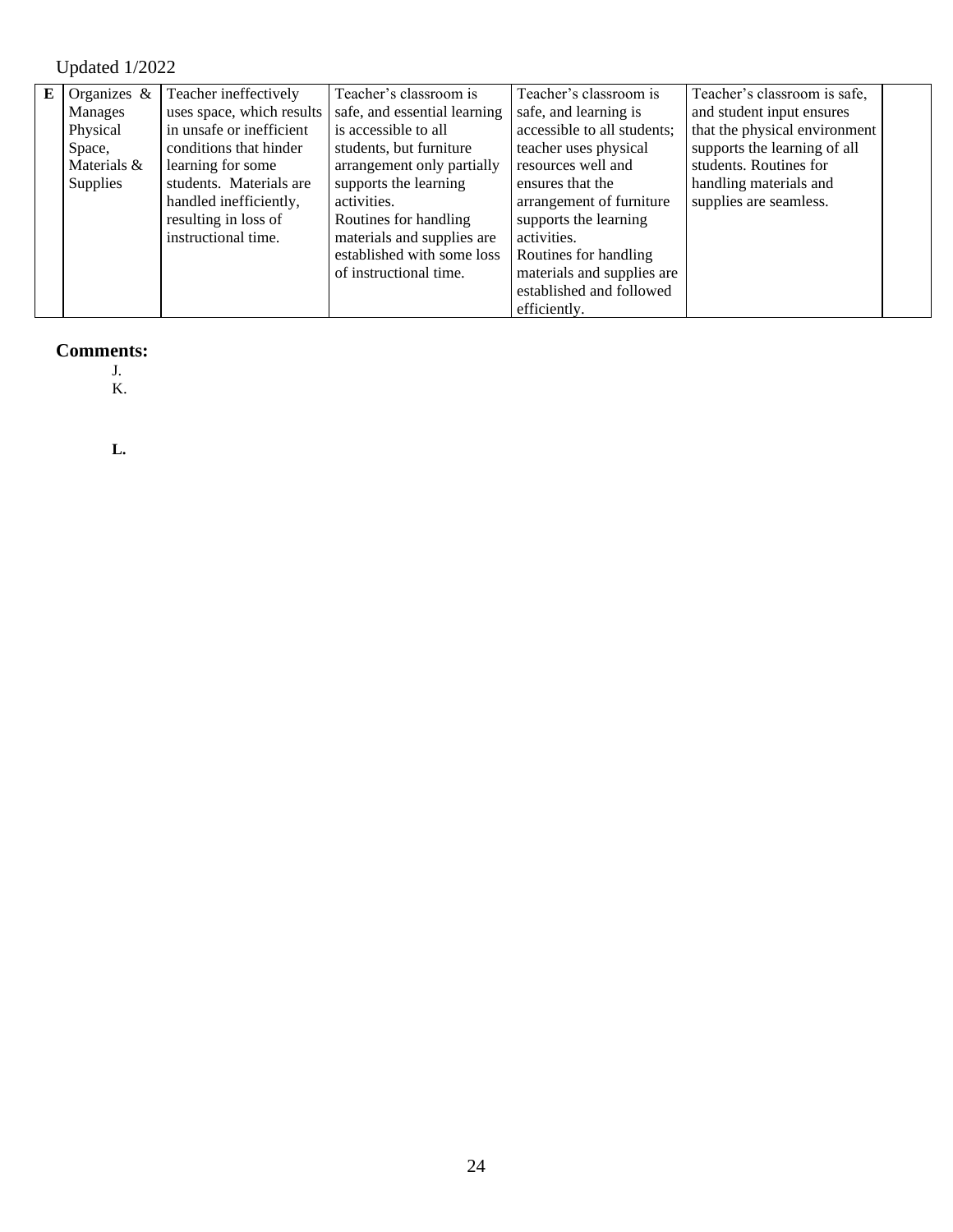# M. Section 3: Instruction in the Classroom

|              |                                                     | $N = Not observed$                                                                                                                                                                                             |                                                                                                                                                                                                                                   | <b>Levels</b> of Performance Indicators<br>$D = Doc$ umented<br>but not observed                                                                                                                                                                |                                                                                                                                                                                                                                                             |       |
|--------------|-----------------------------------------------------|----------------------------------------------------------------------------------------------------------------------------------------------------------------------------------------------------------------|-----------------------------------------------------------------------------------------------------------------------------------------------------------------------------------------------------------------------------------|-------------------------------------------------------------------------------------------------------------------------------------------------------------------------------------------------------------------------------------------------|-------------------------------------------------------------------------------------------------------------------------------------------------------------------------------------------------------------------------------------------------------------|-------|
|              | <b>Criteria</b>                                     | <b>Unsatisfactory -0</b>                                                                                                                                                                                       | <b>Needs Improvement - 1</b>                                                                                                                                                                                                      | <b>Meets Expectations - 2</b>                                                                                                                                                                                                                   | <b>Exceeds Expectations -3</b>                                                                                                                                                                                                                              | Level |
| $\mathbf{A}$ | Communicat<br>es Clearly &<br>Accurately            | Teacher's oral and<br>written<br>communications<br>contain errors, are<br>unclear or<br>inappropriate,<br>creating student<br>misconceptions or<br>confusion.                                                  | Teacher's oral and<br>written<br>communications<br>contain no errors,<br>but may require<br>further explanation<br>to avoid confusion.                                                                                            | Teacher's oral and<br>written<br>communications are<br>clear and accurate.                                                                                                                                                                      | Teacher's oral and written<br>communications are<br>accurate, clear, and<br>expressive, anticipating<br>possible student<br>misconception.                                                                                                                  |       |
| B            | Uses<br>Questioning<br>& Discussion<br>Techniques   | Teacher uses<br>inadequate questioning<br>and discussion<br>techniques including<br>low-level questions,<br>limited student<br>participation, and little<br>true discussion.                                   | Teacher's<br>questioning and<br>discussion<br>techniques reflect an<br>attempt at some<br>high-level questions,<br>true discussion, and<br>moderate student<br>participation.                                                     | Teacher's use of<br>questioning and<br>discussion techniques<br>consistently reflects<br>high-level questions,<br>true discussion, and<br>participation by most<br>students.                                                                    | Teacher's questioning and<br>discussion strategies are<br>designed to encourage<br>independent, creative, and<br>critical thinking.                                                                                                                         |       |
| $\mathbf C$  | Engages<br>Students in<br>Learning                  | Students are often<br>unengaged and off-<br>task. No attempt is<br>made to<br>differentiate<br>instruction.                                                                                                    | Students are usually on<br>task and engaged. Tasks<br>are partially organized,<br>resulting in some off-<br>task behavior. Some<br>differentiated instruction<br>is in place.                                                     | Throughout the lesson,<br>students are engaged in<br>appropriate activities,<br>which are well<br>structured and suitably<br>paced. Differentiated<br>instruction is a<br>classroom norm.                                                       | Working independently,<br>students are engaged throughout<br>the instructional period,<br>assuming responsibility for their<br>own productivity. Teacher<br>engages students with high<br>quality materials and a mastery<br>of differentiated instruction. |       |
| D            | Provides<br>Feedback to<br><b>Students</b>          | Teacher's feedback to<br>students is sparse, too<br>general, and/or is late.                                                                                                                                   | Teacher attempts to<br>provide feedback<br>that is accurate.<br>constructive, and<br>timely.                                                                                                                                      | Teacher consistently and<br>successfully provides<br>feedback that is<br>accurate, substantial,<br>constructive, specific,<br>and timely.                                                                                                       | Teacher continually checks<br>for understanding.<br>Teacher's feedback to<br>students is timely and of<br>consistently high quality.<br>Students may use the<br>feedback in future<br>learning.                                                             |       |
| E            | Demonstrates<br>Flexibility &<br>Responsivene<br>SS | Assuming no<br>responsibility for<br>student learning,<br>teacher is unresponsive<br>to student questions<br>and follows instruction<br>plan in spite of poor<br>student understanding<br>or lack of interest. | Teacher demonstrates<br>some flexibility and<br>responsiveness to<br>students' needs and<br>interests and tries to<br>make each student<br>successful. Teacher<br>employs a limited<br>repertoire of<br>instructional strategies. | Implementing an<br>expanded repertoire of<br>instructional strategies,<br>teacher seeks ways to<br>ensure successful<br>learning for all students,<br>making adjustments in<br>instruction to respond to<br>student interests and<br>questions. | Employing a wide variety<br>of instructional strategies,<br>teacher is responsive to<br>students' interests and<br>questions, making<br>necessary adjustments to<br>ensure the success of all<br>students.                                                  |       |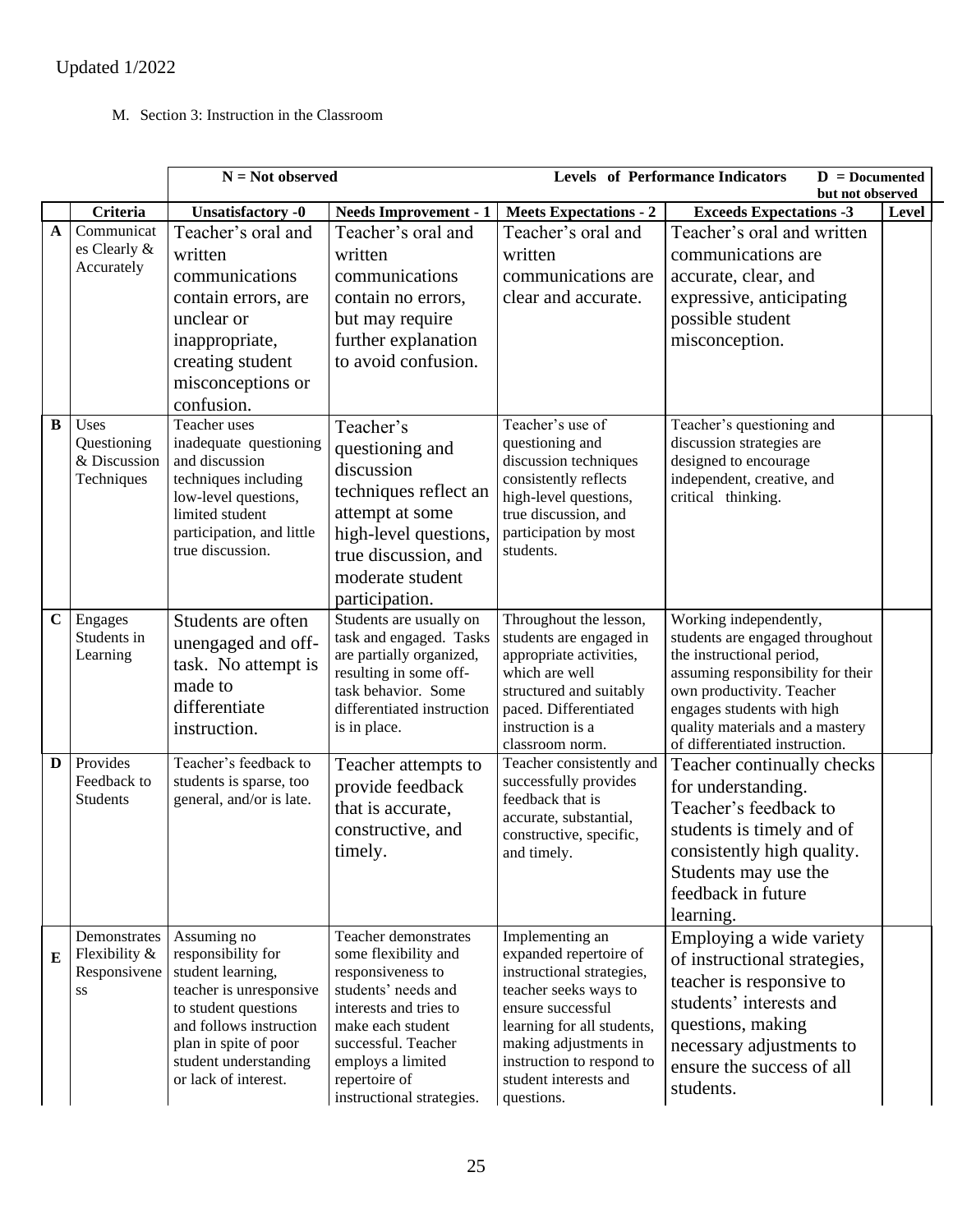| Implements | Working with         | Although the structure is Teacher follows the |                           | Allowing for the differentiation   |  |
|------------|----------------------|-----------------------------------------------|---------------------------|------------------------------------|--|
| Lesson and | unreasonable time    | recognizable but not                          | clearly defined structure | of instruction, teacher closely    |  |
| Unit       | allocations and an   | uniformly maintained,                         | of the lesson/unit. Time  | follows the lesson/unit structure, |  |
| Structure  | unstructured lesson, | teacher implements the                        | allocations are           | which is clear and logical. Time   |  |
|            | teacher attempts     | lesson/unit. Most time                        | reasonable.               | allocations are reasonable.        |  |
|            | instruction.         | allocations are                               |                           |                                    |  |
|            |                      | reasonable.                                   |                           |                                    |  |

# **Comments:**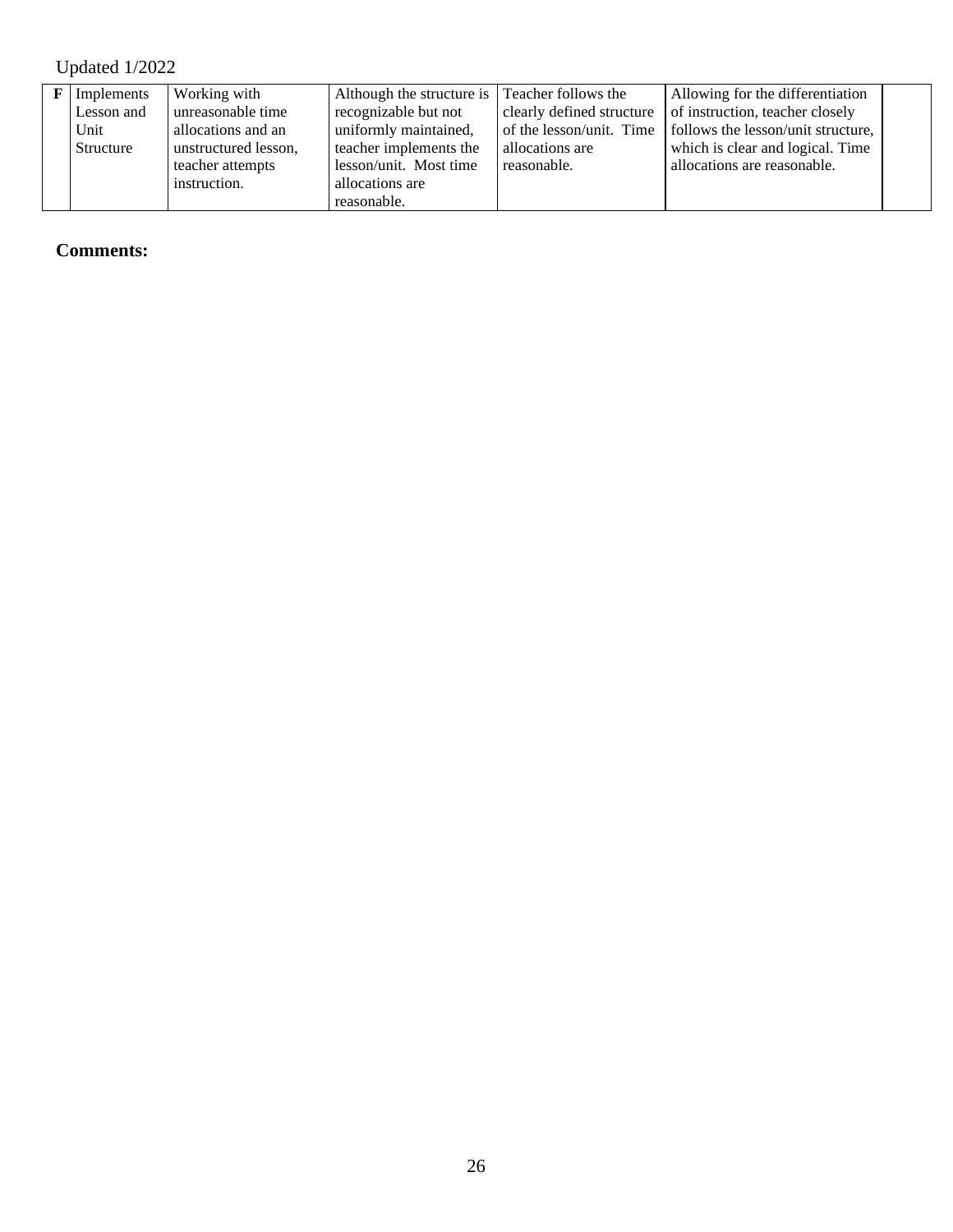|             |                                                        | $N = Not observed$                                                                                                                                                          |                                                                                                                                                               | <b>Levels</b> of Performance Indicators<br>$D =$ Documented                                                                                                                                                                  |                                                                                                                                                                                                                                      |              |
|-------------|--------------------------------------------------------|-----------------------------------------------------------------------------------------------------------------------------------------------------------------------------|---------------------------------------------------------------------------------------------------------------------------------------------------------------|------------------------------------------------------------------------------------------------------------------------------------------------------------------------------------------------------------------------------|--------------------------------------------------------------------------------------------------------------------------------------------------------------------------------------------------------------------------------------|--------------|
|             |                                                        |                                                                                                                                                                             |                                                                                                                                                               |                                                                                                                                                                                                                              | but not observed                                                                                                                                                                                                                     |              |
|             | Criteria                                               | <b>Unsatisfactory -0</b>                                                                                                                                                    | <b>Needs Improvement - 1</b>                                                                                                                                  | <b>Meets Expectations - 2</b>                                                                                                                                                                                                | <b>Exceeds Expectations -3</b>                                                                                                                                                                                                       | <b>Level</b> |
| A           | Reflects on<br>Teaching                                | Teacher does not reflect<br>accurately the strengths and<br>weaknesses of the lesson in                                                                                     | Teacher accurately reflects on<br>the validity of the lesson in<br>relation to learning goals.                                                                | Teacher reflects accurately<br>on the lesson and makes<br>specific plans for                                                                                                                                                 | Teacher reflects accurately and<br>regularly, as well as implements<br>planned improvement strategies.                                                                                                                               |              |
|             |                                                        | relation to the learning<br>goals.                                                                                                                                          |                                                                                                                                                               | improvement.                                                                                                                                                                                                                 |                                                                                                                                                                                                                                      |              |
| $\bf{B}$    | Maintains<br>Accurate<br>Instructional<br>Records      | Teacher has no system or<br>has an inadequate system<br>for maintaining accurate<br>instructional records,<br>resulting in errors and<br>confusion.                         | Teacher's system for<br>maintaining accurate<br>instructional records is<br>generally efficient.                                                              | Teacher's system for<br>maintaining accurate<br>instructional records is<br>generally efficient, and the<br>teacher can readily access<br>records upon request.                                                              | Teacher's system for<br>maintaining accurate<br>instructional records is efficient.<br>The teacher can readily access<br>records and utilize these to<br>provide effective feedback.                                                 |              |
| C           | Maintains<br>Accurate Non-<br>Instructional<br>Records | Teacher has no system or<br>has an inadequate system<br>for main-taining accurate<br>non-instructional records,<br>resulting in errors and<br>confusion.                    | Teacher's system for accurate<br>non-instructional records is<br>generally efficient.                                                                         | Teacher's system for<br>maintaining accurate non-<br>instructional records is<br>generally efficient, and the<br>teacher can readily access<br>records upon request.                                                         | Teacher's system for<br>maintaining accurate non-<br>instructional records is efficient.<br>The teacher can readily access<br>records and utilize these to<br>provide effective feedback.                                            |              |
| D           | Communicates<br>with Families                          | Teacher does not<br>communicate with families.<br>provides little or no<br>information to families, and<br>makes no attempt to engage<br>them in the child's<br>education.  | Teacher attempts to<br>communicate with families,<br>responds to family-initiated<br>contacts, and suggests<br>involvement in the child's<br>education.       | Teacher regularly<br>communicates with families;<br>initiates family contacts, and<br>makes an attempt to engage<br>them in the child's<br>education.                                                                        | Teacher communicates<br>frequently and consistently with<br>the families, engages them in<br>their child's education and gives<br>timely information about the<br>instructional program.                                             |              |
| E           | Contributes to<br>the School<br>District               | Teacher refuses to become<br>involved in school and<br>district events / projects, as<br>defined in job description.                                                        | Teacher attempts to<br>participate in some school and<br>district events / projects as<br>defined in job description.                                         | Teacher participates in<br>school and district events /<br>projects, as defined in<br>his/her job description.<br>Teacher supports and<br>cooperates with colleagues<br>and administration.                                  | Teacher makes a substantial<br>contribution to school and<br>district events / projects and<br>assumes a leadership role among<br>the faculty.                                                                                       |              |
| $\mathbf F$ | Seeks to<br>Develop<br>Professionally                  | Teacher does not<br>participate in professional<br>development activities,<br>even when such activities<br>are clearly needed for the<br>development of teaching<br>skills. | Teacher's participation in<br>professional development<br>activities is limited to those<br>that are required and/or<br>convenient.                           | Teacher seeks opportunities<br>for professional<br>development to enhance<br>content knowledge and<br>teaching strategies, and<br>shares this knowledge.                                                                     | Teacher seeks opportunities for<br>professional development to<br>enhance content knowledge and<br>teaching strategies and uses this<br>knowledge to provide leadership<br>and impact change.                                        |              |
| G           | Embraces a<br>Professional<br>Image                    | Teacher displays<br>inappropriate dress, speech,<br>or behavior. He/She is not<br>involved in the community<br>or in professional<br>organizations.                         | Teacher demonstrates<br>appropriate dress, speech, and<br>behavior. He/She attends /<br>participates in community<br>events or professional<br>organizations. | Teacher displays appropriate<br>dress, speech and behavior.<br>He/She is an active member<br>of community and<br>professional events or<br>organizations. His/Her<br>public communications are<br>positive and professional. | Teacher has a leadership role in<br>community / professional<br>organizations. He/She portrays a<br>positive image and attitude<br>toward teaching and the<br>educational profession both<br>within and outside of the<br>classroom. |              |

# **Section 4: Professional Responsibilities**

**Comments:**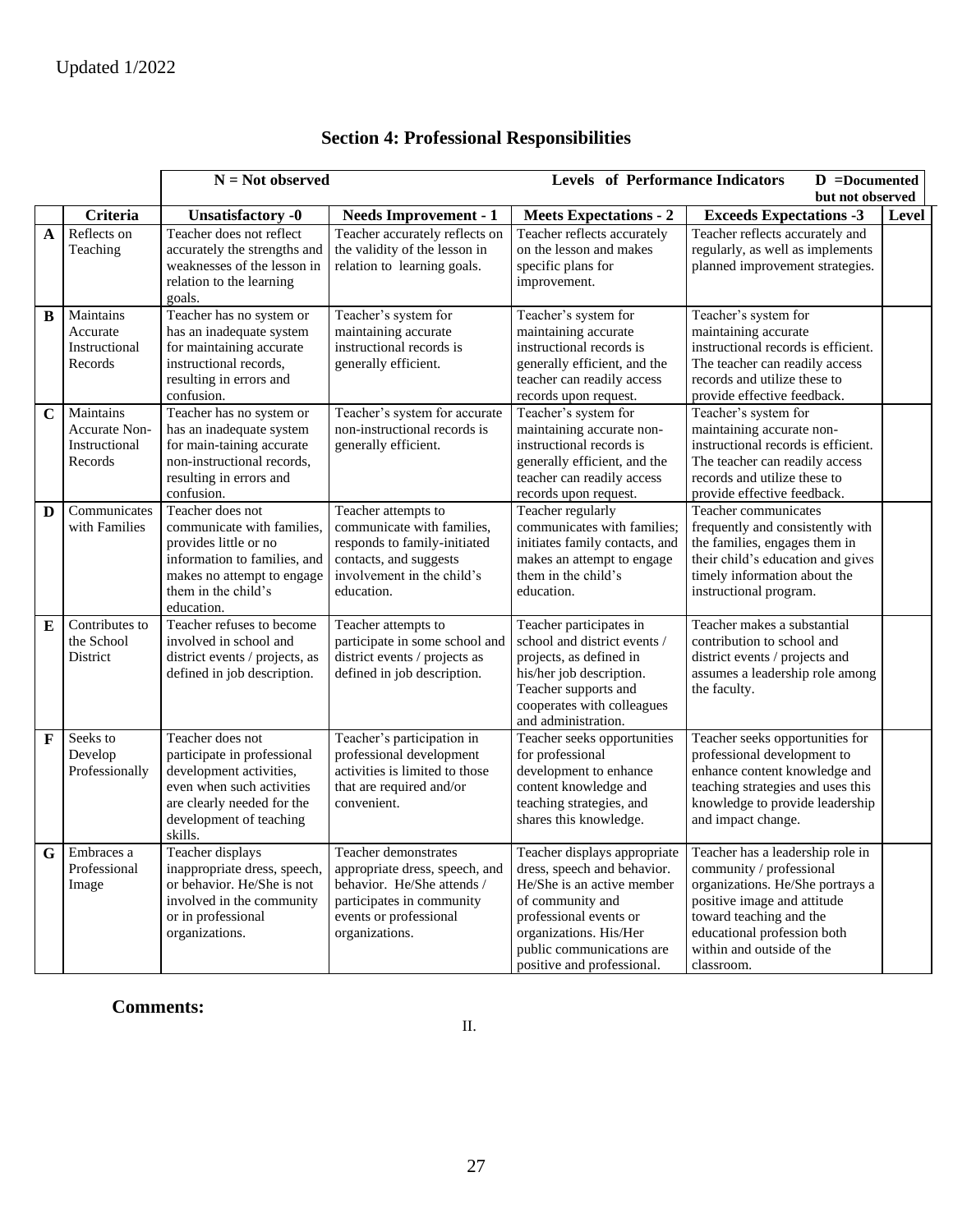III.

IV. Summary of Professional Growth Review

**Evaluator Summary Statement:** (Summary of Formal and Informal Observations performed throughout the year.)

*Areas of commendation:*

*Area(s) of improvement:*

**Recommendation:** (X) \_\_\_\_Recommended for continued employment

\_\_\_\_Recommended for continued employment with conditions

\_\_\_\_Not recommended for continued employment

I certify that I have read and discussed this report with the teacher.

Evaluator: Date: \_\_\_\_\_\_\_\_\_\_\_\_\_\_\_\_\_

Signing shall not imply agreement by the teacher to the evaluation, but merely indicates that a conference was held and the above evaluation report was discussed.

Teacher: Date: \_\_\_\_\_\_\_\_\_\_\_\_\_\_\_\_

Teacher comment attached.

The teacher has the right to provide a written response within 48 hours should he/she disagree with any material contained herein. This response will be attached to the original copy of the evaluation and will be placed in the official personnel file.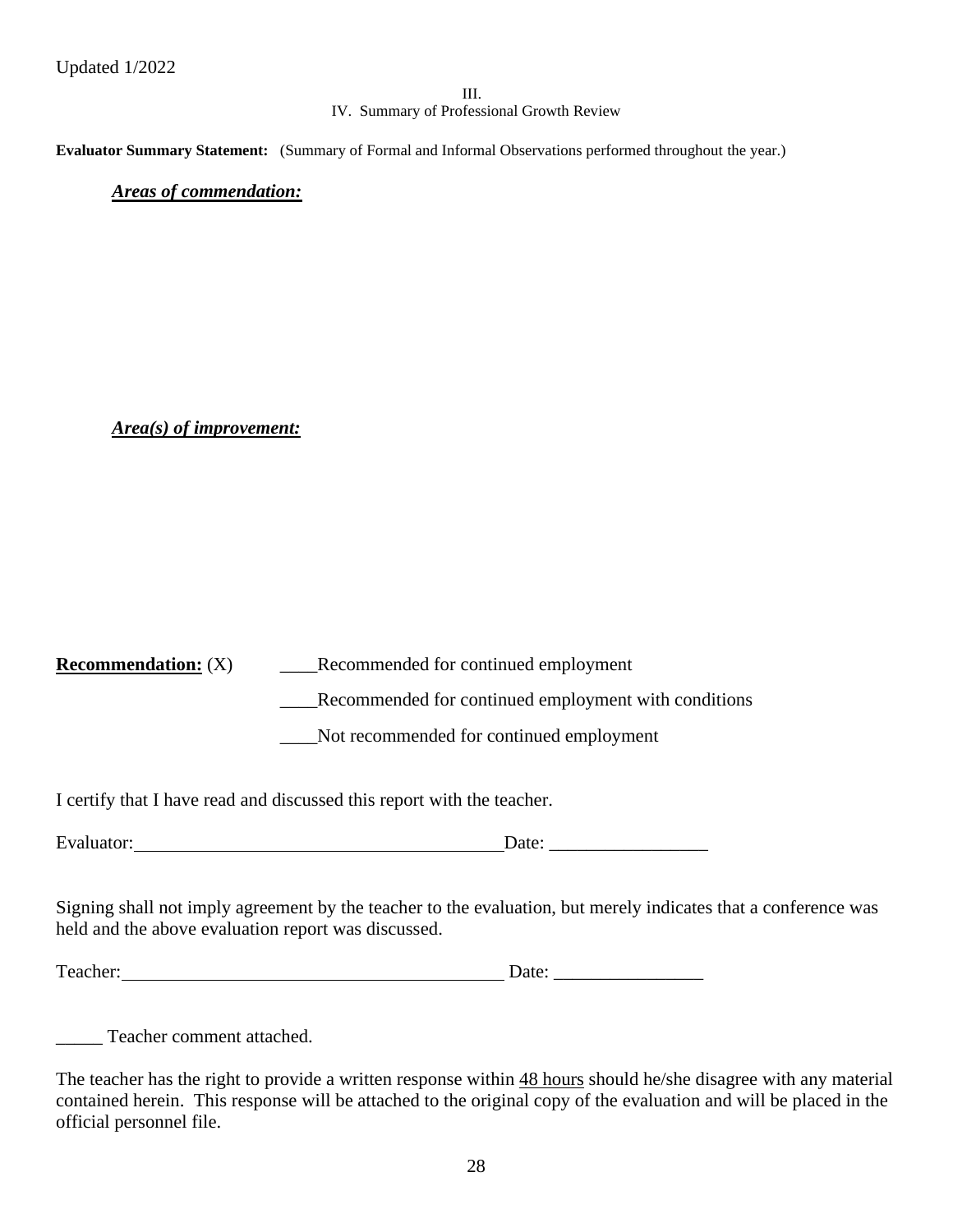#### **Flandreau Public School Post Observation Form**

Purpose: The completed form is submitted to the evaluator in advance of the post-observation conference. In addition, teachers may submit any relevant post-observation artifacts.

In general, how successful was the lesson? Did the students learn what you intended for them to learn? How do you know?

If you were able to bring samples of student work, what do those samples reveal about those students' levels of engagement and understanding?

Comment on your classroom procedures, student conduct and your use of physical space. To what extend did these contribute to student learning?

Did you depart from your plan? If so, how and why?

Comment on different aspects of your instructional delivery (e.g. activities, grouping of students, materials and resources). To what extent were they effective?

If you had a chance to teach this lesson again to the same group of students, what would you do differently?

After considering the feedback from your evaluator, detail any specific areas related to the observation that you would like to discuss at the post-observation conference.

If appropriate, provide and update on your students' progress toward the student growth goal documented in your Student Learning Objective.

If appropriate, provide an update on your progress toward the attainment of your individual professional growth plan.

(Approved 6/2019)

#### SPECIFIC RESPONSIBILITIES COUNSELORS SUBJECT OF EVALUATION

#### JOB SPECIFIC CRITERIA - - -COUNSELORS

The job description for the school counselor is found in the district policy manual.

The area of evaluation related to the specific responsibilities of the school counselor.

#### I. Personal Characteristics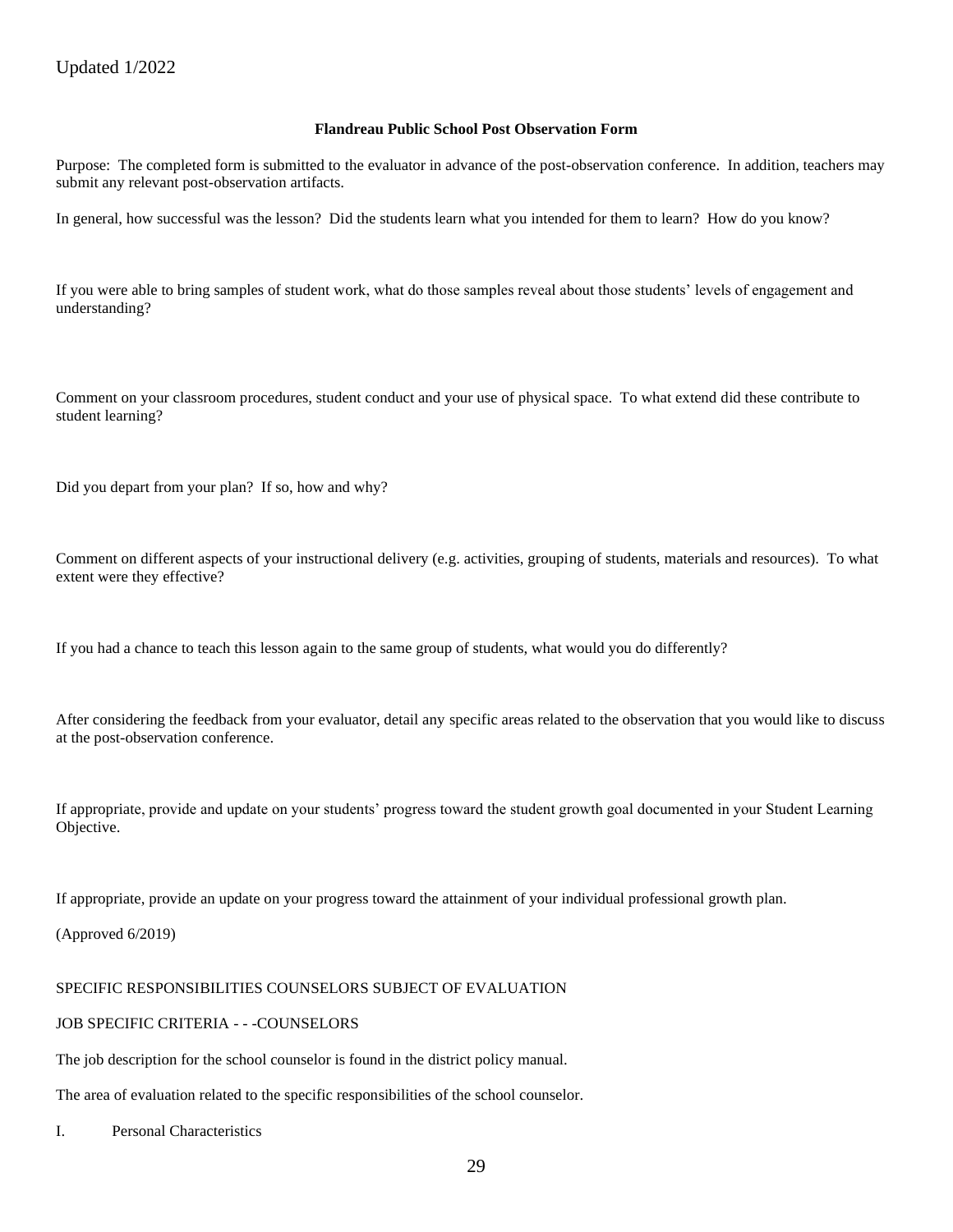- A. Believes in the worth and uniqueness of individuals.
- B. Aware of personal strengths and weakness.
- C. Open minded.
- D. Has a well developed philosophy of counseling.
- II. Facilitates verbal and non-verbal communications with:
	- **Students**
	- **Staff**
	- **Parents**
	- Community
- III. Seeks input from students, parents, teachers, and administration.

# IV. Counseling Skills and Role

- A. Provides a rational for the use of counseling techniques and procedures.
- B. Establishes and maintains counseling relationships within ethical standards.
- C. Uses individualized and group counseling techniques effectively.
- D. Maintains confidentiality.
- E. Uses materials/activities and processes appropriate to the needs and development levels of students.
- F. Determines appropriate referrals.
- V. Guidance Skills
	- A. Assists students in developing life and career planning.
	- B. Facilitates students in exploring many career options.

# VI. TESTING AND EVALUATION

- A. Determines and evaluates objectives and program priorities based on assessed needs.
- B. Obtains, interprets, and disseminates relevant appraisal data.

# VII. PROFESSIONAL GROWTH

- A. Continues efforts toward professional improvement.
- B. Shares and seeks knowledge of a non-confidential nature.

# SPECIFIC RESPONSIBILITIES LIBRARIANS SUBJECT TO EVALUATION

# JOB SPECIFIC CRITERIA - - -LIBRARIANS

Job description for the librarian media director is found in the district policy manual.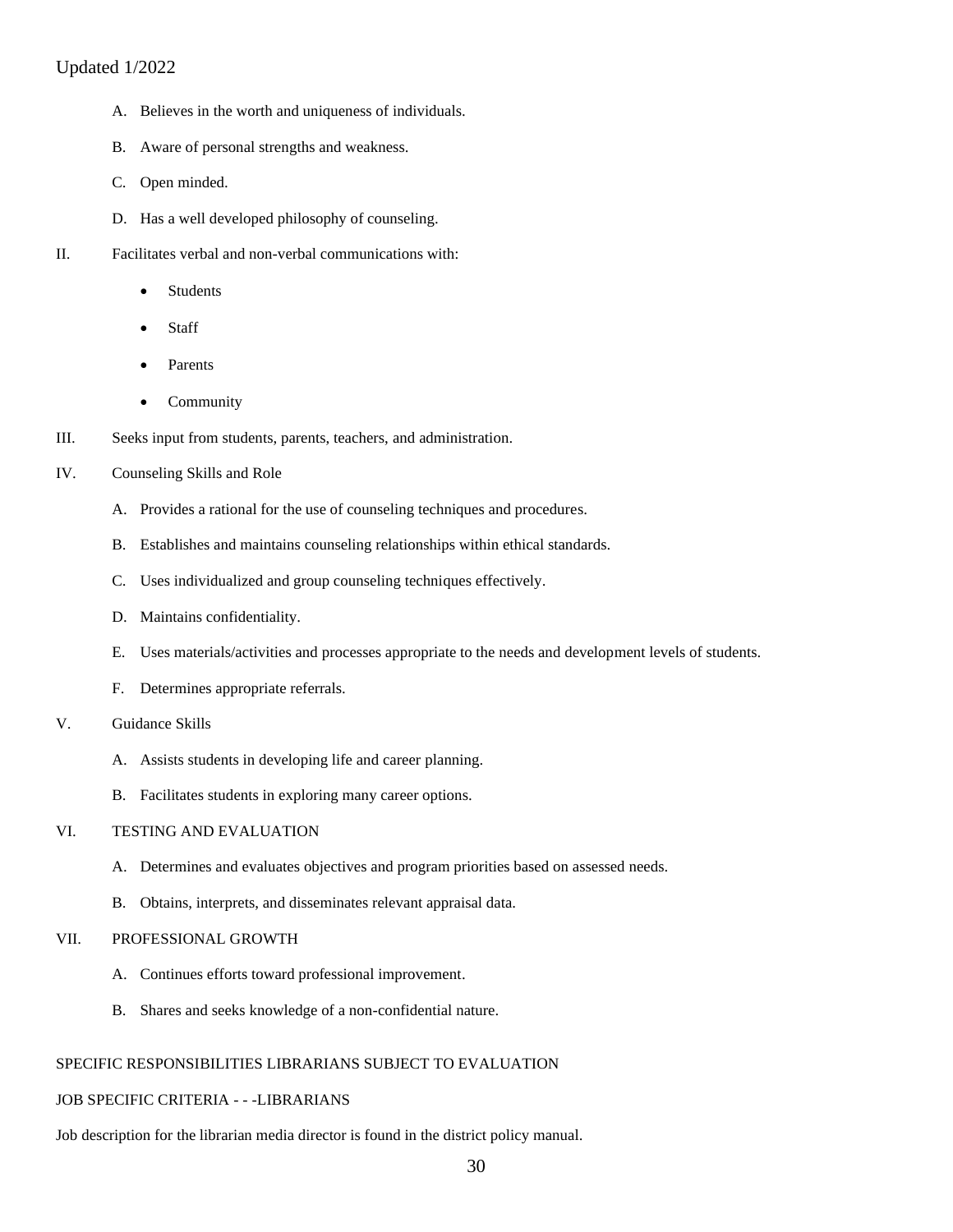Areas of evaluation related to the specific responsibilities of the library media director:

# I. INTERPERSONAL SKILLS

- A. Demonstrates communications skills.
- B. Demonstrates ethnic awareness.
- C. Makes frequent personal contacts with the faculty to ensure the media center is meeting the teacher's needs.
- D. Maintains rapport with students, teachers, counselor, administrators, and parents.
- E. Recognizes each pupil's emotional and social needs.
- F. Demonstrates fairness and consistency.

# II. MEDIA CENTER MANAGEMENT

- A. Directs the library staff.
- B. Organizes the selection, purchase and circulation of materials and equipment to provide for effective and efficient service.
- C. Maintains orderly and appropriate conduct of students using the center.

# III. INSTRUCTIONAL SKILLS

- A. Provides students with the tools they will need to find, use, and evaluate information.
- B. Promotes the library-media program.
- C. Recognizes, plans and provides for unique needs of students.

# IV. CURRICULUM COORDINATION WITH TEACHING STAFF

- A. Coordinates the library-media program with curriculum.
- B. Provides resources and assistance to staff.

# V. PROFESSIONAL GROWTH

- A. Continues efforts toward professional improvement.
- B. Shares and seeks knowledge willingly.

# (Revised 5/13/94)

# **4615 PROFESSIONAL GOALS AND STRATEGIES EVALUATION PROCESS** (Individual or Collaborative)

# I. CERTIFICATED INDIVIDUAL GOALS/STRATEGIES

A. Goals are general in nature, broad in scope, and identify the results you hope to accomplish. Goals may be on-going. Strategies are specific, measurable, and completed within a defined time period.

# II. INSTRUCTIONAL GOALS AND STRATEGIES EVALUATION PROCESS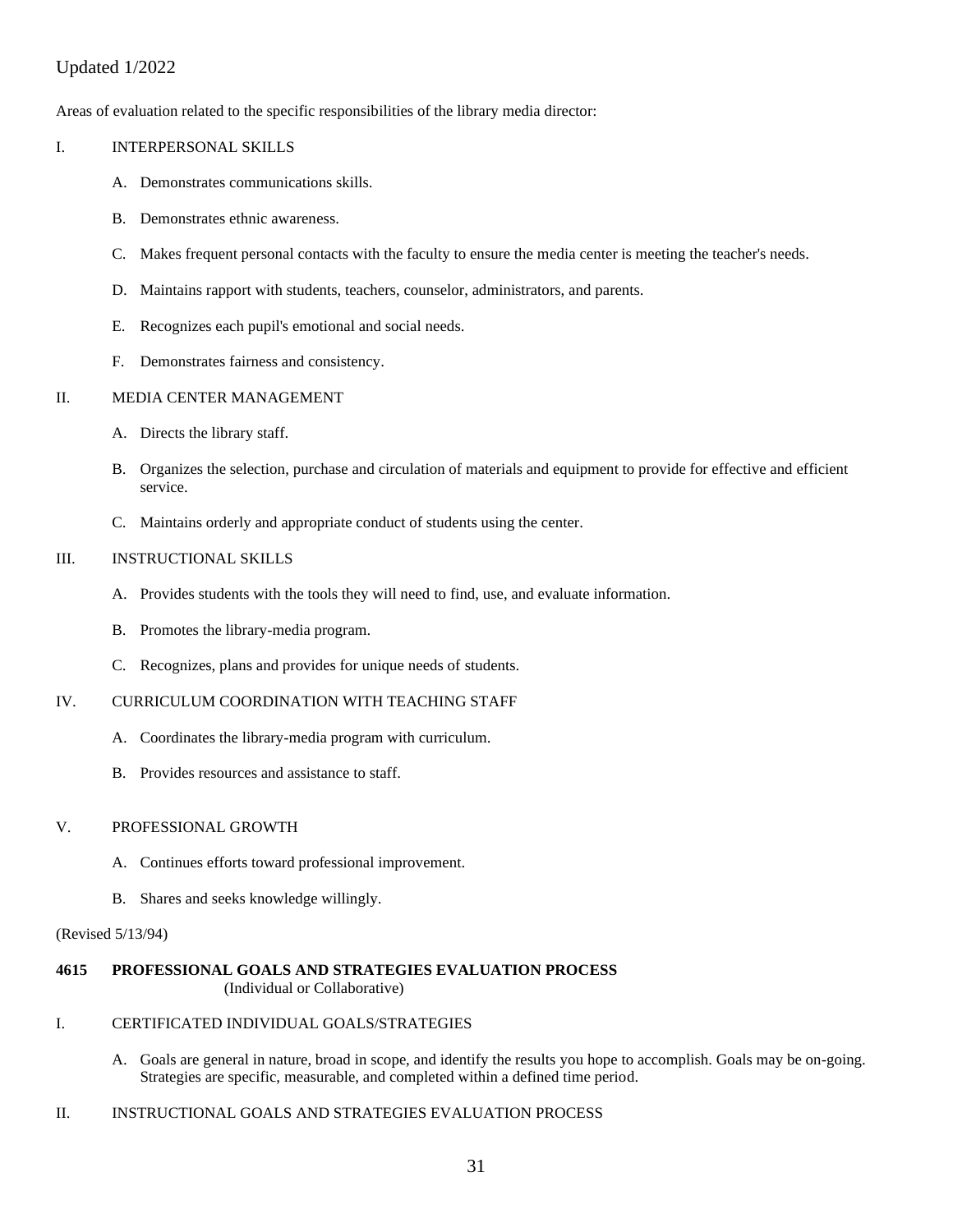- A. Instructional goals and strategies is a joint agreement between the teacher and the principal designed to enhance the performance of the teacher. The professional goals and strategies evaluation process may be used in place of the formal evaluation process for teachers beyond their fourth full year of employment in the Flandreau School District.
- B. The goal and strategies evaluation process must be established by the fourth Friday of the school calendar and so signed by both the teacher and the principal. Once signed, the process remains in place for year.
- C. At least one review conference will be held before February. A final post-conference will be completed by the second Friday in May.
- D. The professional goals and strategies evaluation process shall not be used to justify non-renewal.
- E. Can only be used every other year according to the Department of Education accreditation process.

(Revised 4/29/97; 6/2019)

# **4620 CONTRACT**

1. General - that said teacher hereby agrees to perform the duties as assigned according to the terms of this contract and according to the rules of the State Board, the statues of the State of South Dakota and the rules, regulations, and policies adopted by the school district.

It is hereby agreed that the said teacher may be required to perform pre-school term and post-school term duties. It is hereby agreed that this contract may be terminated only by mutual consent of the contracting parties or by the statutory provisions of the laws of South Dakota.

If no mutual consent as to termination exists, it is further agreed that in the event of a breach of contract or a request for release, the school district board may require the teacher to pay or may withhold from any monies due the teacher the amount agreed upon in the following schedule effective July 1, 2017: from May  $1<sup>st</sup>$  (or contract due date-whichever is later) to June  $30<sup>th</sup> = $700$ ; July  $1 - J$ uly  $31 = $1,200$ ; August  $1 -$  first contract date = \$2000; after first contract date = \$3000. This schedule is hereby expressly agreed by the parties hereto to be fair and reasonable compensation for said breach. The School District shall have, retain, and be permitted to resort to any and all other, further or additional remedies as may be provided by law in the event of any breach by teacher, and the remedy or remedies as provided herein shall not be deemed to be, nor shall be exclusive. (Revised 6/2017)

It is further agreed that in the event the teacher fails, for any reason, to complete the term of this contract, the District will pay the teacher that pro rate share of the annual salary provided for in this contract which is equal to the ratio obtained by dividing the days taught by the total teaching days in the term of their contract.

- 2. Contracts for employment of teacher for an ensuing school year shall not be issued by the Board prior to the first day of March of the current school year.
- 3. Date when offer of written contract is required. After an offer has been created under the provisions of SDCL 13-42-10 the Board must by May 1st of the current school year submit a written contract of employment for the ensuing school year to the teacher and notify such teacher that the offer to accept such contract must be accepted by the due time and date which will be no earlier than 15 days after issuance of contract. If such teacher does not sign such contract before the due time and date, the offer created under the provisions of SDCL 13-42-10 is hereby deemed to be revoked.

(Revised 5/19/09; 6/2020)

# **V. 4630 PERSONNEL FILE – RIGHT TO REVIEW**

Each teacher shall have the right, upon request, to review the contents of said teacher's personnel file and to place therein written reactions to any of its contents. The teacher shall have the right to make copies of any item in the file.

Revised (6/12/00)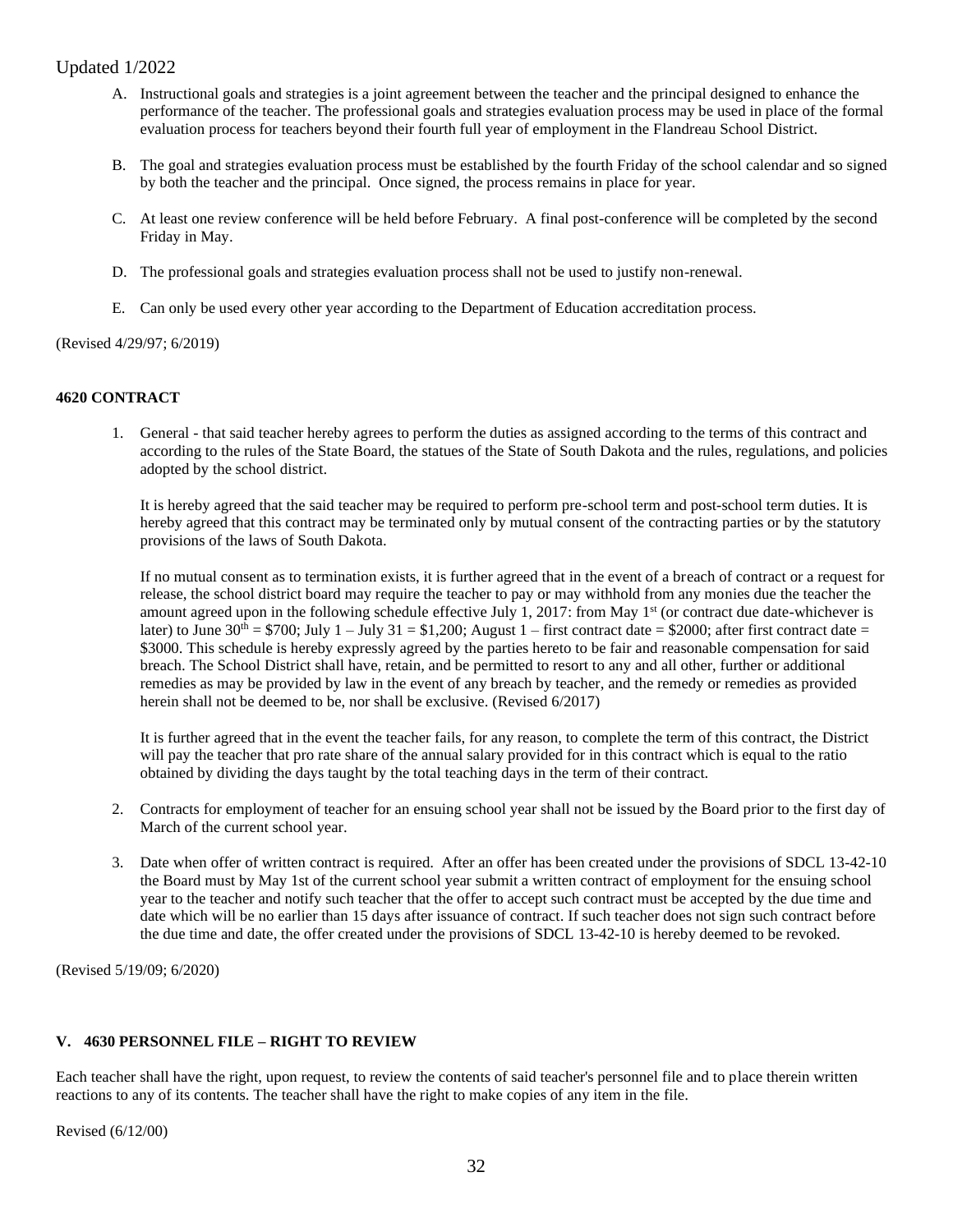# **4640 REDUCTION IN PROFESSIONAL STAFF WORKFORCE**

Staff reduction occurs when the Board eliminates all or part of an existing position held by anyone to whom continuing contract rights apply. In the event the Board determines that a staff reduction is necessary, the following guidelines will be considered:

- A. An effort will be made to effect the reduction through normal attrition. The Education Association will be notified and group recommendations considered if received within 14 days of issuance of the notice.
- B. Positions held by persons with less than full certification for their current teaching assignment who have not attained continuing contract status will be open to a properly certified and experienced continuing contract teacher who has been notified that his or her position has been eliminated and has requested to be considered.
- C. When item B does not apply, and a position of a continuing contract teacher is eliminated due to staff reduction, the Board will determine which continuing contract teacher or teachers are to be released, considering the following criteria, as applicable. The criteria are not in rank order of importance:
	- Student and curriculum needs:
	- **Experience in area to be taught;**
	- Administrative recommendations:
	- **•** Prior evaluations;
	- Competency;
	- **Qualifications**, certifications;
	- Educational background;
	- State and Federal mandates.

The continuing contract teacher who has been notified that his or her position has been eliminated shall notify the Board of any positions for which the teacher wishes to be considered and can establish required qualifications.

The Board will follow the provisions of state law in making staff reductions involving professional staff members on continuing contract status.

# **4645 RECALL**

In the event of a reduction in force, the school board will institute a recall procedure for a period of one year after the RIF date.

Recall may be used if the school board increases the number of teachers, reinstates a position or has any other vacancy. Recall will be based on the administration recommendations with guidelines based on the RIF policy.

A teacher's failure to respond in writing within 15 days after receipt of the school board's letter shall result in termination of the employee's right to recall. Recall rights also cease when a staff member resigns.

It is the responsibility of the teacher to keep the school board informed of any change of address on file with the district and of any changes in certification status.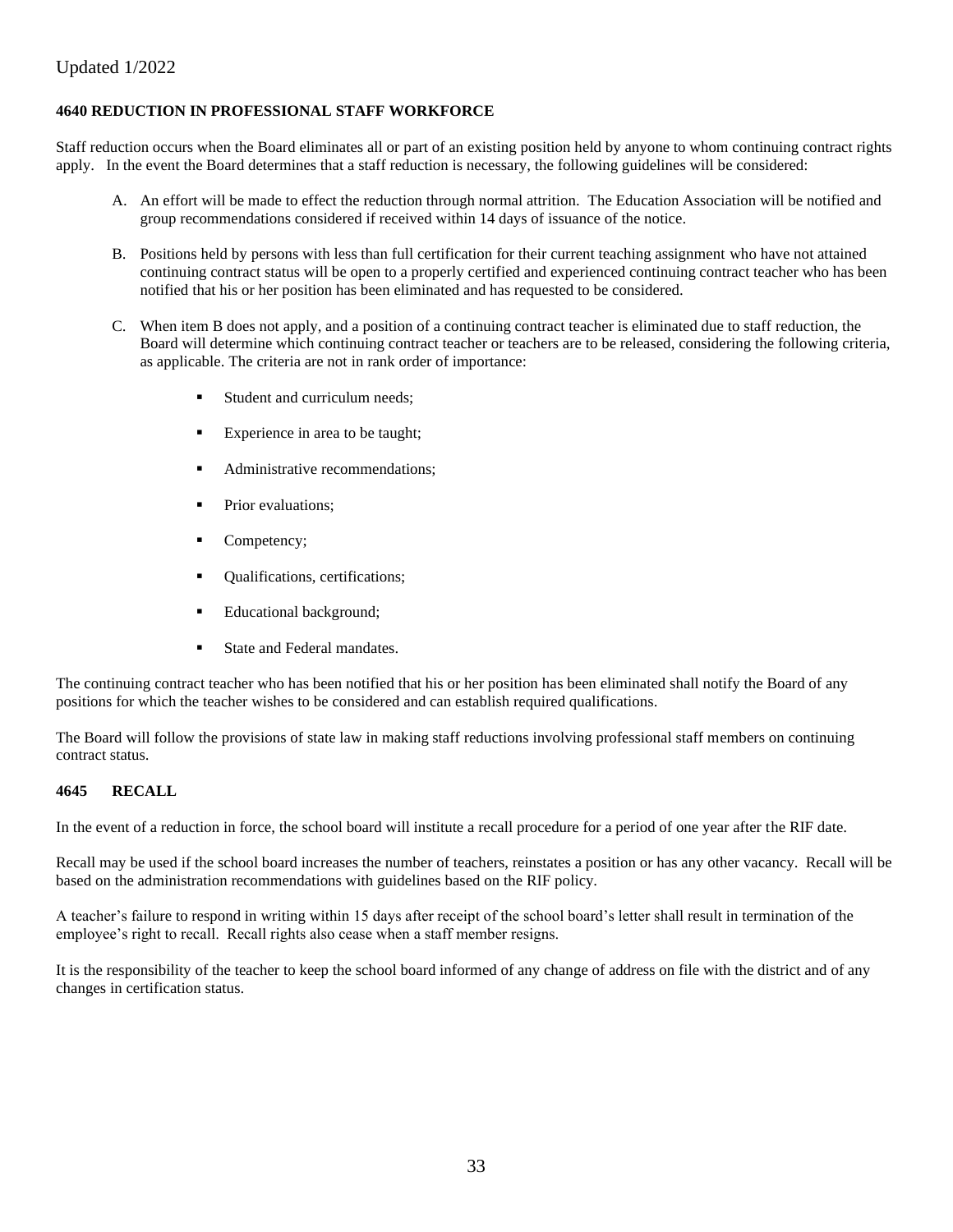# **4651 ASSIGNMENT AND TRANSFER**

Teachers who desire a change in grade and/or subject assignment or who desire to transfer to another building shall file a written statement of such desire with the Superintendent no later than April 1st of the ensuing school year.

The Superintendent shall have authority to transfer teachers according to the need after consultation with the teacher and principals concerned, and approval of the Board.

# **4660 VACANCIES AND PROMOTION**

- 1. Notification of vacancies will be posted on the school's website and will be sent via the state email system to all staff.
- 2. Qualifications for the position will be given as designated in job specifications.
- 3. Applications must be made in writing to the Superintendent's office.
- 4. Arrangements for an interview shall be initiated by the Superintendent.
- 5. All applicants, both within and from outside of our school system will be given equal consideration. If candidates are considered equal, preferences will be given to those candidates within our school system.
- 6. After a decision has been reached all applicants will be notified in writing of this decision.

(Revised 6/2013)

#### **4665 RETIRE/REHIRE**

A teacher who has met the Rule of 85 can retire and may apply to the school board to rehire when the position is opened. There will be a complete severance from the date of retirement to the date of rehire. Such teacher will lose accumulated leave and will be considered a new employee for benefits. At least one board meeting will be held between retirement and rehire.

# **4680 TEACHER AIDES**

- 1. The following criteria shall be used by the principal as a guideline in determining the need for an aide:
	- When the average class size of a K or 1st grade class exceeds 25.
	- When the average class size of a 2nd or 3rd grade class exceeds 27.
	- When the size of Special Ed classes K-4 exceeds 12.
	- When the average class size of a 4th,  $5<sup>th</sup>$ , or 6th grade class exceed s 30.
	- When the size of Special Ed classes grades 5-12 exceeds 16.
- 2. In the event the principal does not initiate the hiring of an aide, the procedure will be for the teacher(s) to prepare a written request identifying the need for an aide and present the written request to the principal. The principal will respond to this written request either by authorizing the hiring of an aide, or denying the request within five (5) workdays from the date of the request.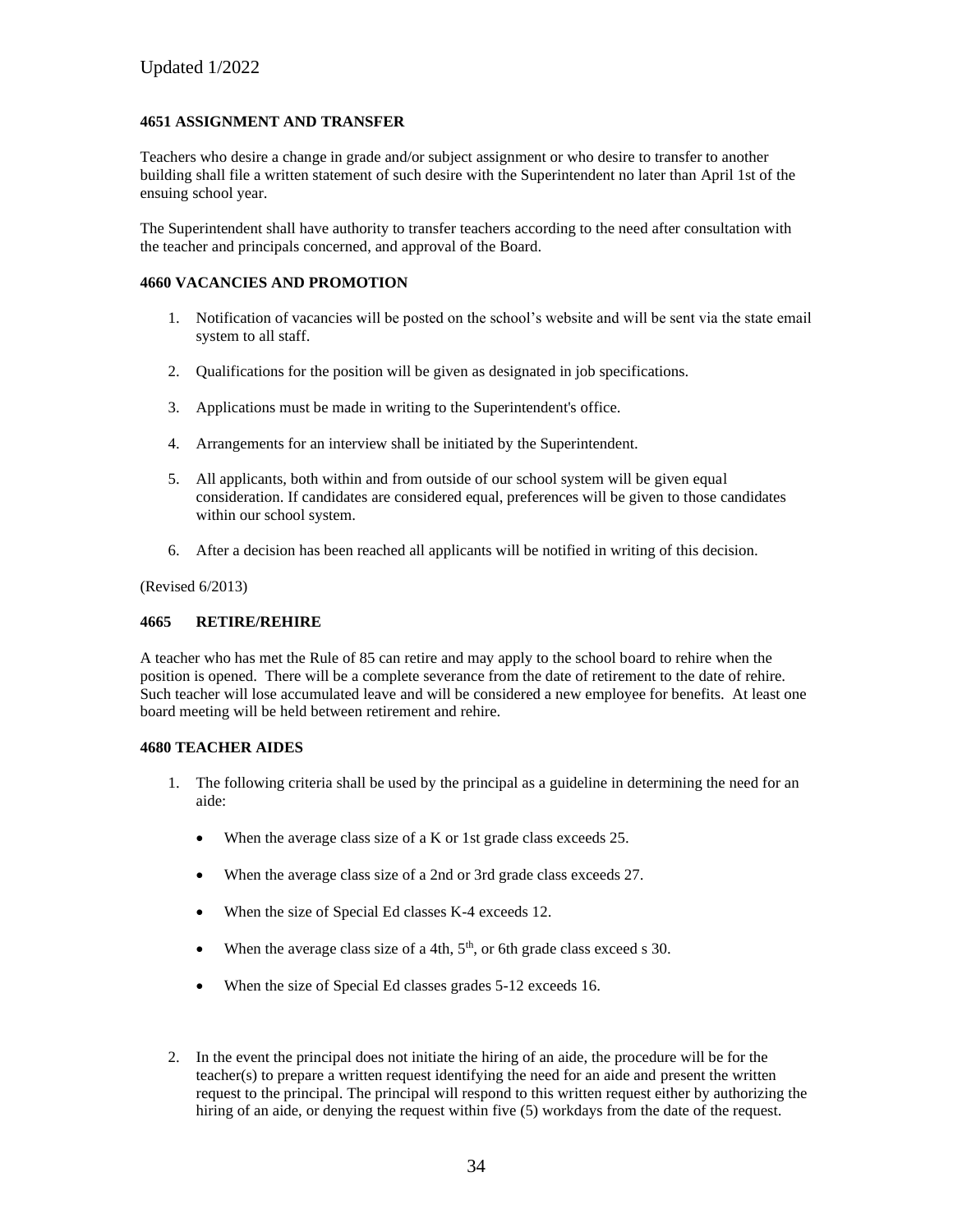- 4. If the request is denied, the teacher may submit a written request to the Superintendent that the issue be reviewed and discussed by a committee, appointed by the Superintendent, to consist of two (2) representatives of each elementary building and one (1) special education representative. The special committee will meet within three (3) workdays after receiving the written request and will make a recommendation to the principal and the superintendent based on their findings.
- 5. If the matter is unresolved, a final appeal may be made to the Board. The Board has the final authority in hiring an aide.

# **4700 LEAVE POLICIES**

- a. All leave can be taken in 15 minute increments. Thus, on paystubs, leave is reported hourly. Each day is equal to 8 hours. This affects all parts of the policy as  $1 \text{ day} = 8$ hours. (Revised 6/2013)
- b. All leave taken on a calendar-scheduled early release days for both teachers and students will be deducted according to the time in the school day (Christmas break only). (Adopted 5/2018)
- c. In the event of an emergency situation (i.e., poor driving conditions, flat tire, sick child, etc.) as long as the staff member arrives 15 minutes prior to the start of the work day, no leave will be deducted. The staff member must contact the principal/office of the delay. (Adopted 5/2018)
- d. When school is in session and weather prevents a teacher from arriving to school on time, either personal leave or permissive leave must be used. If the employee is out of personal leave, permissive leave must be used.

(Revised 6/2019)

#### **4710 PERSONAL ILLNESS**

- 1. Sick Leave Regulations
	- a. All full-time teachers contracted for 9 months, shall be allowed 96 hours (12 days x 8 hrs/day) sick leave per year. This leave will be at full pay for approved sick leave absences taken as needed during the school year. Sick leave allowed will be on a prorated basis if the teacher is employed for a period of less than one (1) school year. Teachers contracted for over the nine month contract will receive one day extra per month for each month over nine months. The Board may require the teacher after three (3) days of illness or injury to furnish a certificate from a physician or other licensed practitioner certifying that said teacher was unable to perform teaching duties during the period of absence for which compensation is required to be paid. (Revised 6/2017)
	- b. All teachers shall be allowed leave with full pay due to personal illness on the following basis:

| <b>Contract Period</b> |                                |
|------------------------|--------------------------------|
| Nine $(9)$ month       | 12 days per year $= 96$ hours  |
| Ten $(10)$ month       | 13 days per year $= 104$ hours |
| Eleven $(11)$ month    | 14 days per year $= 112$ hours |
| Twelve (12) month      | 15 days per year $= 120$ hours |

- c. Sick leave shall be computed as of July 1st of each year.
- d. Family illness leave and funeral/bereavement leave are deducted from sick: They are addressed in policies 4712 and 4713.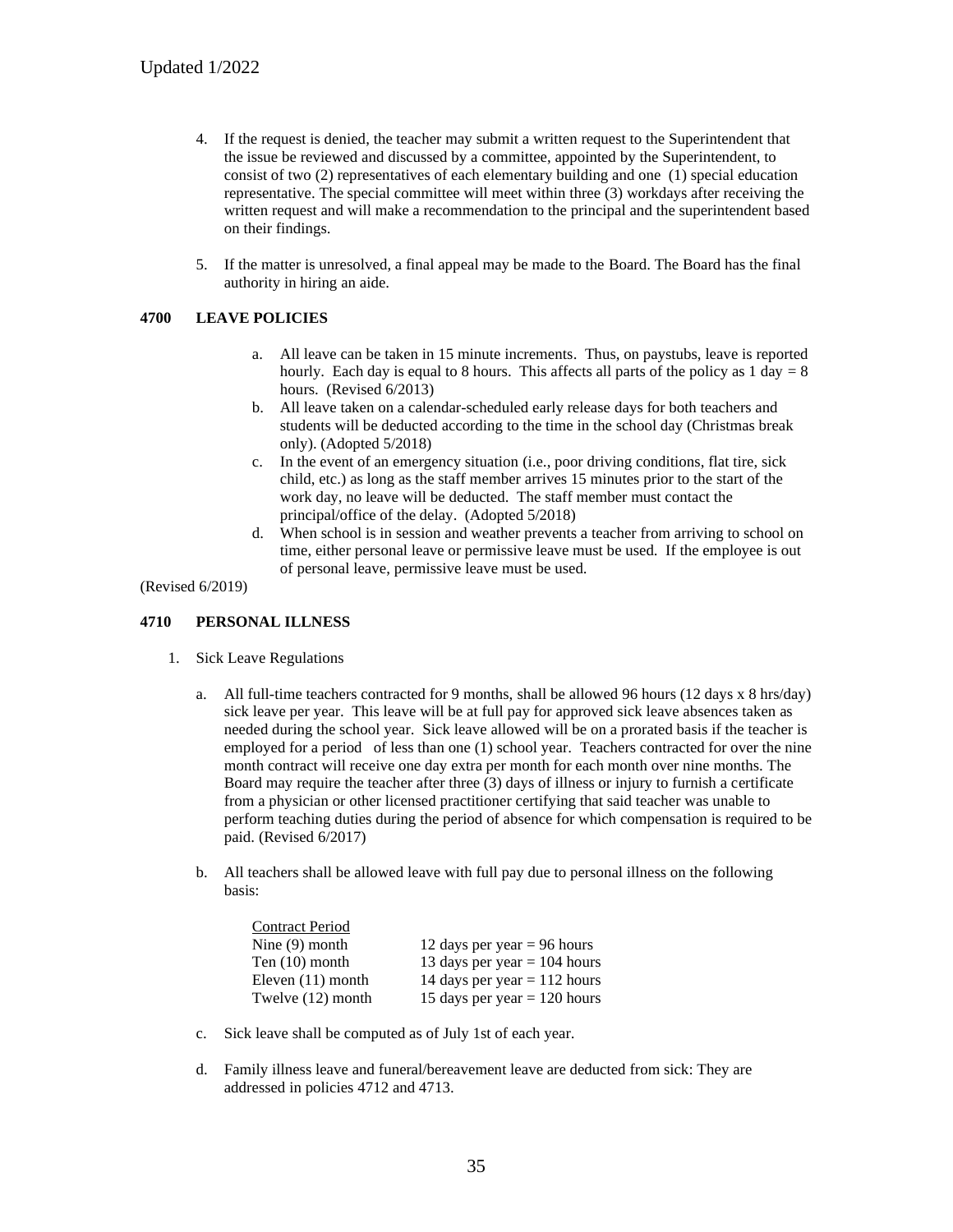- e. Each teacher will receive a written statement at the beginning of each school year stating total accumulative sick leave.
- f. When the teacher is absent more than the time allowed on the accumulated sick 1eave, salary will be deducted by dividing the annual salary by the number of days in session. The school district will discontinue paying school district share of the employees insurance premiums and any other benefits at the point that accumulated sick leave has been used. COBRA regulations will apply to this policy. (7-10-92 Revised)
- g. A teacher who is unable to work because of serious illness or disability and who has exhausted all sick leave available shall be granted a leave of absence in compliance with the Family Medical Leave Act policy.
- h. A teacher shall not receive credit for a year's experience on the salary schedule unless 110 days are taught in the current school year.
- i. Doctor or dental appointments are considered part of the sick leave policy and cannot be considered personal leave.
- j. In the event that a staff member's childcare is closed and when no alternative childcare is available staff may use sick leave.

(Revised 4/29/97; 6/2017; 6/2020)

- 2. Accumulated Sick Leave
	- e. Any unused sick leave may be accumulated from one year to the next to a total of 480 to 600 hours. When the maximum sick leave is accumulated, all certified staff will be reimbursed for hours over accumulated sick leave at a rate of \$7.00 per hour. Reimbursement will be made in December.
	- f. Staff are to be allowed to convert accumulated sick leave to personal leave. If certified staff have at least 332 hours of accumulated sick leave at the end of the school year and have at least 4 years of experience in the district, they can convert 32 hours of sick leave into 8 hours of personal leave. This is to be used in the same increments as the personal leave policy. Teachers may only carry over a maximum of 8 hours of personal leave. This benefit can be utilized only once per school year.
- 3. The Superintendent shall make decisions as to sick leave when there is no Board policy to cover the situation. This is done with the approval of the Board.
- 4. New teachers who are new in the system must have been on the payroll for one (1) full month, successfully performing their duties to be eligible for sick leave.
- 5. The School Board reserves the right to act upon each case individually and make such changes or stipulations, as they may consider advisable.

(Revised 7/l/95; 6/2017)

# **4711 Parental Leave**

- A. Provisions of the Flandreau School District Family Medical Leave Act policy shall apply for:
	- 1. The birth and first year care of a newborn child (including circumstances which require leave to be taken prior to the birth of a child).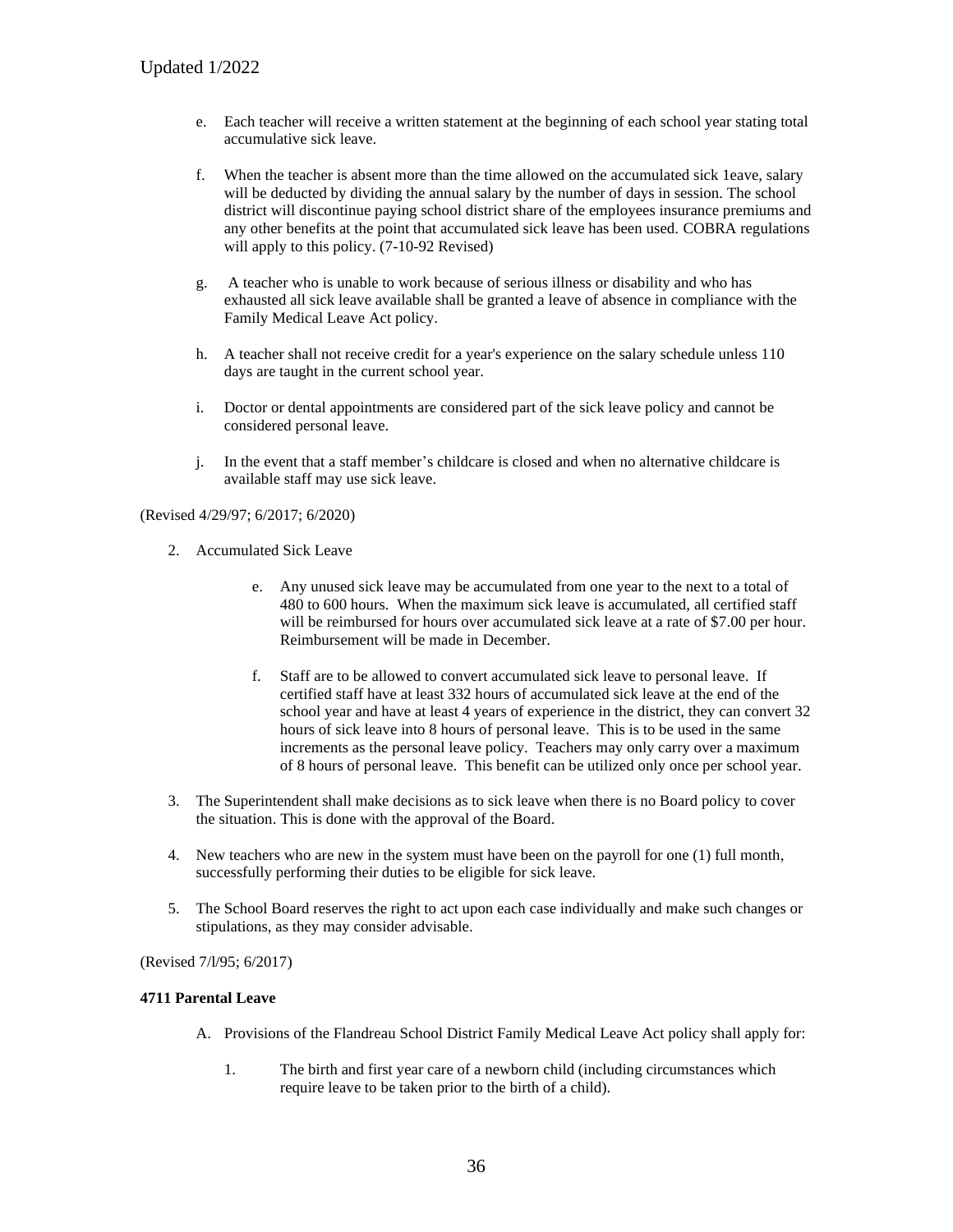- 2. The adoption or foster placement of a child (including circumstances which require leave to be taken prior to actual placement of the child).
- B. At the time of the birth of a child, a teacher may make application for the leave without pay for either the remainder of the current school year or for a full school year. Application for this type of leave must be submitted to the Superintendent for Board approval five (5) working days prior to the date of the next regularly scheduled Board meeting and at least four (4) full weeks prior to the start of the requested leave.
- C. The employee shall not receive credit for a year's experience on the salary schedule unless 110 days are taught in the current school year.
- D. In all cases when leave is granted under this policy, any teacher receiving leave shall in no case lose seniority or the sick leave which has accumulated except what was used during the leave and shall retain this seniority and any remaining accumulated sick leave upon returning to active duty.
- E. While on leave a teacher shall have the option to remain an active participant in the district's insurance program by so requesting. The teacher shall contribute the amount said teacher and the school district would have been required to contribute if the teacher were actively employed. The provisions of this paragraph shall be contingent upon agreement by the insurance companies.
- F. If the teacher wishes to return from this leave earlier than originally anticipated, notice of such intention must be given to the Superintendent at least five (5) working days prior to the date of the next regularly scheduled Board meeting and such request shall be subject to Board approval.

(Revised 7/1/95)

# **4712 Family Illness**

- 1. Up to 24 hours per incident to a maximum of 96 hours of sick leave days per year may be used by employees for family illness leave.
- 2. Doctor or dental appointments for family members are considered part of this policy.
- 3. Each three-day incident may be extended with a doctor's confirmation (which may be requested by the administration) up to the maximum of 96 hours as addressed above. If the Superintendent approves the additional days, the days would be taken from the employee's sick leave if days are available or recorded as days without pay.
- 4. Leave for serious health condition of employee's spouse, son or daughter, or parent may qualify under the Family Medical Leave Act

(Revised 7/1/95; 6/2017)

# **4713 Bereavement**

- 1. Up to 24 hours per incident to a maximum of 96 hours of sick leave per year may be used by employees for funeral/bereavement leave.
- 2. Additional days for funeral/bereavement leave may be requested by the employee to the Superintendent. If the Superintendent approves the additional days, the days would be taken from the employee's accumulated sick leave, if days are available, or recorded as days without pay.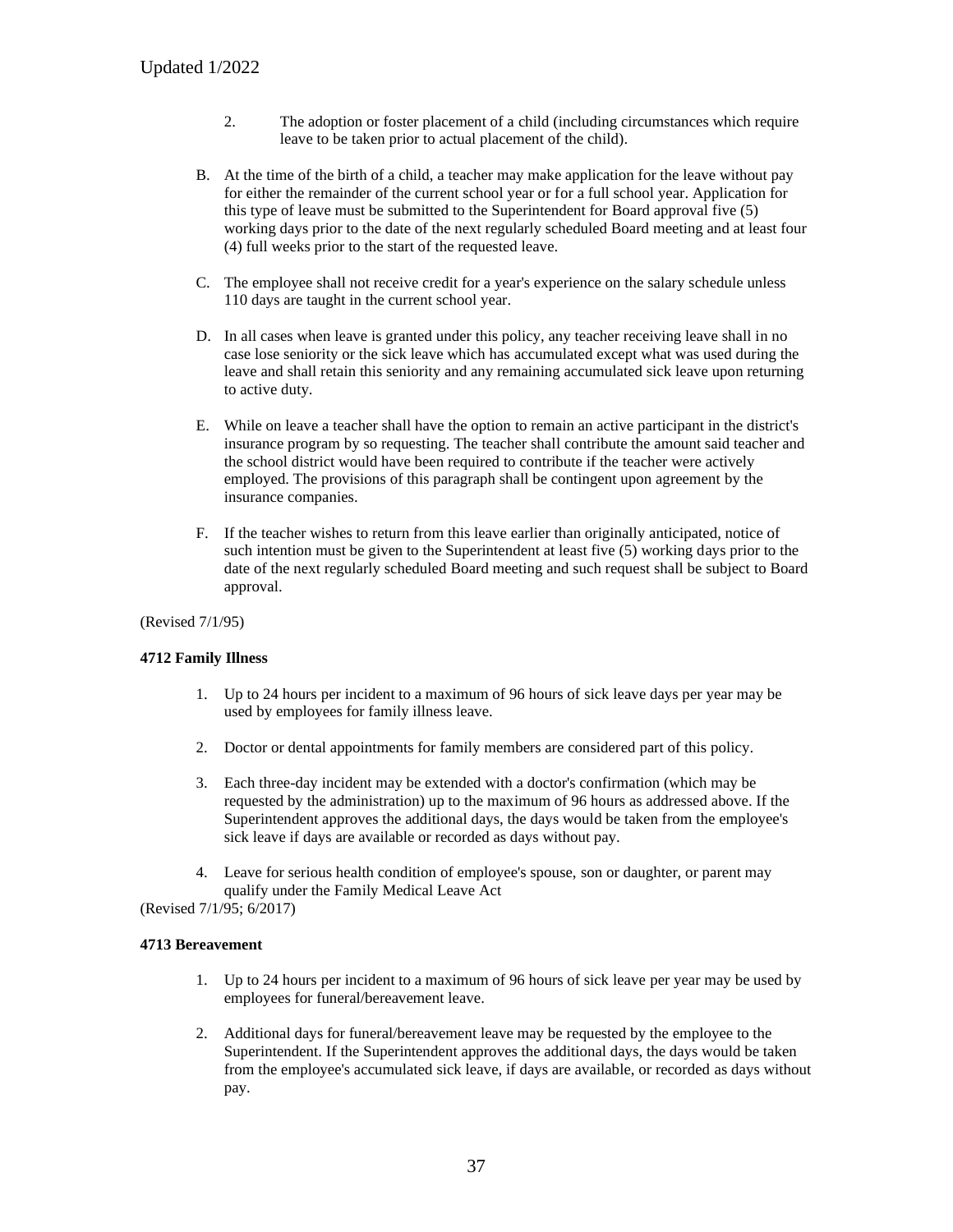3. An additional three days of bereavement separate from sick leave will be added. This leave would be without the loss of pay. It will not be accumulated and will not go towards pay for unused sick leave. These three days will be granted each year. These days will be used only for immediate family. Immediate family is defined as spouse, child, parent, sibling, grandparent, grandchild, mother-in-law, father-in-law, sister-in-law, brother-in-law, daughterin-law and son-in-law. These days will be used first before the bereavement leave (4713.1) would go into effect.

(Revised 5/2012; 6/2017)

# **4714 Sick Leave Assistance Plan**

- 1. Each school district employee beyond their second successive full term of employment and eligible for sick leave benefits, may elect to participate in the District sick leave assistance plan established by this policy. The purpose of the plan is to aide employees who have exhausted all of their accumulated sick leave through extended absence due to prolonged illness or catastrophic accident.
- 2. The election to participate must be indicated no later than September 15, or within fifteen (15) days of initial hiring, on a written form provided by the business manager, and each such election is valid only if the electing employee contributes not less than one of the employee's unused sick leave entitlement to the sick leave assistance plan. Upon such election, the employee shall be eligible to participate in the sick leave assistance plan without further contribution except as required in Item 5 below. If an employee does not elect to participate within the time limits specified, the employee is ineligible until the beginning of the next school fiscal year. When contributions to the plan have accumulated to a total of one hundred eighty (180) or more days, no more days will be added until the plan is depleted to sixty (60) days, except for new participants.
- 3. Administration of the sick leave assistance plan will be handled by a committee appointed by the School Board consisting of the following members: four (4) faculty members, two (2) classified employees, and one (1) administrator. Record keeping will be done by the business manager and the employee committee shall have the right to periodically examine the records during normal business hours. The committee shall establish guidelines to govern its decision-making process regarding the granting or denial of requests for withdrawals from the plan. The committee guidelines shall provide a basis for insuring that withdrawals from the plan under this policy are made available only to those applicants who have nor abused sick leave, and provide that such withdrawal is made for prolonged illness and disability caused by a catastrophic accident.
- 4. Each participant who has used all of their personal sick leave (current and accumulated) may petition the sick leave assistance committee for sick leave assistance.
- 5. The maximum number of sick leave days which the sick leave assistance committee may provide to a participant is thirty (30) days annually. All requests for use of the bank must be submitted in writing to the Superintendent and must be supported by a written statement from the participant's personal physician. The Superintendent will forward the request to the committee for decision. The committee's decision will be forwarded to the Superintendent for distribution to the appropriate personnel.
- 6. Such additional sick leave days shall not be deducted from the recipient's future accumulated sick leave. However, each participant who has received assistance from the sick leave assistance plan must re-establish participation for the next school fiscal year by following the procedure described in item 2 of this policy.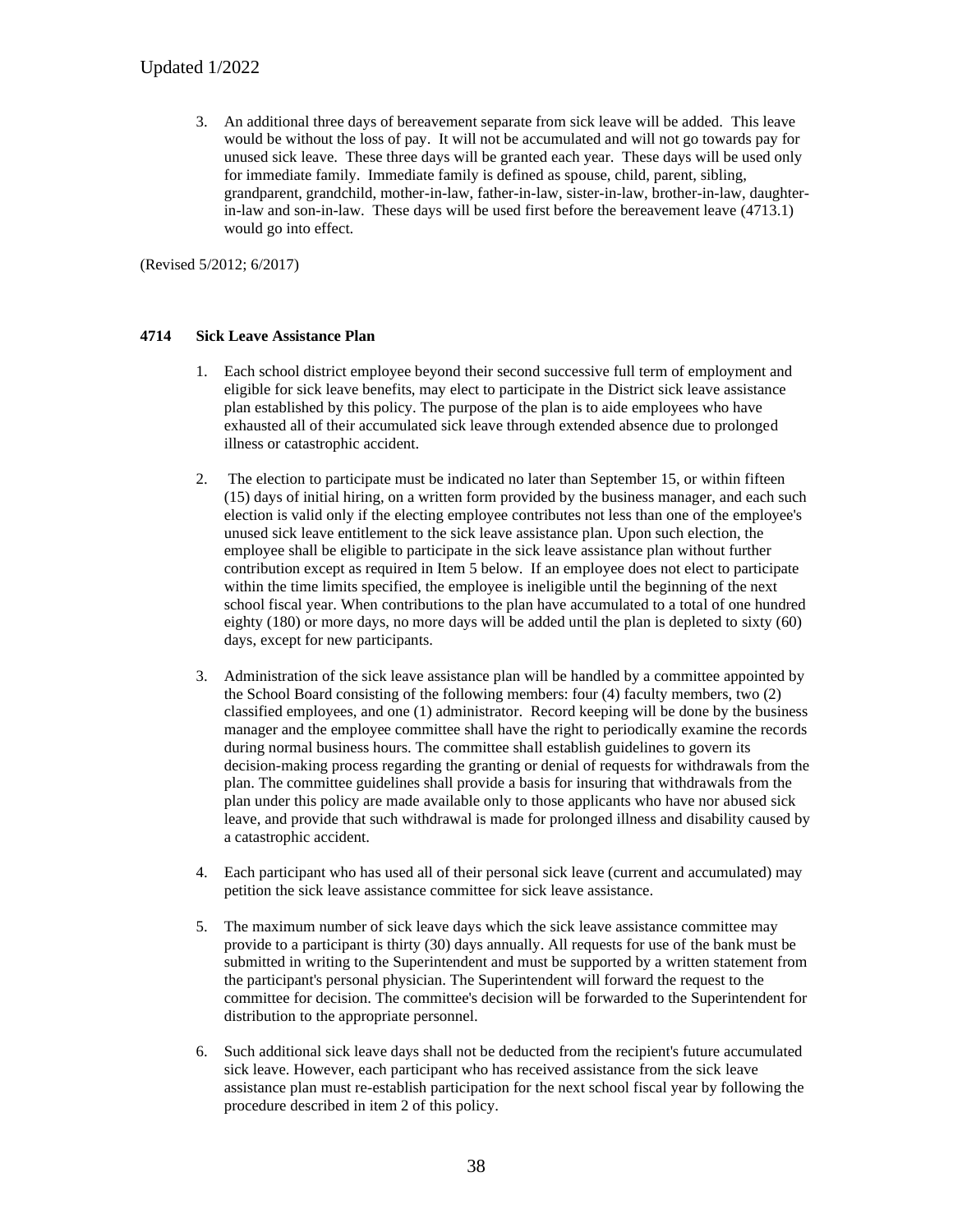- 7. Days in the bank shall be withdrawn on a first-come, first-served basis and, if the total days in the bank are exhausted in any year, use of the bank ends for that year. Unused days in the plan (limited to 180 days) shall be carried over to the next school year.
- 8. The sick leave assistance committee shall annually make a written report to the Superintendent regarding the operation of the plan during the preceding year.

(Adopted 4/24/91)

#### **4720 Personal Leave**

- 1. Full-time teachers will be granted 16 hours of personal leave per year. These hours will be with full compensation.
- 2. Teachers will be allowed to carry over 16 hours of personal leave to the following year. At the end of the school year, the teacher will have the choice to be paid at the \$7.50/hour or carry over up to 16 personal hours. The maximum number of personal hours in any given year would be 32 total hours (16 hours new and 16 hours carried over). The teacher shall notify the Business Manager in writing, by the last day of school if they would like to have up to 16 personal hours carried over to the next year. If written notice is not submitted, the teacher will be paid for their unused personal leave.
- 3. Not to be used for days when weather conditions impede the teachers from getting to work.
- 4. Request must be approved by the Principal with the authorization being granted by the Superintendent of the schools.
- 5. If an emergency period arises in which it is difficult to secure substitutes, the administration may declare an emergency period during which no personal leave shall be granted.
- 6. Leave must be requested in writing at least 24 hours in advance of the day on which the leave is to be taken.
- 7. Unless otherwise approved by the Superintendent of Schools, personal leave will not be granted during:
	- A) The first five days of the school year
	- B) The last five days of the school year
	- C) In-Service days
	- D) Parent/Teacher Conferences

Up to three teachers may be granted personal leave on any day other than stated above. These days will be determined on a first-come, first-serve basis unless otherwise approved by the Superintendent of Schools.

- 8. Personal leave shall not be used when other types of leaves are provided for the purpose of which the leave is required.  $(9/11/90$  Revised #1)
- 9. Individuals will receive payment for unused personal leave days each year at a rate of \$7.50 per hour, which is subject to employment taxes.
- 10. Starting the 2016-2017 school year, all certified staff will be granted an extra 4 hours of personal leave that can only be used after school when students are not present and the route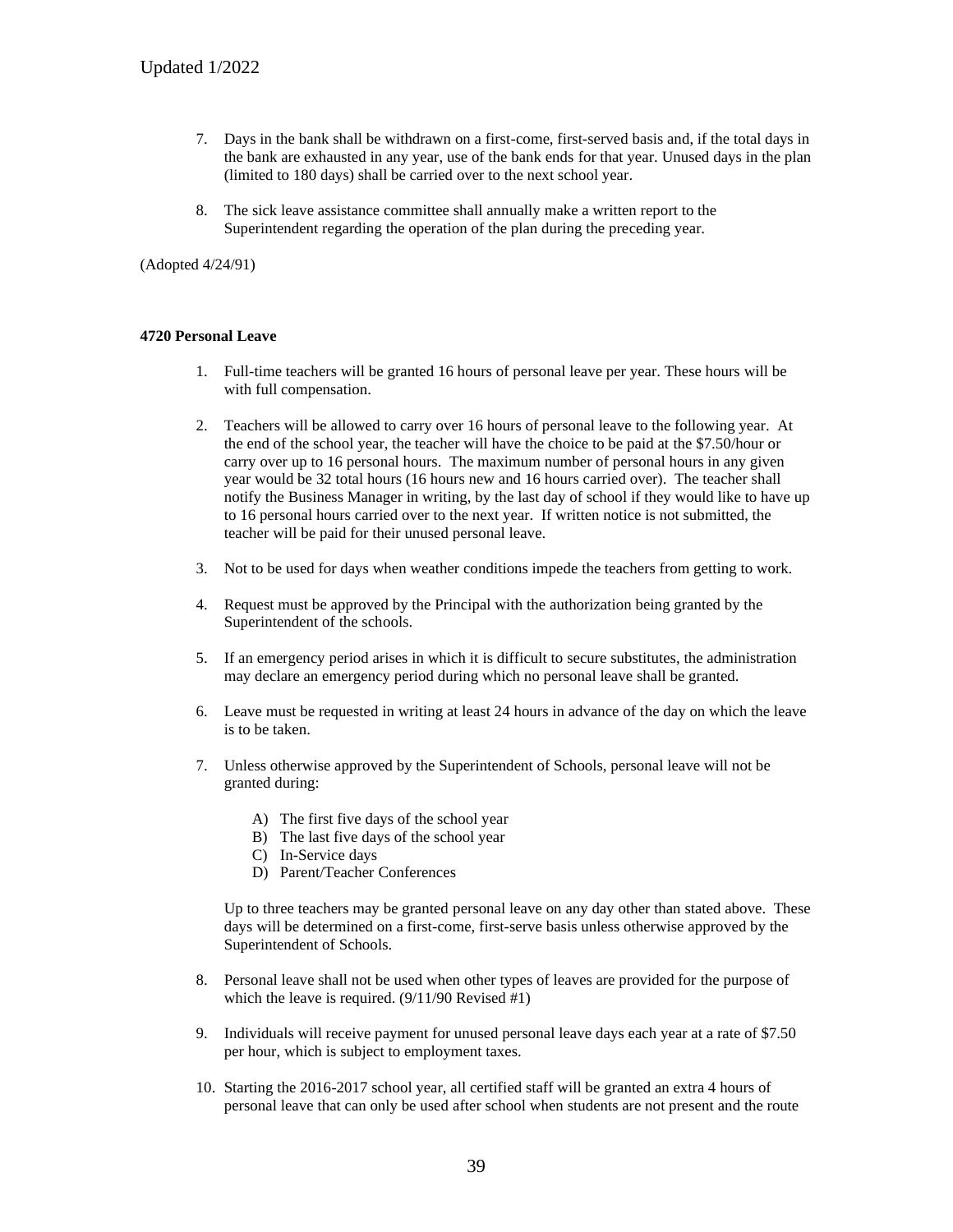buses have left the school grounds. These hours will not be rolled into the other 16 hours of personal leave. This leave will not be allowed during professional development time. These hours cannot be used in conjunction with normal leave time.

Revised (6/2016; 6/2017)

#### **4721 Educational Leave**

In order to provide opportunities for professional improvement, any certified teacher shall be granted a leave of absence to continue education for formal full time study at a recognized college or university, or other approved programs mutually agreed upon by both the teacher and the Board.

The following eligibility requirements must be met prior to making a request for educational leave.

- 1. An applicant must possess a valid South Dakota certificate, hold a minimum of a bachelor's degree, and must have accrued three (3) consecutive full years of teaching service in the Flandreau School District.
- 2. Educational leave for study shall be limited to individuals centering their study in the area of major concentration and should not be used for the purpose of retraining in a new area unless with the approval of the Board.
- 3. Applications in writing for educational leave must be made to the Principal and the Superintendent by May 1st for the ensuing school year.
- 4. Only one (1) certified teacher should be granted full-time educational leave during the school term. In the event that more than one teacher requests a leave of absence, priority will be given to the teacher with the most seniority.
- 5. Applicants granted a leave of absence should notify the Superintendent in writing by March 1st of their intentions to return or not to return to teaching duties.
- 6. The final determination in granting educational leave rests with the Board.

A teacher returning to the Flandreau School District after a leave of absence shall in no case be considered a new teacher but shall be granted the sick leave and benefits accumulated up to the time the leave began and shall be restored to former status.

# **4722 Political Leave**

- 1. All school district employees seeking an extended leave of absence for the purpose of being a candidate for or holding public office shall apply such leave in writing to the school board.
- 2. The school board shall give the district employee a written response to a request for political leave.
- 3. If the district employee is not elected, the district employee shall be returned to the respective position immediately.
- 4. Leave of absence shall be arranged for a definite period of campaigning.
- 5. Leaves of absence for the period of holding public office, because of the wide variance of demands on time, shall be determined on an individual basis.
- 6. Pay shall be docked 100% for political leave.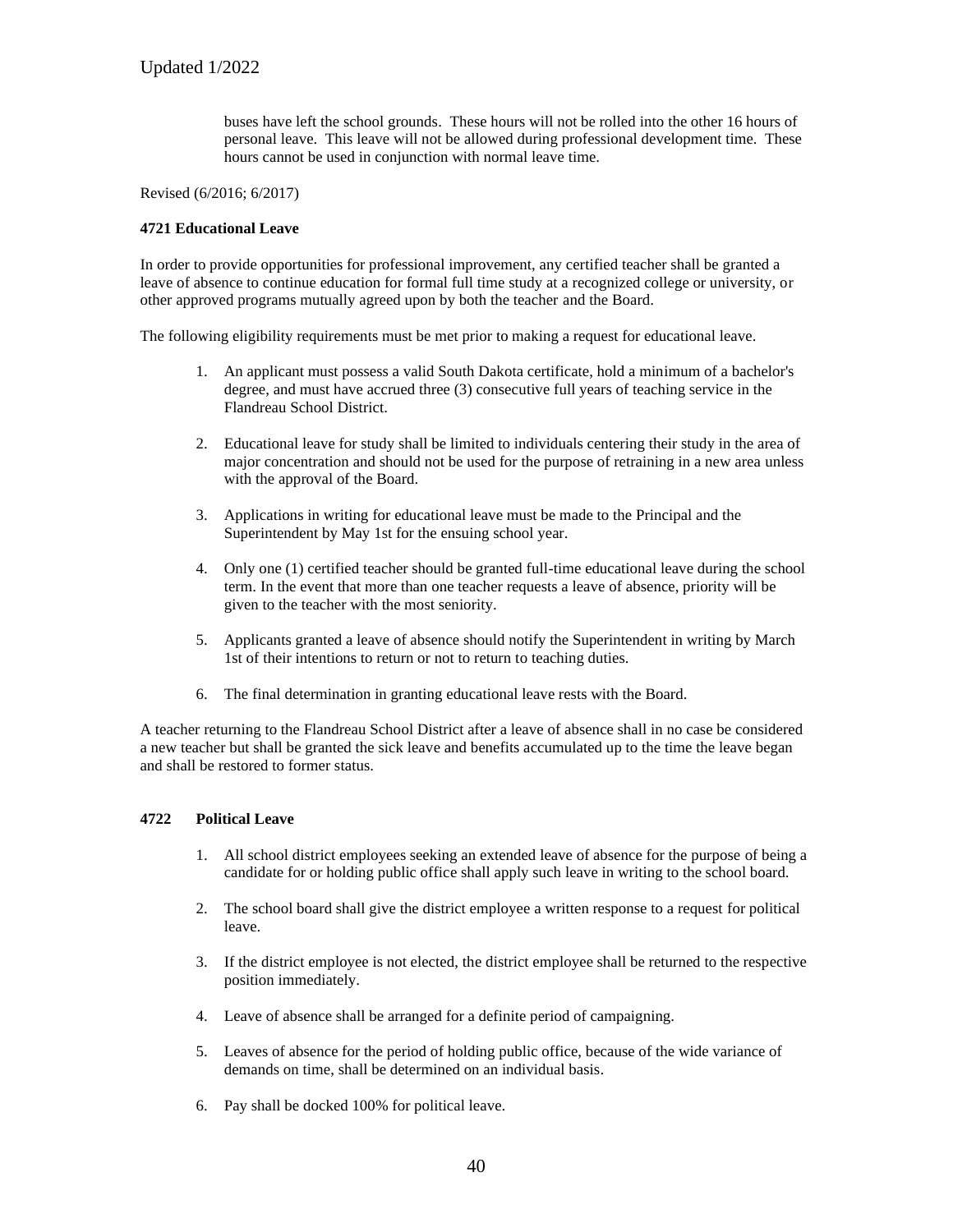(7-10-92 Revised #1 through #6)

# **4723 Military Leave**

- 1. Teachers who qualify as members of a "reserve component" to include the National Guard and Reserve Units will be granted military leave of absence from their employment in accordance with the following established policy.
- 2. Military leave will not exceed fifteen (15) working days in any calendar year.
- 3. Military leave will not be accumulated and will be without pay.
- 4. Temporary or part-time teachers are not entitled to military leave. Temporary does not include new teachers on probationary Status.
- 5. Teachers requesting military leave for training will obtain a written order or letter from the commander of their reserve or National Guard unit showing the dates of their training period. This notice is to be turned in to the Superintendent or designee sixty (60) days prior to the date of the teacher's departure for training.
- 6. A record of military leave taken will be maintained on the regular annual sick leave account of each teacher. Legal reference: SDCL 3-6-22 through 3-6-25, inclusive.

# **4724 Civic Responsibilities**

A teacher may be excused, to discharge civic responsibilities in which the teacher has achieved leadership after approval by the building principal. The request must be submitted at least two (2) days in advance. Not over 16 hours shall be used by any teacher for this purpose in any year.

(7-10-92 Revised)

# **4730 Professional Leave**

- 1. All full time teachers may be allowed professional leave. All professional leave to be cleared with the Principal and approved by the Superintendent.
- 2. Professional leave shall be defined as leave in connection with contracted teaching assignments, co-curricular responsibilities, and/or participation in professional association activities in which one is a member.
- 3. Teachers shall be reimbursed at the current state rates for expenses incurred while on professional leave when leave has been approved by the administration.
- 4. Professional leave shall not exceed 16 hours per school year without special permission from the Board.

(7-10-92 Revised #1, #3)

# **4740 Court and Jury Leave**

Court and jury duty hold precedence over all other employment obligations in the school district.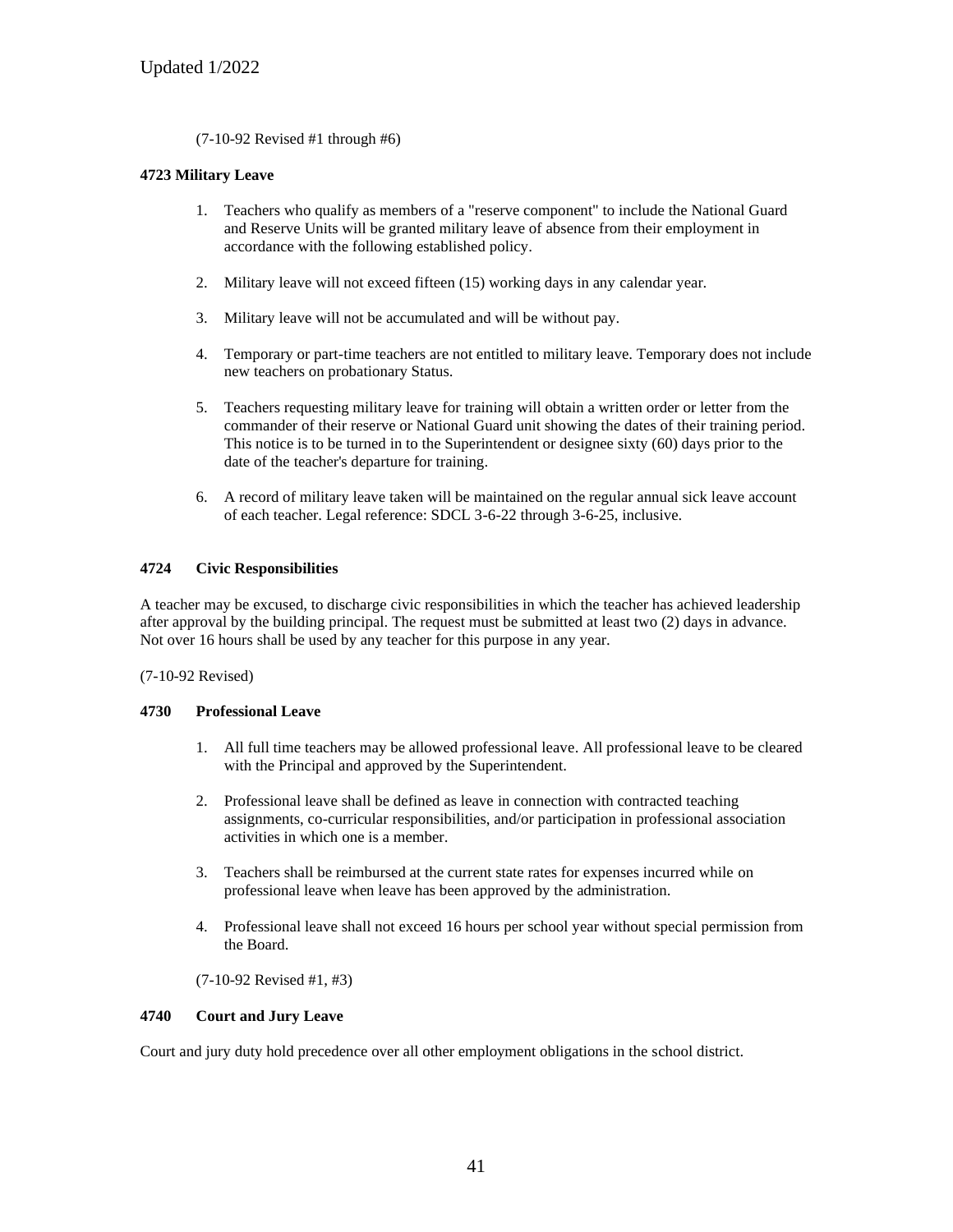A teacher should not be penalized by loss of pay from a contracted salary while absent performing Court and jury duty required by law. (A teacher does not receive replacement compensation for court and jury duty).

The daily payment and mileage paid to such teacher is to help compensate for the extra expense for meals, lodging and travel. In most instances, such payment does not fully compensate the teacher for such other necessary expense.

When a teacher is summoned to serve on a jury or subpoenaed as a witness, the teacher shall be entitled to receive regular pay from the school district while so absent and without loss of any leave credits. The teacher shall not be entitled to expenses from the school district, and shall pay to the district any fee paid to the teacher for service as a juror. If the teacher is employed by the district less than full-time, the fee paid to the district for a day's jury duty shall be in proportion to the teacher's percentage of full-time employment with the school district. The teacher may retain any mileage allowance or subsistence allowance paid in connection with jury service. The amount owed by such a teacher to the district may at the option of the district be withheld from the teacher's pay.

Any teacher summoned or subpoenaed either as a juror or a witness shall notify the principal sufficiently in advance *of* such required absence so as to permit reasonable arrangements to be made.

#### **4750 Permissive Leave**

- 1. All full time teachers may be allowed permissive leave at the discretion of the Superintendent.
- 2. Permissive leave small be defined as leave for reasons, which are not covered, in any of the above policies. In most cases, permissive leave shall be granted sparingly.
- 3. Permissive leave shall be docked at full pay.
- (9-11-90 Revised #1)

# **4800 TEACHER RESPONSIBILITIES**

#### **4820 Academic Freedom**

In recognition of the right of citizens to make suggestions for improvement, upon the official request of any special interest group, the Board shall appoint any investigative committee composed of teachers and administrators to meet with representatives of the group, and discuss their interest in instructional material and topics. This committee shall make its report to the Board.

The appointment and functions of such investigative committee shall be consistent with and conform to the laws of the State of South Dakota governing the duties and responsibilities of the Board policies, particularly Policy #8300, numbers 6 and 20 in all of its parts.

Whenever any group or individual brings charges against a teacher concerning the freedom to teach, the Board may provide, at its discretion, without charge to the teacher, the necessary and sufficient leave of absence except when the Board and the teacher's position are in legal opposition.

#### **4830 Duties and Responsibilities**

1. To carry out assignments as outlined by the Superintendent and the Principal according to the policies of the Board.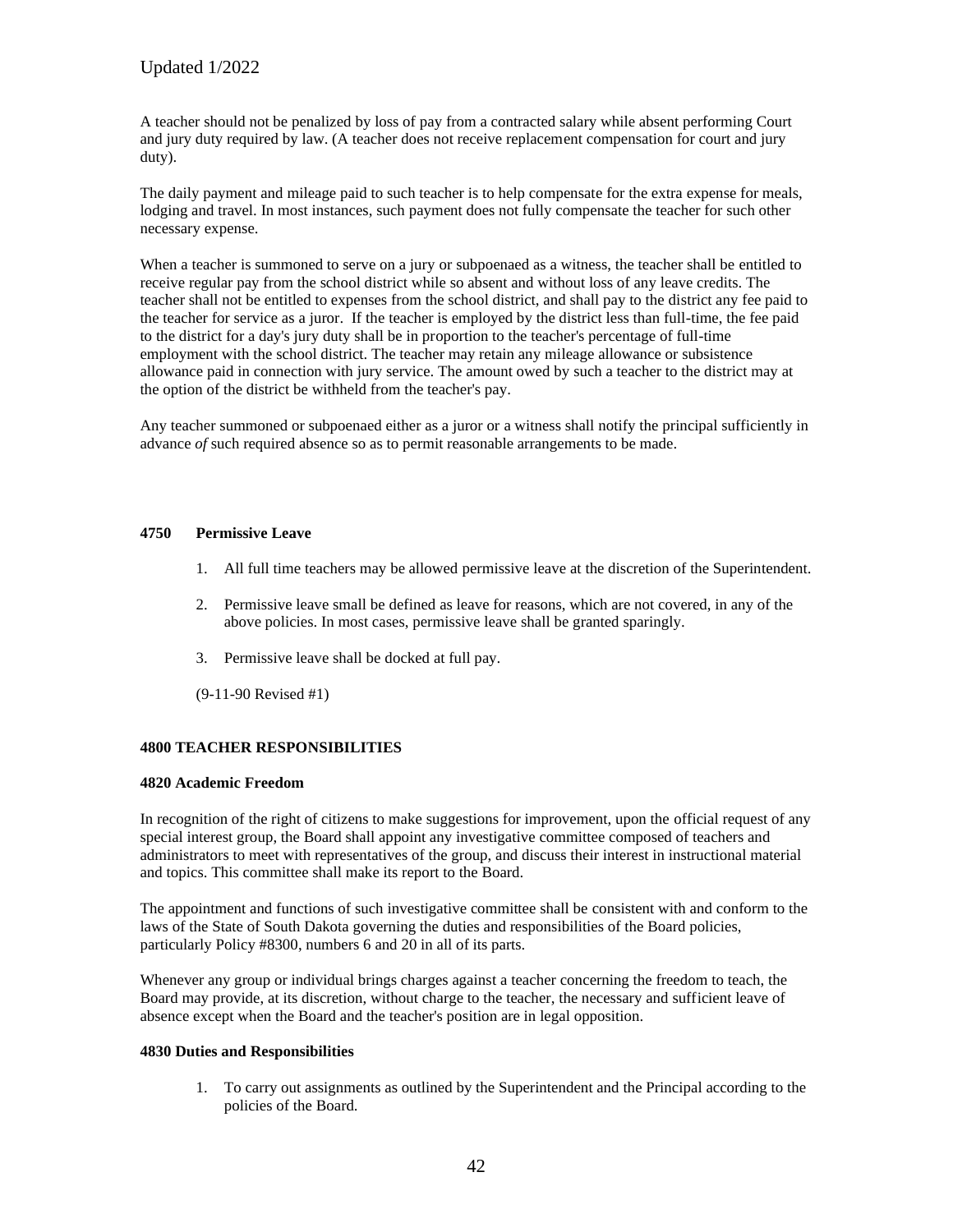- 2. Teachers are on duty from 8:00 am to 4:00 pm. On Fridays or day preceding holidays or vacations, teachers may leave after pupils have been dismissed, and school buses have departed. Teachers may be required to stay after 4:00 pm in case of an emergency as pre-arranged by the Principal and /or the Superintendent.
- 3. During the time the rooms are open for the reception of pupils, teachers are requested to be in their rooms unless the Principal or the Superintendent assigns them other duties.
- 4. All teachers are expected to devote full time to their contractual duties.
- 5. Non-school employment after school hours, on weekends, and vacations during the contract period is at the discretion of the teacher. However, if in the opinion of the school administration and the Board, such employment is deemed to interfere with contractual duties, resignation from contractual duties will be expected after due process. Teachers are requested to be present for school activities as requested by the Superintendent and / or Principal.
- 6. Teachers are responsible for turning out lights, closing windows, and locking doors when leaving their room after school.
- 7. The period before and after school, recess and lunch (for those students who bring their lunch to school) will be supervised.
- 8. At no time will children be sent from the building without supervision.
- 9. The teachers should make themselves available to students who seek their help before and after school.
- 10. If it is necessary for a teacher to leave the building during school hours, the teacher should check out at the office before leaving. Teachers should feel free to leave when necessary. However, they should use good judgment in the frequency and purpose for which they go.
- 11. No teacher shall use school equipment, school building or school facilities for private gain except upon the approval of the Superintendent. (6-12-00 Revised)

# **4840 Public Complaints About School Personnel**

Constructive criticism of the schools is welcomed by the Flandreau School District when it is motivated by a sincere desire to improve the quality of the education program and to help the school personnel in performing their tasks more effectively.

The Board places trust in its teachers and desires to support their actions in such a manner that teachers are freed from unnecessary, spiteful, or negative criticism and complaints.

Whenever a complaint is made directly to the Board as a whole, or to a Board member as an individual, it shall be referred to school administration for study and possible solutions. The individual teacher involved shall be advised of the nature of the complaint and shall be given the opportunity for explanation, comment, and presentation of the facts as the teacher sees them.

The Board recognizes that situations may arise in the operation of the school system, which are of concern to parents or the public. Such concerns are best dealt with through communication with appropriate teachers, principals, the Superintendent, and the Board.

The following guidelines are the proper procedure to be followed by persons with questions or complaints: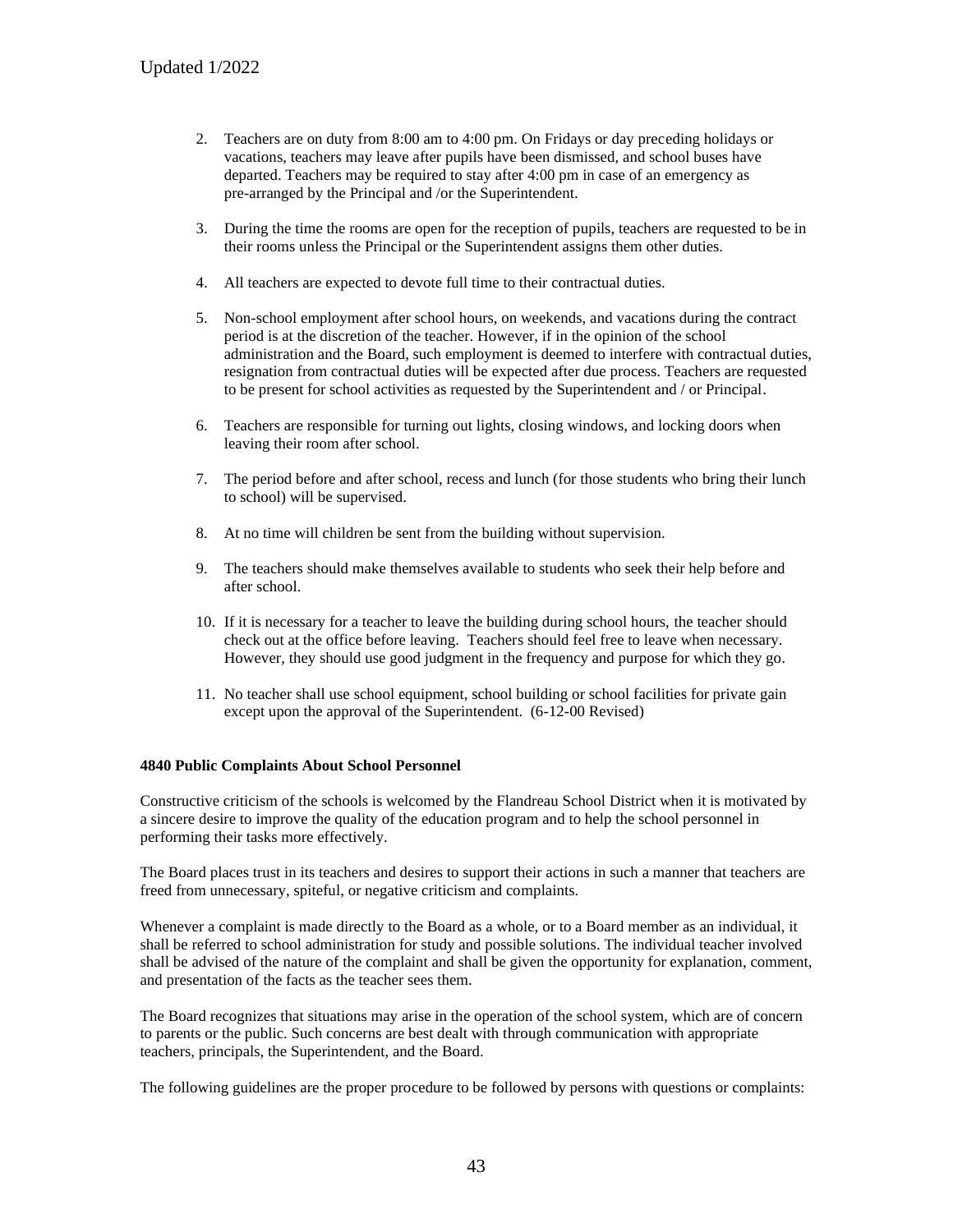- 1. Matters concerning individual students should first be addressed to the teacher.
- 2. Unsettled matters from (1) above or problems and questions concerning individual schools should be directed to the principal of the school.
- 3. Unsettled matters from (2) above or problems and questions concerning the system should be directed to the Superintendent.
- 4. The Board will consider hearing citizen complaints when they cannot be resolved by the administration. Matters referred to the Board must be in writing and should be specific in terms of the complaint and the action desired. The Board will not consider or act on complaints that have not been explored at the appropriate administrative level.

If it appears necessary, the administration, the person who made the complaint, or the teacher involved may request an executive session of the Board for the purpose of further study and decision by this body. Generally all parties involved, including the school administration*,* shall be asked to attend such a meeting for the purposes of presenting additional facts, making further explanations, and clarifying the issues. Hear-say and rumor shall be discounted as well as emotional feelings except those directly related to the situation.

The Board shall conduct such meetings in as fair and just a manner as possible. The Board may request a disinterested third party to act as moderator to help it reach a mutually satisfying solution. In all meetings in regard to complaint, the teacher shall be allowed representation of the teacher's choosing.

# **4850 Mentor/Mentee Program**

The Flandreau School District supports a mentor teacher program. This is a program whereby first year teachers will be paired with a district mentor teacher to ensure a smooth transition into the district. Teachers with prior experience but new to the district will be offered the opportunity to participate in the program.

Program Goals:

- 1. To establish a structure for novice teachers to gather expertise and support from experienced faculty members.
- 2. To provide a positive teaching experience for the new teacher.
- 3. To increase the retention rate of teachers in the profession and in the district.
- 4. To reward experienced teachers for their role in supporting mentee teachers.

Mentor eligibility:

- 1. Completed a minimum of two years of successful full-time teaching experience in the Flandreau School District.
- 2. Staffed as a highly qualified teacher (as defined by the state of South Dakota).
- 3. Received authorization by the building principal to be a mentor teacher.

The expectations of the mentor/mentee team include:

- 1. An introductory meeting at the start of the school year to introduce building procedure, school system policies, and to set-up primary goals for the mentee and for the mentor/mentee team to take place during new staff in-service. The mentor teacher will not be in the line of authority and will not exercise formal supervision over the new teacher with whom he/she is working.
- 2. A minimum of four thirty-minute session search per quarter to focus on the mentee teacher's needs and understanding of district and profession programs and strategies and to discuss and evaluate the goals of the mentee.
- 3. An optional observational visit to each other's classroom at least once a semester.